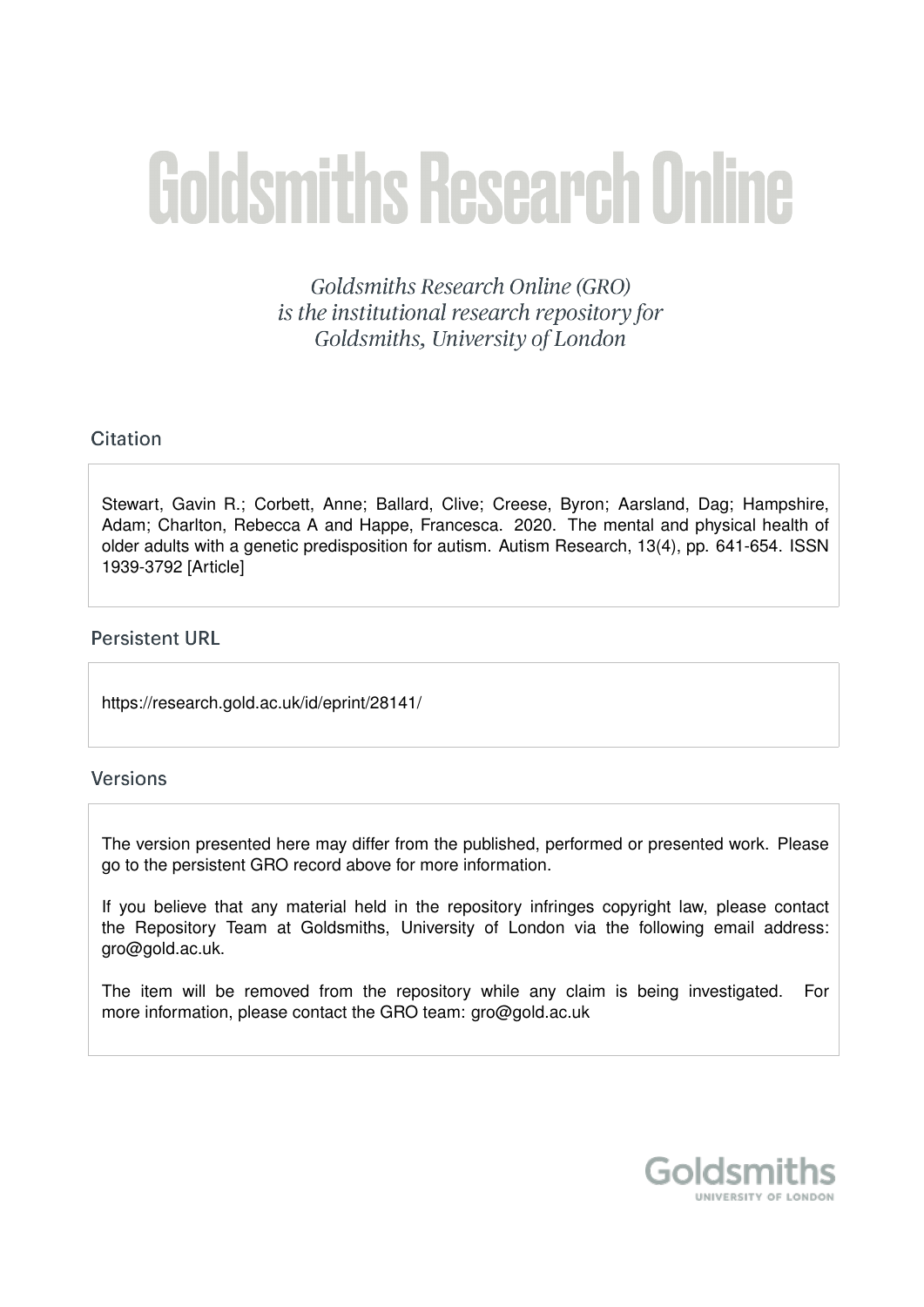# Running Head: HEALTH OF OLDER ADULTS WITH AUTISTIC RELATIVES **The mental and physical health of older adults with a genetic predisposition for autism**

Running title: Health of older adults with autistic relatives

Gavin R. Stewart<sup>1\*</sup>, Anne Corbett<sup>2</sup>, Clive Ballard<sup>2</sup>, Byron Creese<sup>2</sup>, Dag Aarsland<sup>1</sup>, Adam Hampshire<sup>3</sup>, Rebecca A. Charlton<sup>4+</sup>, Francesca Happé<sup>1+</sup>

<sup>1</sup> Institute of Psychiatry, Psychology and Neuroscience, King's College London, UK, SE5 8AF

<sup>2</sup> College of Medicine and Health, University of Exeter, UK, EX1 2LU

<sup>3</sup> Department of Medicine, Imperial College London, UK, SW7 2AZ

<sup>4</sup> Department of Psychology, Goldsmiths University of London, UK, SE14 6NW

+ Joint senior author

\* Corresponding author, gavin.stewart@kcl.ac.uk

## **Acknowledgement:**

This paper represents independent research funded by the National Institute for Health Research (NIHR) Biomedical Research Centre at South London and Maudsley NHS Foundation Trust and King's College London. This research was also supported by the National Institute for Health Research (NIHR) Collaboration for Leadership in Applied Health Research and Care South West Peninsula and the National Institute for Health Research (NIHR) Exeter Clinical Research Facility. GRS was supported by the Economic and Social Research Council [grant number ES/P000703/1] via the London Interdisciplinary Social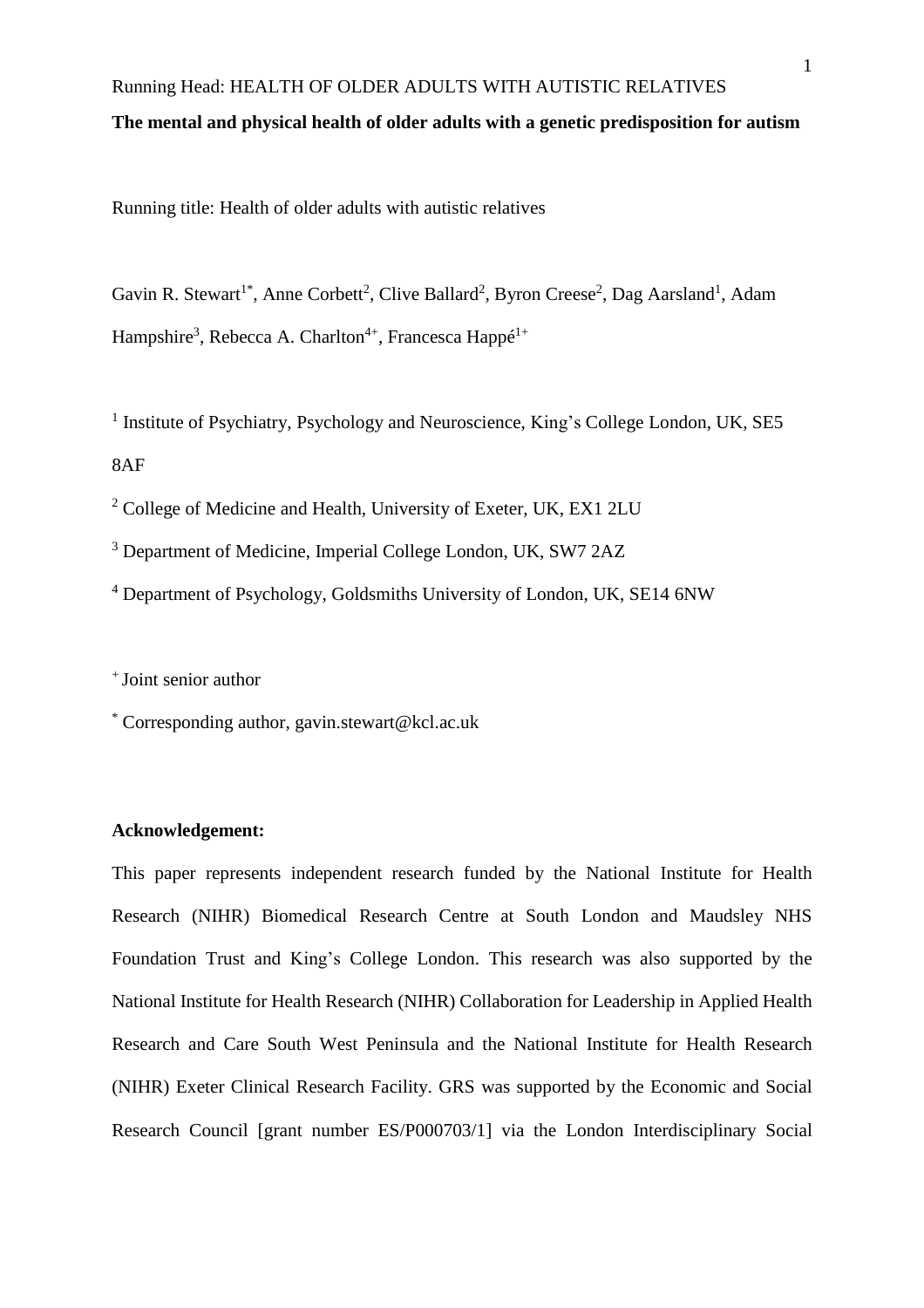Science Doctoral Training Partnership. The views expressed are those of the author(s) and not necessarily those of the NHS, the NIHR, the Department of Health, or the ESRC.

**Conflicts of Interest:** None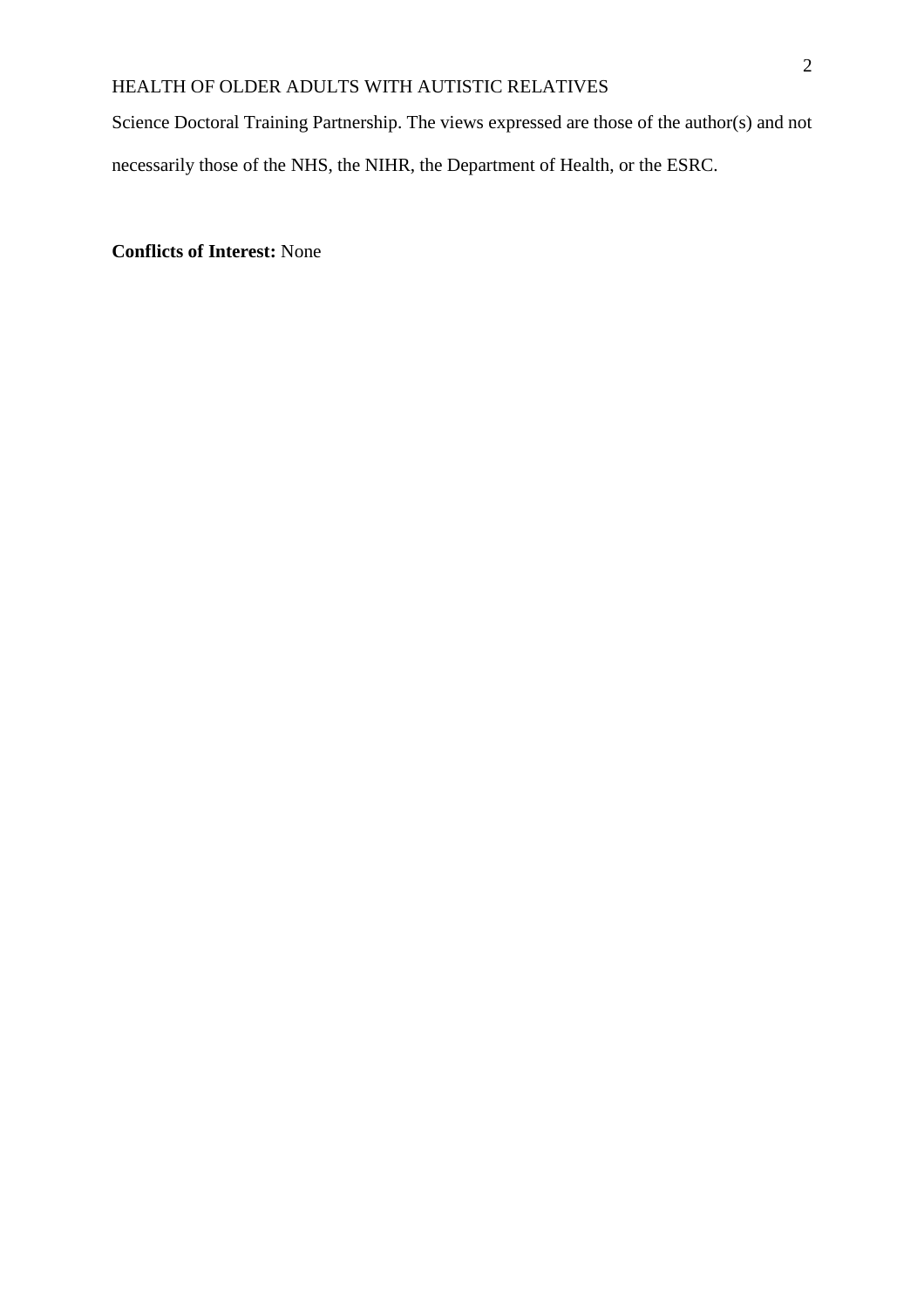#### **Lay summary**

Children and adults with an autistic relative have been found to experience more psychiatric difficulties than those with no family links to autism. However, few studies have explored what happens when these individuals get older. Examining over 20,000 adults age 50+, we found that older adults with an autistic relative experienced elevated rates of most psychiatric conditions, but not physical conditions. Older adults with autistic relatives may benefit from close monitoring to mitigate this susceptibility and to provide timely intervention.

## **Keywords**

Autism, ASD, Broad Autism Phenotype, BAP, Older Adults, Aging, Psychiatric conditions, Mental Health, Physical Health

#### **Abstract**

Autism commonly aggregates in families, with twin studies estimating heritability to be around 80%. Subclinical autism-like characteristics have also been found at elevated rates in relatives of autistic probands. Physical and psychiatric conditions have been reported at elevated rates in autistic children and adults, and also in their relatives. However, to date there has been no exploration of how ageing may affect this pattern. This study examined cross-sectional data from the ongoing online PROTECT study. A total of 20,220 adults aged 50 years and older reported whether they have an autistic first-degree relative. In total, 739 older adults reported having an autistic first-degree relative (AFDR group) and 11,666 were identified as having no family history of any neurodevelopmental disorder (NFD group). The AFDR group demonstrated significantly higher frequencies of self-reported psychiatric diagnoses and a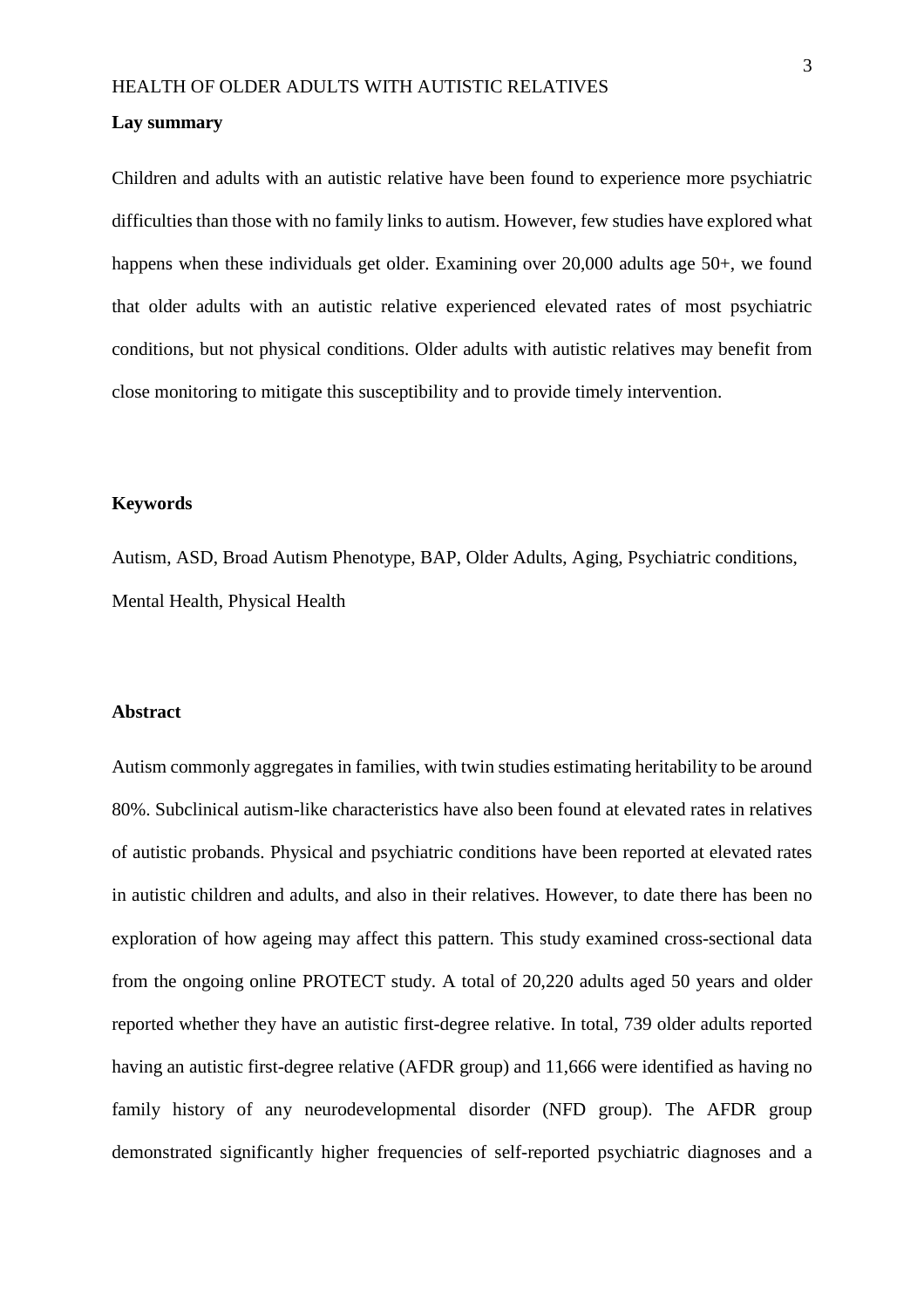greater total number of co-occurring psychiatric diagnoses than the NFD group. Furthermore, the AFDR group reported elevated current self-report symptoms of depression, anxiety, traumatic experience, and post-traumatic stress than the NFD group. By contrast, few differences between AFDR and NFD groups were observed in physical health conditions, and no differences were observed in the total number of co-occurring physical health diagnoses. These findings suggest that adults who have an autistic first-degree relative may be at greater risk of poor mental, but not physical, health in later life. Older adults with autistic relatives may benefit from close monitoring to mitigate this susceptibility and to provide timely intervention.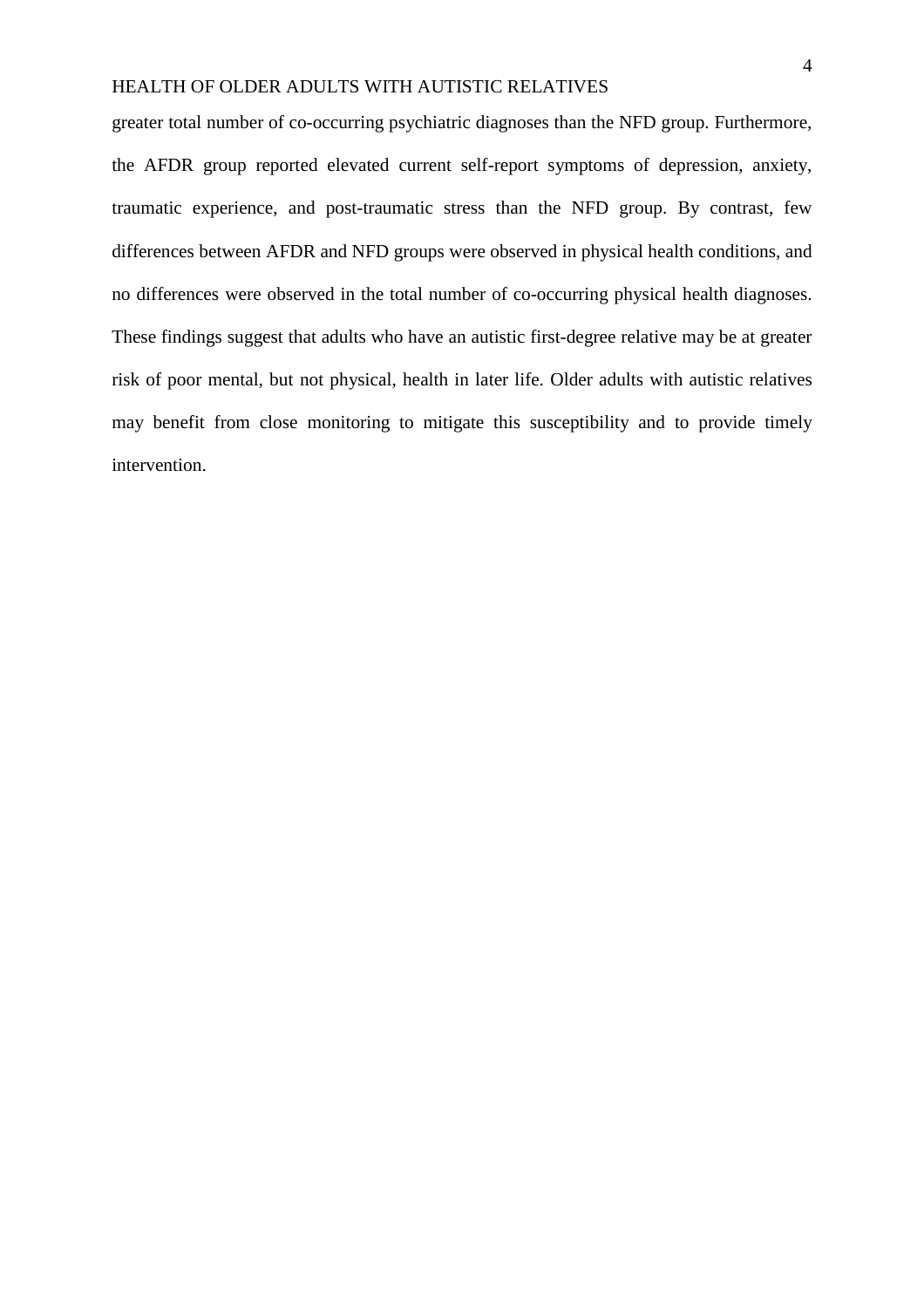## HEALTH OF OLDER ADULTS WITH AUTISTIC RELATIVES **INTRODUCTION**

Autism is a set of lifelong heterogenous neurodevelopmental conditions characterised by early onset social communication and interaction impairments, with rigid or repetitive behaviours and interests (DSM-5; American Psychiatric Association, 2013). Autism affects approximately 1% of the population and has been found to have a strong genetic component, commonly aggregating in families (Lai, Lombardo, & Baron-Cohen, 2014; Sandin et al., 2014). Twin studies have estimated the proportion of the phenotypic variance due to genetic factors of autism to be approximately 80-90% (Colvert et al., 2015; Sandin et al., 2017). However, the aetiology of autism is complex and likely the result of large numbers of genetic variants in combination with non-genetic factors (Happé, Ronald, & Plomin, 2006). Due to this complex interaction of genetic and non-genetic factors, autism and other psychiatric disorders likely result from common influences and vary in expression depending on individual differences (Caspi & Moffitt, 2018). These common influences have been described as the p-factor, a general latent dimension that describes the overlap and interrelatedness of psychopathology, and the proclivity of experiencing co-occurring conditions (Ronald, 2019). While autism has not been included in the p-factor model to date, the high comorbidity observed with psychiatric conditions among autistic populations and those with autistic relatives does suggest a general susceptibility for psychiatric difficulties (Croen et al., 2015; Daniels et al., 2008; Hand, Angell, Harris, & Carpenter, 2019; Jokiranta et al., 2013; Lever & Geurts, 2016).

Autism has been conceptualised as part of a spectrum from typical to atypical levels of autistic traits, and this dimensional approach is supported by genetic studies (Robinson et al., 2011). Characteristics similar to the defining features of autism but at a subclinical level have been found in relatives of autistic individuals (Bolton et al., 1994; Constantino & Todd, 2003; Losh & Piven, 2007; Sandin et al., 2014), referred to as the 'broad autism phenotype' (BAP). Clinical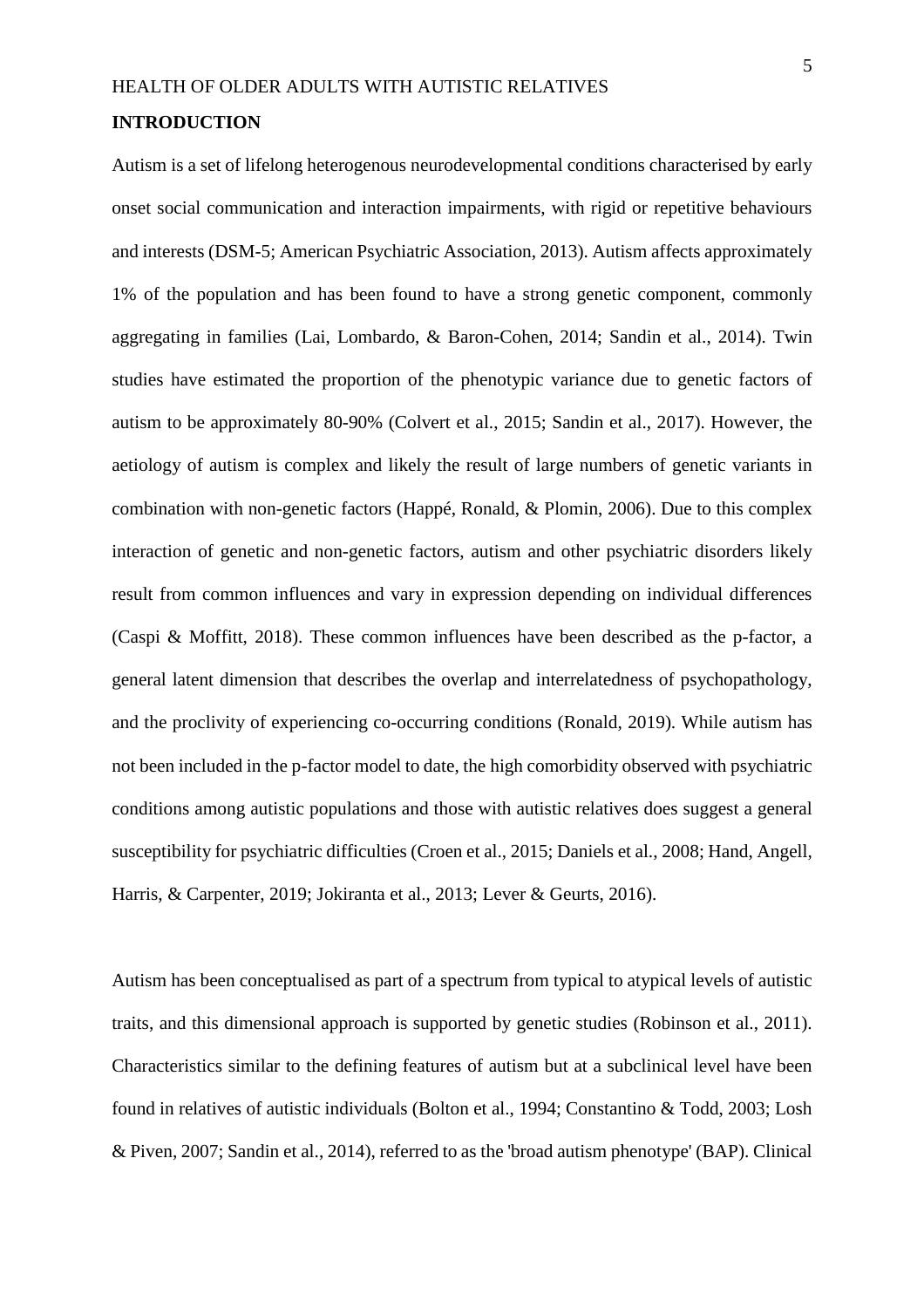and population-based studies have demonstrated that psychiatric difficulties and elevated comorbidity of psychiatric conditions commonly experienced by autistic individuals are also often reported by their non-autistic relatives and those with the BAP. These studies have found an increased prevalence of almost all psychiatric conditions, including both common diagnoses (e.g. major depressive disorder and anxiety disorders) and rarer diagnoses (e.g. schizophrenia and personality disorders), in BAP groups (Bölte, Knecht, & Poustka, 2007; Daniels et al., 2008; Hodge, Hoffman, & Sweeney, 2011; Jokiranta et al., 2013; Larsson et al., 2005; Miller et al., 2019; Yirmiya & Shaked, 2005). Adults with autistic relatives also report higher symptom levels on mood and anxiety scales and a higher rate of suicidal behaviours compared to those without an autistic relative (Hastings et al., 2005; Hirvikoski et al., 2019; Meltzer, 2011). In contrast, prevalence rates of substance abuse or dependency have been mixed, with some studies documenting elevated rates (Jokiranta et al., 2013), while others report no differences between adults with and without an autistic relative (Daniels et al., 2008). Increased rates of environmental stressors have also been reported by relatives of autistic individuals, with elevated rates of caregiving responsibilities and stress being reported by parents (in particular mothers) of autistic children (Tehee, Honan, & Hevey, 2009). This influence of caregiver stress has also been found to extend to those with an autistic sibling, who have been reported to feel responsible for their sibling's future (Moss, Eirinaki, Savage, & Howlin, 2018). These studies have predominately consisted of young or middle-aged adults, with little exploration of older adult outcomes. While the patterns of psychiatric difficulties in adults with an autistic relative are convergent with the patterns observed in autistic populations, psychiatric symptoms wax and wane across the lifespan. Therefore, it is unknown whether this genetic susceptibility for poor mental health extends into older age for adults with an autistic relative as it has been found to in autistic populations (Bishop-Fitzpatrick & Rubenstein, 2019; Croen et al., 2015; Hand et al., 2019; Lever & Geurts, 2016).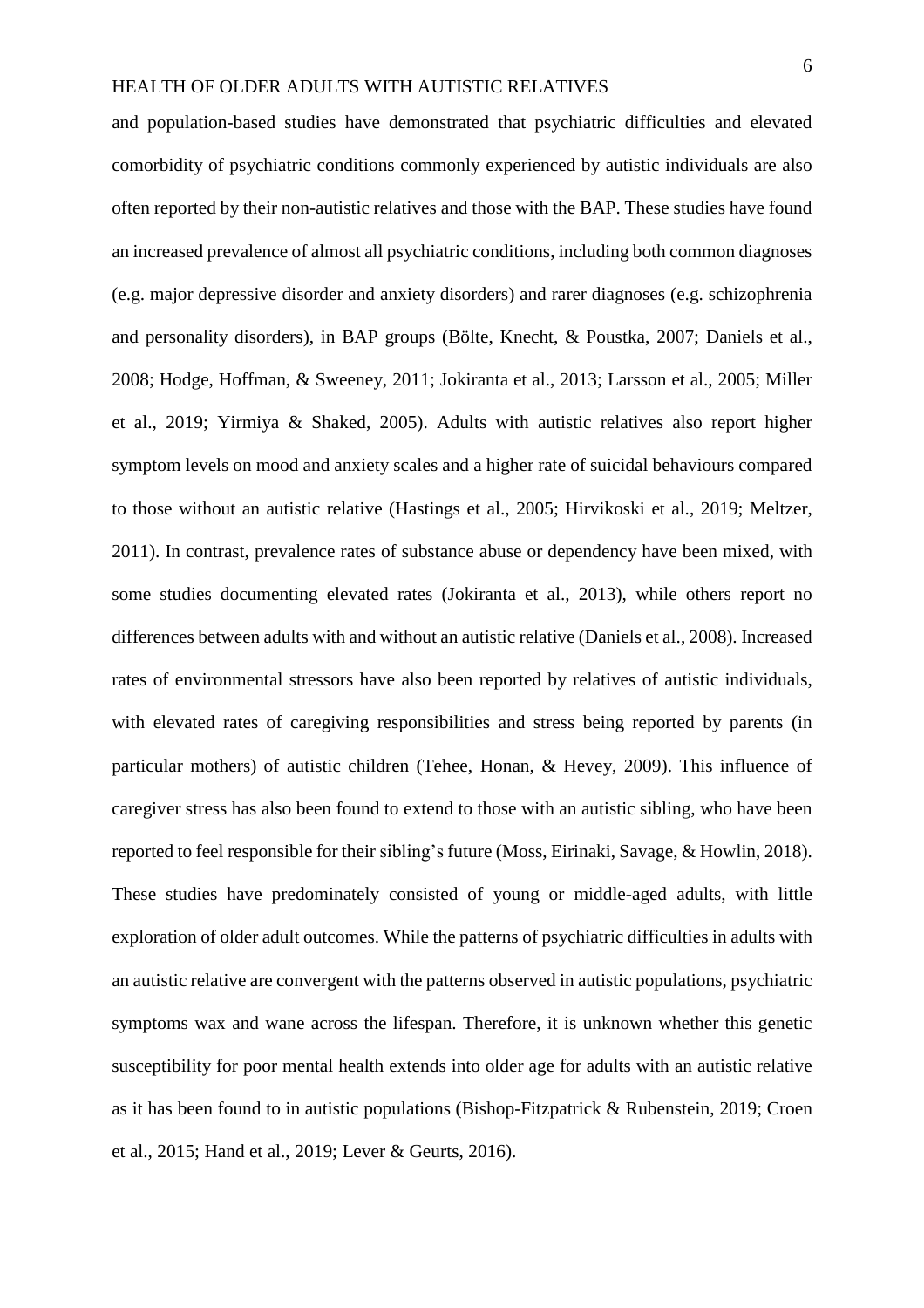While mental health has been explored in several studies, to the authors' knowledge, no studies have explored physical health in BAP populations of any age range. Among autistic adult populations, most physical conditions have been found to be elevated compared to non-autistic adults, including cardiovascular disease, metabolic disorders, endocrine and immune conditions, gastrointestinal disorders, sleep disorders, and neurological conditions (Bishop-Fitzpatrick & Rubenstein, 2019; Croen et al., 2015; Davignon, Qian, Massolo, & Croen, 2018; Hand et al., 2019; Starkstein, Gellar, Parlier, Payne, & Piven, 2015). Autistic adults have also been found to experience elevated co- or multi-morbidity of physical conditions, increasing the need for hospitalisation and major medical treatments, such as surgery (Jones et al., 2016). Early mortality rates have also been documented, with cardiovascular disease and neurological conditions such as epilepsy being two leading causes of death in autistic populations (Akobirshoev, Mitra, Dembo, & Lauer, 2019; Bilder et al., 2013; Gillberg, Billstedt, Sundh, & Gillberg, 2010; Hirvikoski et al., 2016; Mouridsen, Brønnum-Hansen, Rich, & Isager, 2008). As the pattern of psychiatric difficulties in adults with an autistic relative is convergent with the difficulties observed in autistic populations, the elevated rates of physical conditions in the latter may also extend to BAP groups. Additionally, as physical health problems become more common in older age, it is important to know whether older adults with an autistic relative are susceptible to poorer health outcomes than those without an autistic relative. As the health profile of older adults who have an autistic relative is currently unknown, a better understanding of health in older age is needed to provide adequate support for those susceptible for poorer outcomes, which may include those with an autistic relative (Happé & Charlton, 2011; Howlin & Taylor, 2015; Perkins & Berkman, 2012). Given the limited literature on ageing and autism, examining the profile of health difficulties in older adults who share some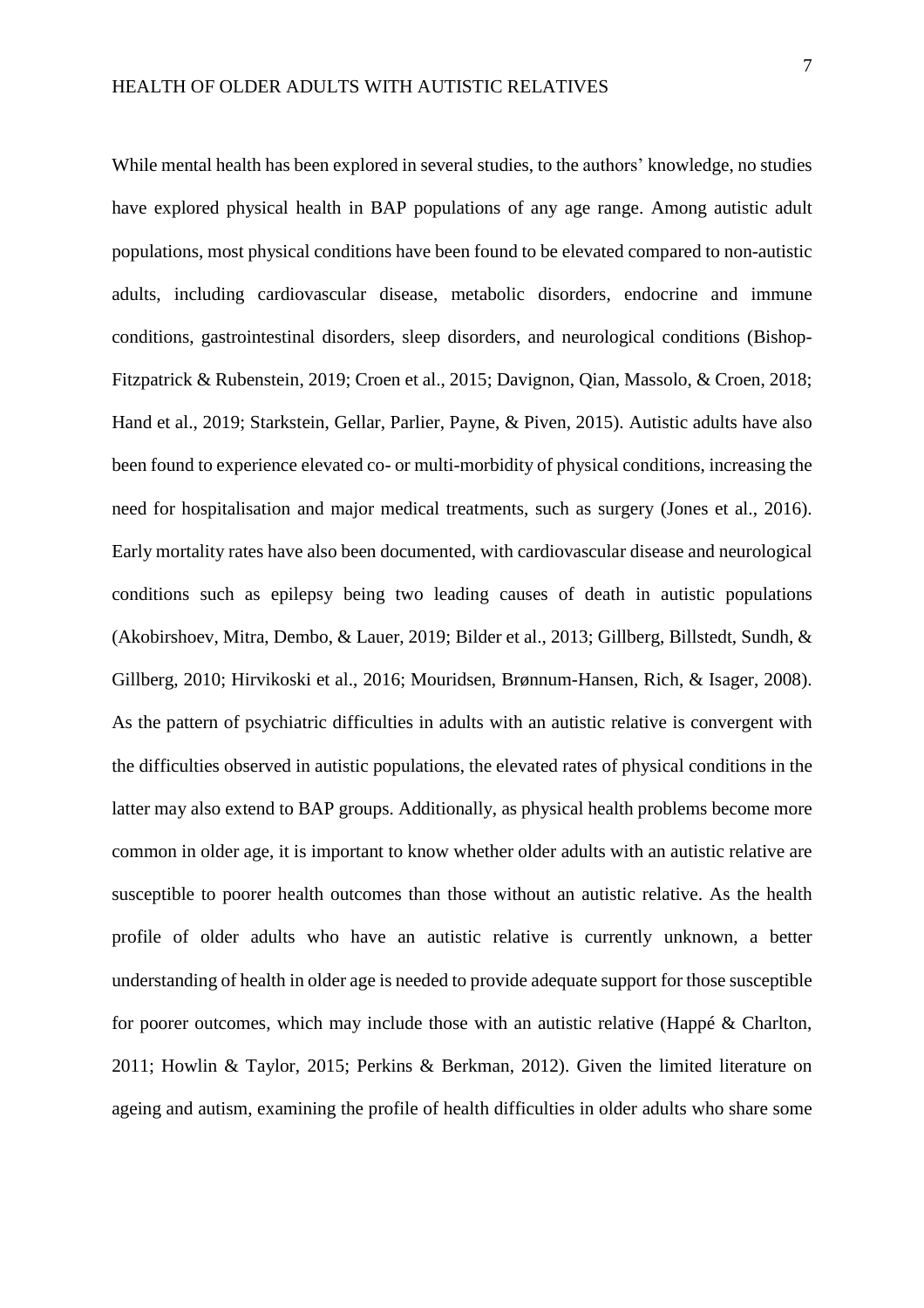genetic factors with their autistic relatives may provide insight or generate hypotheses that could be extended to aging in autistic populations.

The current study investigates the health profile of adults aged 50 years and older who have a an autistic first-degree relative, and compares this to self-reported mental and physical health of older adults without an autistic (or other genetically influenced/neurodevelopmental condition) relative. It is hypothesized that older adults with an autistic relative will (1) report more psychiatric diagnoses, (2) report elevated and above clinical cut-off symptoms of psychiatric difficulties currently, and (3) report more physical diagnoses, when compared to a group without an autistic relative due to genetic and environmental influences. Furthermore, to examine possible environmental stressors of being a caregiver, additional comparisons will also be made with those who have a relative with general intellectual impairment but not autism. It is hypothesized that (4) both the autistic and intellectual impairment relative groups will experience elevated health problems when compared to the control group. However, (5) due to a genetic predisposition for psychiatric health problems associated with the autism spectrum, those with an autistic relative are hypothesized to experience more psychiatric health problems than those with a relative with intellectual impairment.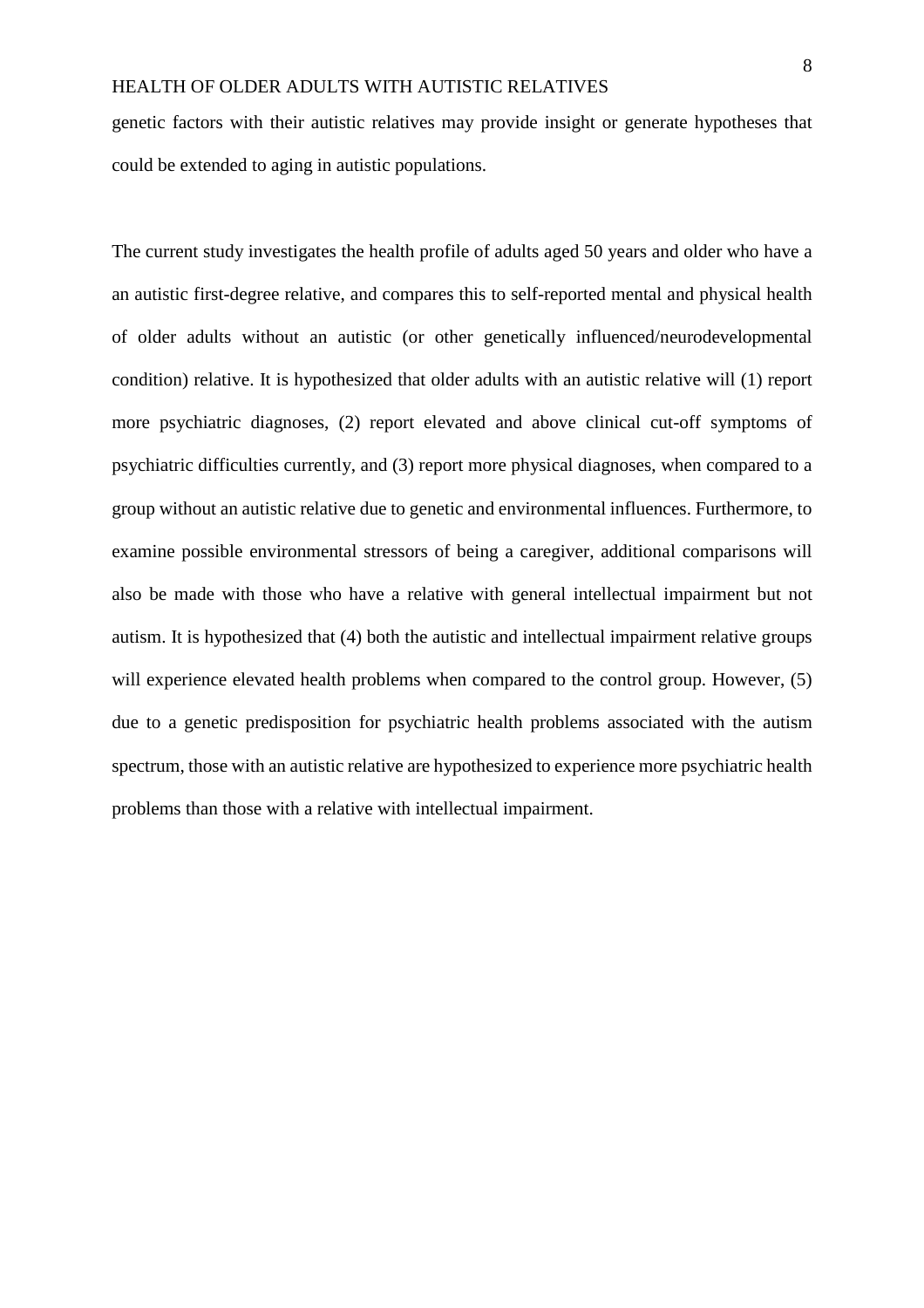#### **METHODS**

#### *Study Design and Participants*

This study uses cross-sectional data from the PROTECT study (www.protectstudy.org.uk), an ongoing longitudinal study examining how cognitive functioning and health changes as we age. Inclusion criteria for the PROTECT study are: adults over the age of 50 years, who live in the UK, have a good working understanding of English, and can use a computer with internet access. Participants who have an established diagnosis of dementia are excluded. Participants are required to review the study information sheet and to provide consent via an approved online platform. The PROTECT study received ethical approval from the UK London Bridge National Research Ethics Committee (Ref: 13/LO/1578).

From a total sample of 20,220 participants who responded to the family health diagnoses section, 753 responded "yes" to whether they have any first-degree relatives with a diagnosis of autism. Due to autism and attention-deficit hyperactivity disorder (ADHD) sharing common genetic variants and diagnostic overlap (Nylander, Holmqvist, Gustafson, & Gillberg, 2013; Ronald, Simonoff, Kuntsi, Asherson, & Plomin, 2008), those with their own diagnosis of autism or ADHD were excluded (n=14), resulting in 739 individuals forming the Autistic First-Degree Relative (AFDR) group. To form a comparison group from the remaining 19,467 participants who do not report having an autistic first-degree relative, additional participants were excluded from the current analysis for having an existing diagnosis of autism or ADHD (n=21) or a first-degree relative with a neurodevelopmental disorder with known genetic overlap with autism (n=5,482), namely ADHD, obsessive compulsive disorder, personality disorders, bipolar disorder, or psychotic disorders. To match the AFDR and control group on mean age and gender ratio a further 2,079 participants were excluded using random case sampling to balance group age distributions and gender ratio, resulting in a total of 11,666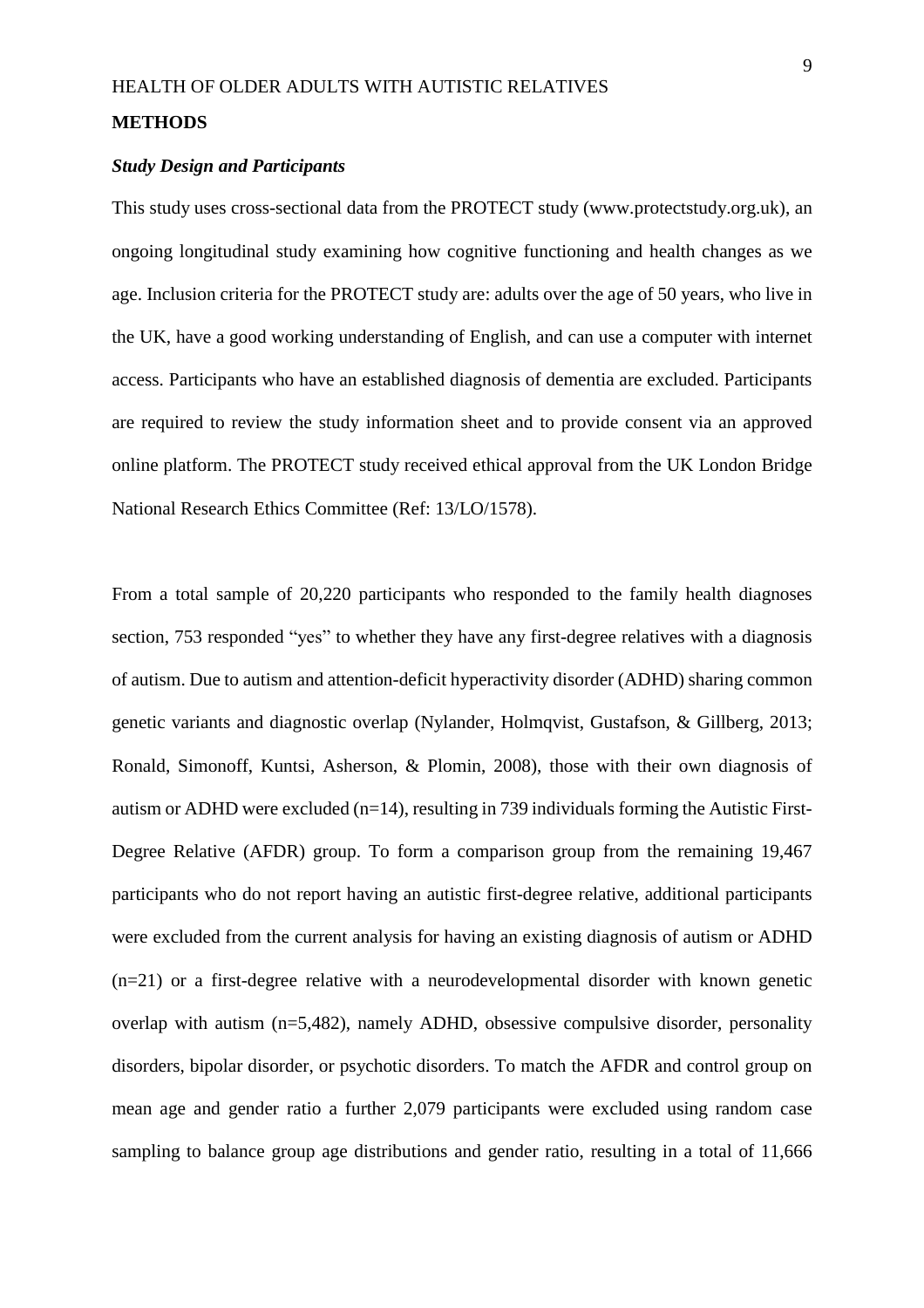participants forming a No Family Diagnoses (NFD) control group. See Table 1 for demographic information.

To ensure the excluded individuals did not alter the characteristics of the NFD control group, analyses were reconducted including these excluded samples (i.e. those randomly excluded to match on age/gender,  $n = 2.079$ ; or those excluded due to a family history of other disorders, n  $= 5,482$ ). A similar pattern of results was observed; therefore, the results reported henceforth are with AFDR and NFD groups as described above.

To examine the possible influence of environmental stressors from providing care to a family member with additional needs, an additional group was created of individuals who reported having a first-degree relative with intellectual impairment (but not autism). This condition was selected due to intellectual impairment having little genetic overlap with autism (Hoekstra, Happé, Baron-Cohen, & Ronald, 2009). Those with a first-degree relative with intellectual impairment formed the General Intellectual Impairment Relatives (GIIR) group (n=219). While the GIIR group was matched on age with the AFDR and NFD groups, due to the smaller sample size, it was not feasible to match the GIIR group on gender, resulting in a higher proportion of males than in the matched AFDR and NFD groups (26% vs. 17%). See Supplementary Table 1 for GIIR demographic information.

## **TABLE 1 / DEMOGRAPHICS TABLE HERE**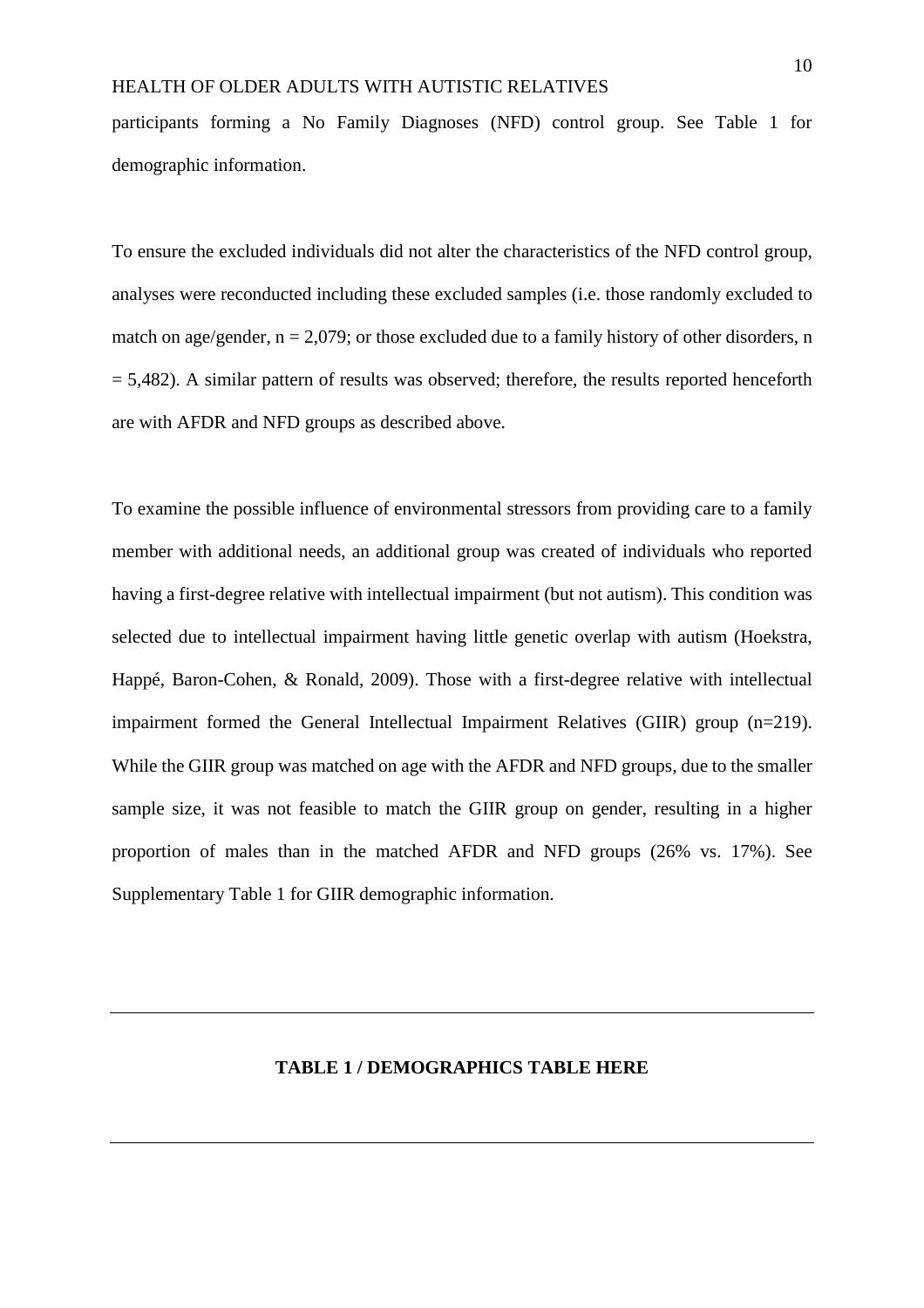#### *Measures*

Demographic information - Participants completed an online demographic information questionnaire, including age, gender, marital status, education history, and employment status.

Self-report medical history – Participants reported whether they have ever received a diagnosis of a variety of psychiatric and physical conditions. See Table 2 for full details of psychiatric conditions and Table 5 for full details of physical conditions.

Self-rated questionnaire measures – The Patient Health Questionnaire (PHQ-9; Kroenke, Spitzer and Williams, 2001) was used to assess the presence of recent depressive symptoms. Scores are totalled, with  $\leq 4$  indicating low symptoms, 5-9 mild, 10-14 moderate, 15-19 moderately severe, and 20-27 severe. Using a cut-off score of  $\geq$ 10, the PHQ-9 has a sensitivity of 88% and a specificity of 88% for major depressive disorder. The PHQ-9 is reported to have excellent internal consistency (Cronbach's *a=*.89). In the current study, a good to acceptable internal consistency is found (Cronbach's *a* NFD = .77; GIIR = .77; AFDR = .84).

The Generalised Anxiety Disorder Assessment (GAD-7; Spitzer et al., 2006) was used to assess the presence of recent anxiety symptoms. The GAD-7 has seven items asking the participant to report whether they have been bothered by a range of problems over the past two weeks. Scores are totalled, with ≤5 indicating low symptoms, 5-9 mild, 10-14 moderate, 14-21 severe. Using a cut-off score of  $\geq$ 10, the GAD-7 has a sensitivity of 89% and a specificity of 82% for generalised anxiety disorder. It is moderately good at screening other common anxiety disorders, such as panic disorder (sensitivity 74%, specificity 81%) and social anxiety disorder (sensitivity 72%, specificity 80%). The GAD-7 is reported to have excellent internal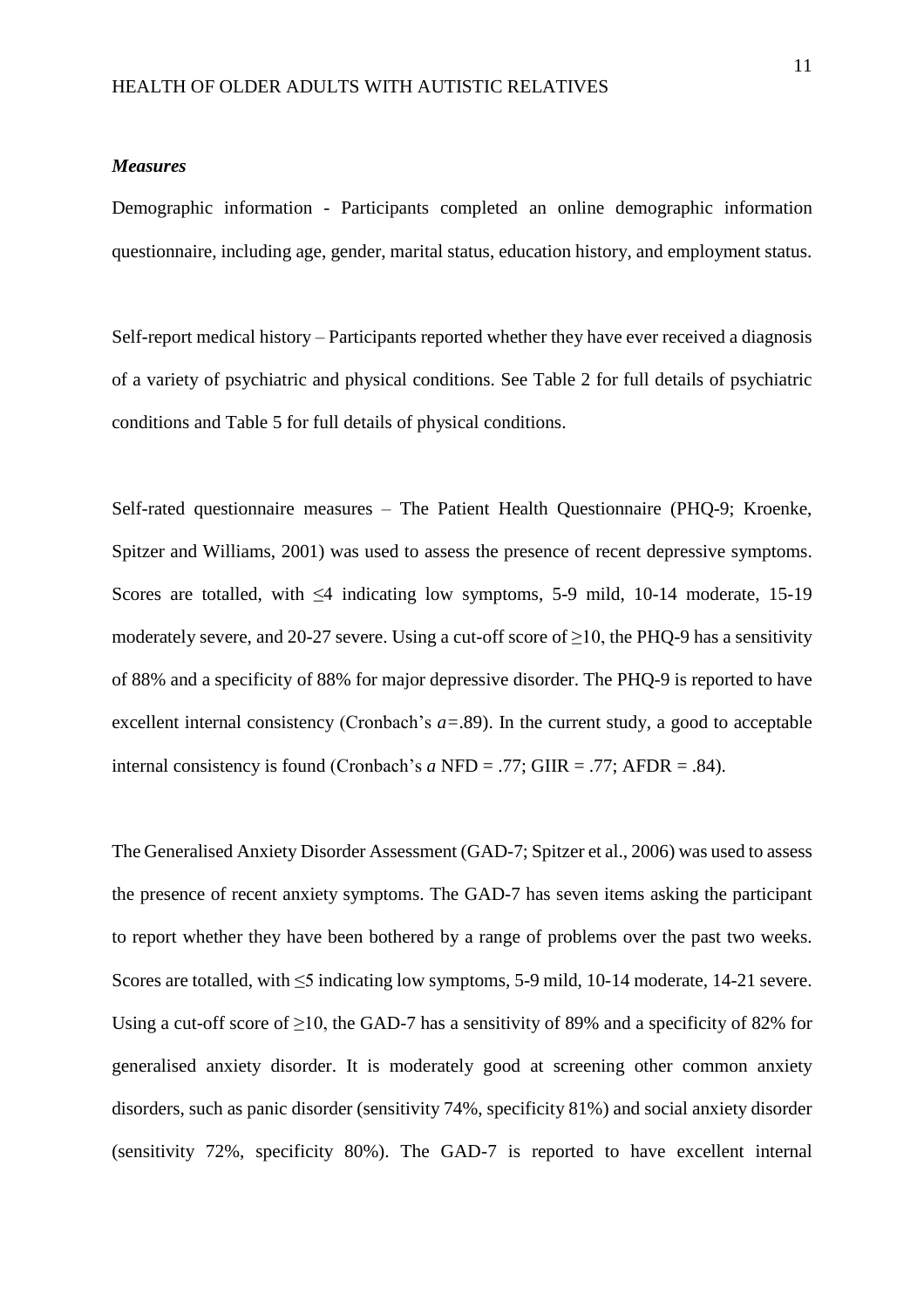consistency (Cronbach's *a=*.92). In the current study, an excellent to good internal consistency is found (Cronbach's *a* NFD = .87; GIIR = .77; AFDR = .90).

The Post-Traumatic Stress Disorder Checklist (PCL-5; Wilkins, Lang, & Norman, 2011) was used to assess the experience of post-traumatic stress symptoms. The PCL-5 has five items, which ask the participant to report whether they have been bothered by a range of problems over the past month. Scores are totalled, with higher scores indicating greater post-traumatic stress symptoms. A cut-off of  $\geq 10$  was used to identify those who had experienced probable symptomatic post-traumatic stress disorder. The PCL-5 is reported to have good internal consistency (Cronbach's *a=*.75). In the current study, a good internal consistency is found (Cronbach's *a* NFD = .82; GIIR = .83; AFDR = .85).

The Childhood Trauma Screener (CTS-5; Grabe et al., 2012) was used to assess the retrospective experience of sexual abuse and emotional and physical abuse or neglect. The CTS-5 has five items asking the participant to report the frequency of a type of abuse or neglect during childhood. Scores are totalled, with higher scores indicating greater abuse or neglect. A cut-off score of  $\geq$ 10 was used to identify those who had experienced at least moderate abuse or neglect. The CTS-5 is reported to have good internal consistency (Cronbach's *a=*.76). In the current study, a good internal consistency is found (Cronbach's *a* NFD = .72; GIIR = .74;  $AFDR = .76$ ).

The Adult Trauma Screener (ATS-5; Khalifeh et al., 2015) was used to assess the experience of sexual, emotional and physical abuse or neglect from a partner during adulthood. The ATS-5 was designed to share its psychometric properties with the CTS-5. A cut-off score of  $\geq 10$ was used to identify those who had experienced moderate or more severe abuse or neglect. The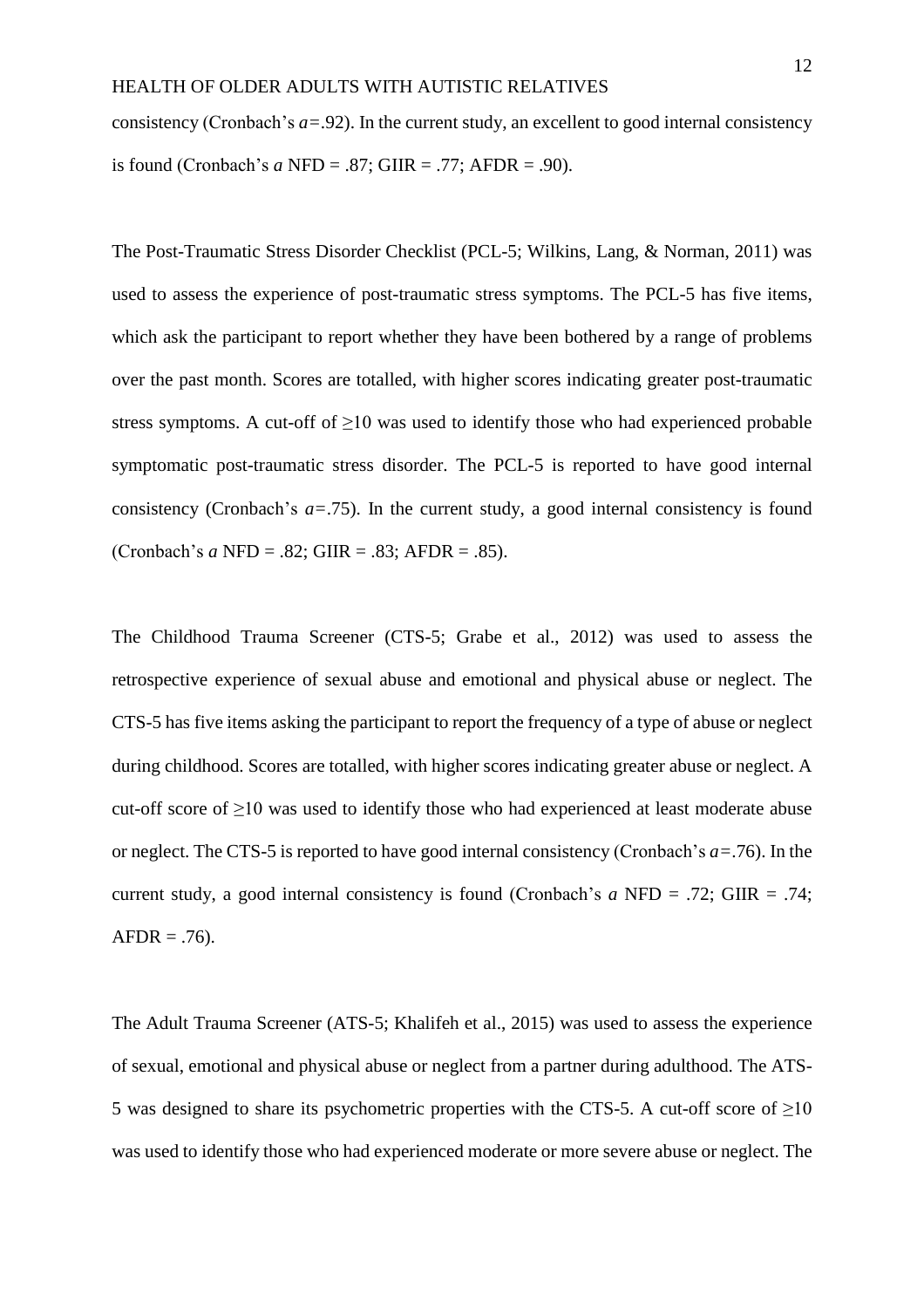internal consistency of the ATS-5 was not reported in the original article. In the current study, an acceptable internal consistency is found (Cronbach's *a* NFD = .64; GIIR = .67; AFDR = .64).

#### *Statistical Analyses*

All statistical analyses were performed using SPSS (version 25.0; IBM Corp., 2017). Variables of interest were examined for distribution and normality and conform to assumptions required for parametric analyses (Fagerland, 2012). Group differences in demographic variables were analysed using analysis of variance (ANOVA) and Chi-square  $(\chi^2)$ . Differences in frequency of individual and total diagnoses of psychiatric and physical health conditions were evaluated using  $\chi^2$ . ANOVA was also used to evaluate differences in self-rated questionnaire measures, with  $\chi^2$  being used to evaluate differences in frequency of participants reporting above cut-off levels of questionnaire symptoms. These analyses were rerun using multivariate analysis of variance (MANOVA) and  $\chi^2$  with gender entered as a dependent variable to explore gender differences. Multiple comparisons were controlled for using the False Discovery Rate (Benjamini & Hochberg, 1995), with an alpha of 0.05 being used.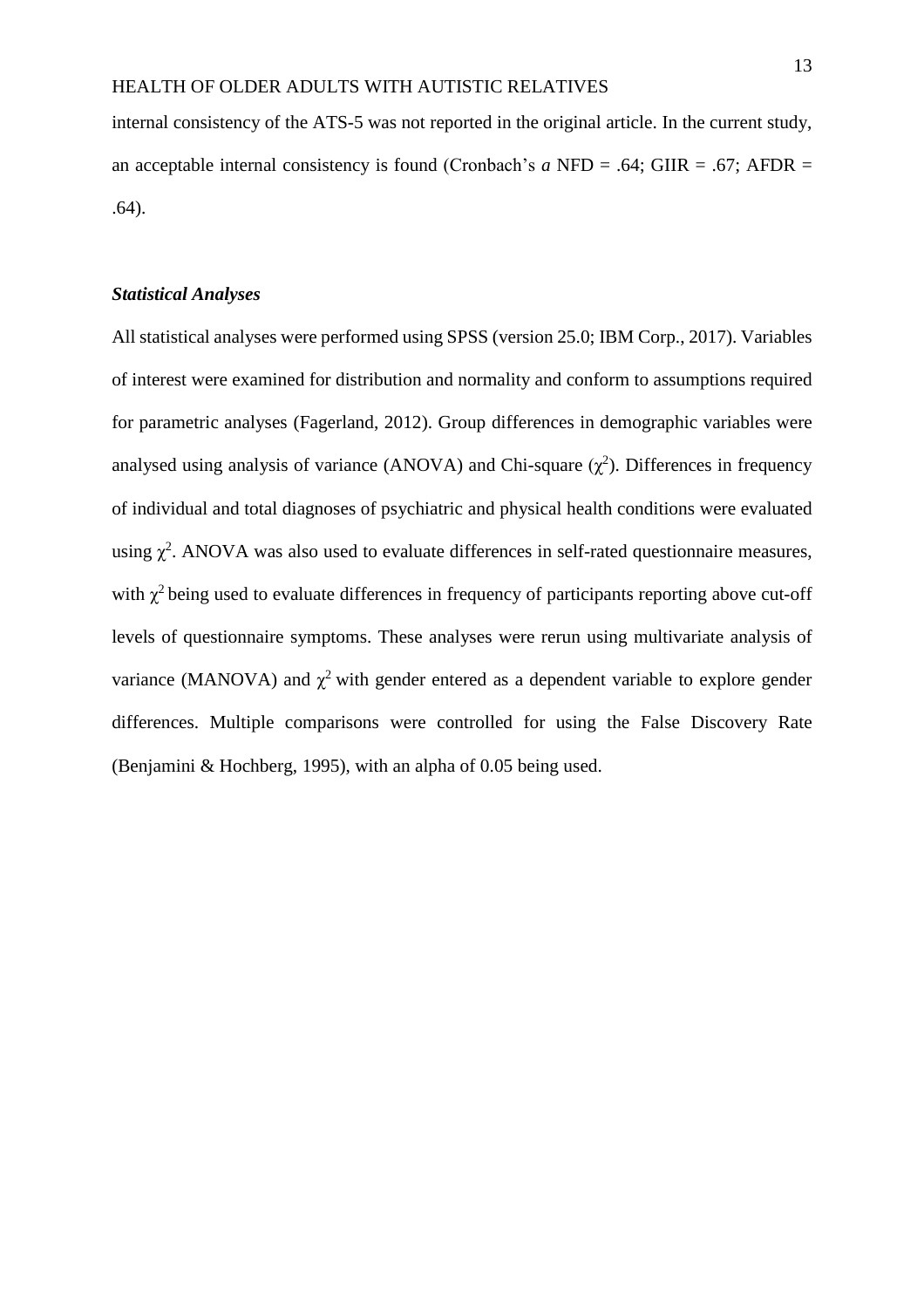#### **RESULTS**

#### *Demographics*

Table 1 shows full demographic characteristics for the participants. Age, gender ratio and education history did not differ between the AFDR and NFD groups. Group differences were observed in marital status and employment status: the AFDR were more often divorced or separated, and more often unemployment.

Gender differences were observed for age, marital status, education history, and employment status. For marital status, females were more often divorced or widowed while males were more often married. For education history, males more often had postgraduate degrees while females more often had undergraduate degrees. For employment status, males were more often employed, while females were more often retired.

The only significant interaction of group (AFDR vs. NFD) with gender was for age, with males in the NFD group being older than males in the AFDR group,  $F(1,12404)=16.31$ ,  $p<.001$ .

#### *Self-reported psychiatric diagnoses*

The AFDR group reported significantly higher rates of all psychiatric diagnoses than those in the NFD group, with the exception of schizophrenia which showed no group difference. See Table 2 for full details of psychiatric diagnoses frequencies.

#### *Co-occurring conditions*

The AFDR group reported a significantly higher total number of co-occurring psychiatric diagnoses than those in the NFD group. See Table 2.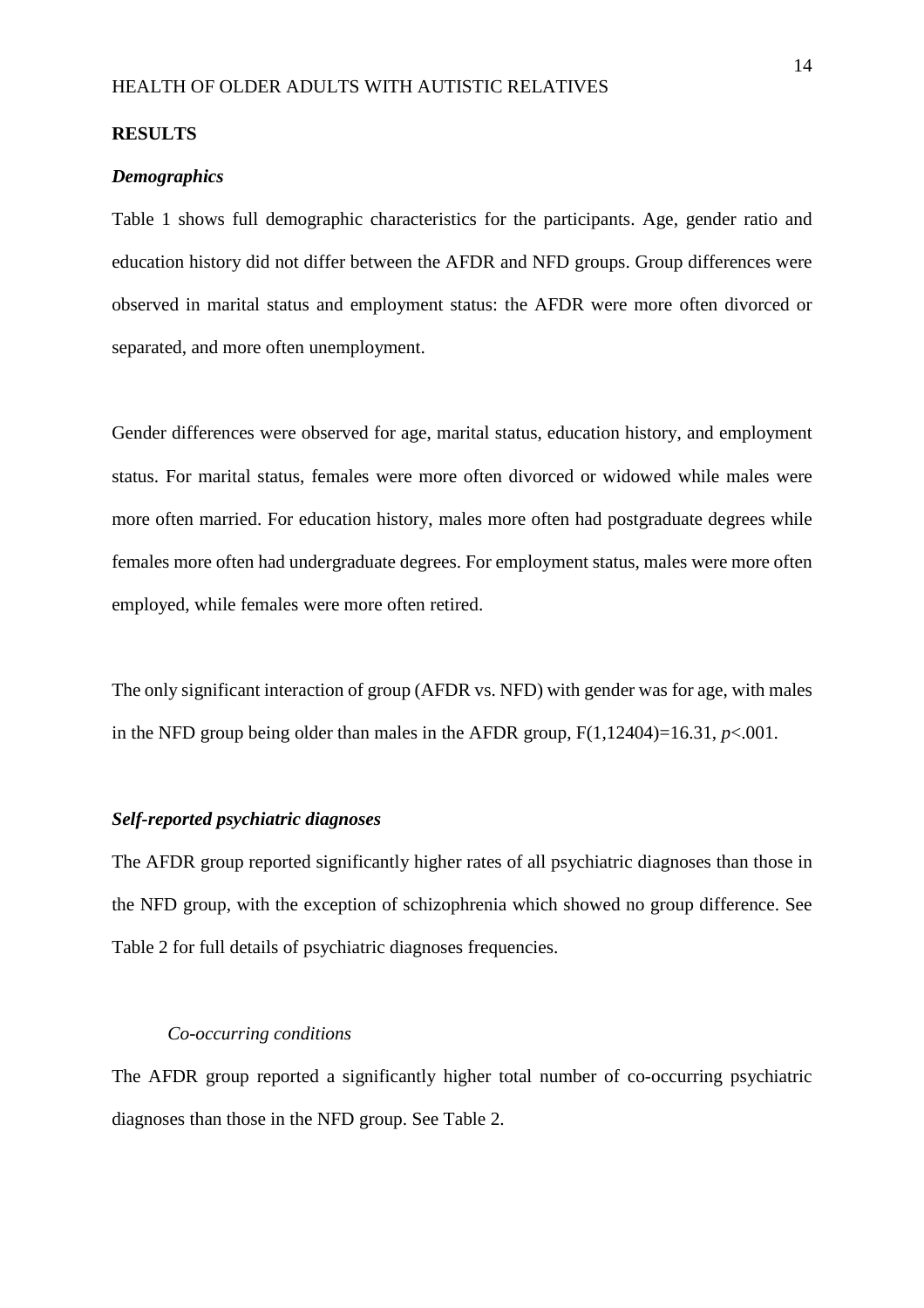Age was found to be negatively associated with the total number of co-occurring mental health conditions in both the AFDR ( $r=-15$ ,  $p<-001$ ) and the NFD groups ( $r=-04$ ,  $p<-001$ ).

#### *Gender differences in psychiatric conditions*

In the whole sample, some significant differences by gender were observed. More females than males reported diagnoses of major depressive disorder (26.7% vs. 18.0%), generalised anxiety disorder (14.5% vs. 10.0%), panic attacks (5.1% vs. 3.3%), anorexia nervosa (0.9% vs. 0.1%), bulimia nervosa (0.6% vs. no cases) and binge eating (0.5% vs. 0.2%),  $\gamma$ 2s=4.41-72.01, *p*s=<.001-.036. By contact, more males than females reported diagnoses of social anxiety (1.5% vs. 1.0%) and OCD (0.8% vs. 0.3%), χ2s=4.82-7.80, *p*s=.005-.028.

Furthermore, females reported a higher total number of psychiatric conditions than males,  $\chi$ 2=99.03, *p*<.001. No interaction of group (AFDR vs. NFD) with gender was observed.

#### **TABLE 2 / MENTAL HEALTH CONDITIONS TABLE HERE**

#### *Self-report questionnaires*

The AFDR group reported significantly more symptoms of recent/current depression, anxiety, and post-traumatic stress than individuals in the NFD group. Additionally, the AFDR group reported significantly more childhood and adulthood traumatic experiences than individuals in the NFD group. See Table 3 for self-report questionnaire summary.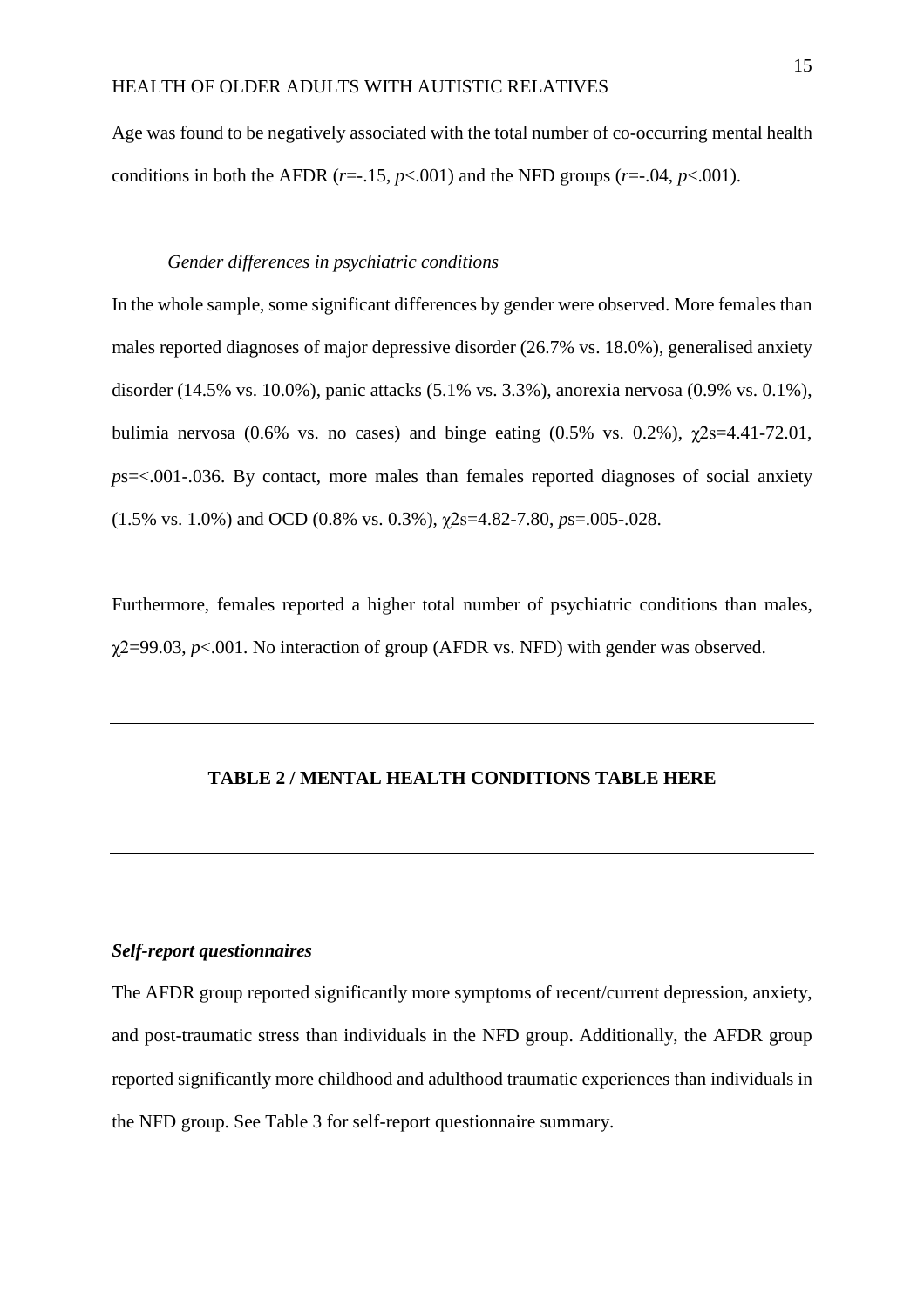#### *Gender differences*

Within the whole sample, a difference in gender was observed, with females reporting more adult traumatic experiences than males.

The only significant interaction of group (AFDR vs. NFD) with gender was also in adulthood traumatic experience, with females in the AFDR group reporting more experiences compared to females in the NFD group, while males did not differ by group. See Figure 1 for interaction graph.

#### **TABLE 3 / SELF-REPORT QUESTIONNAIRE TABLE HERE**

## **FIGURE 1 / INTERACTION GRAPH HERE**

#### *Self-report questionnaires (cut-offs)*

When using questionnaire cut-off scores to identify those with probable clinical symptoms, more individuals in the AFDR group were above cut-off levels for recent/current depression, anxiety, and post-traumatic stress than in the NFD groups. Additionally, more individuals in the AFDR group were above cut-off levels of both childhood and adulthood traumatic experience than in the NFD group. See Table 4 for self-report questionnaire cut-off summary.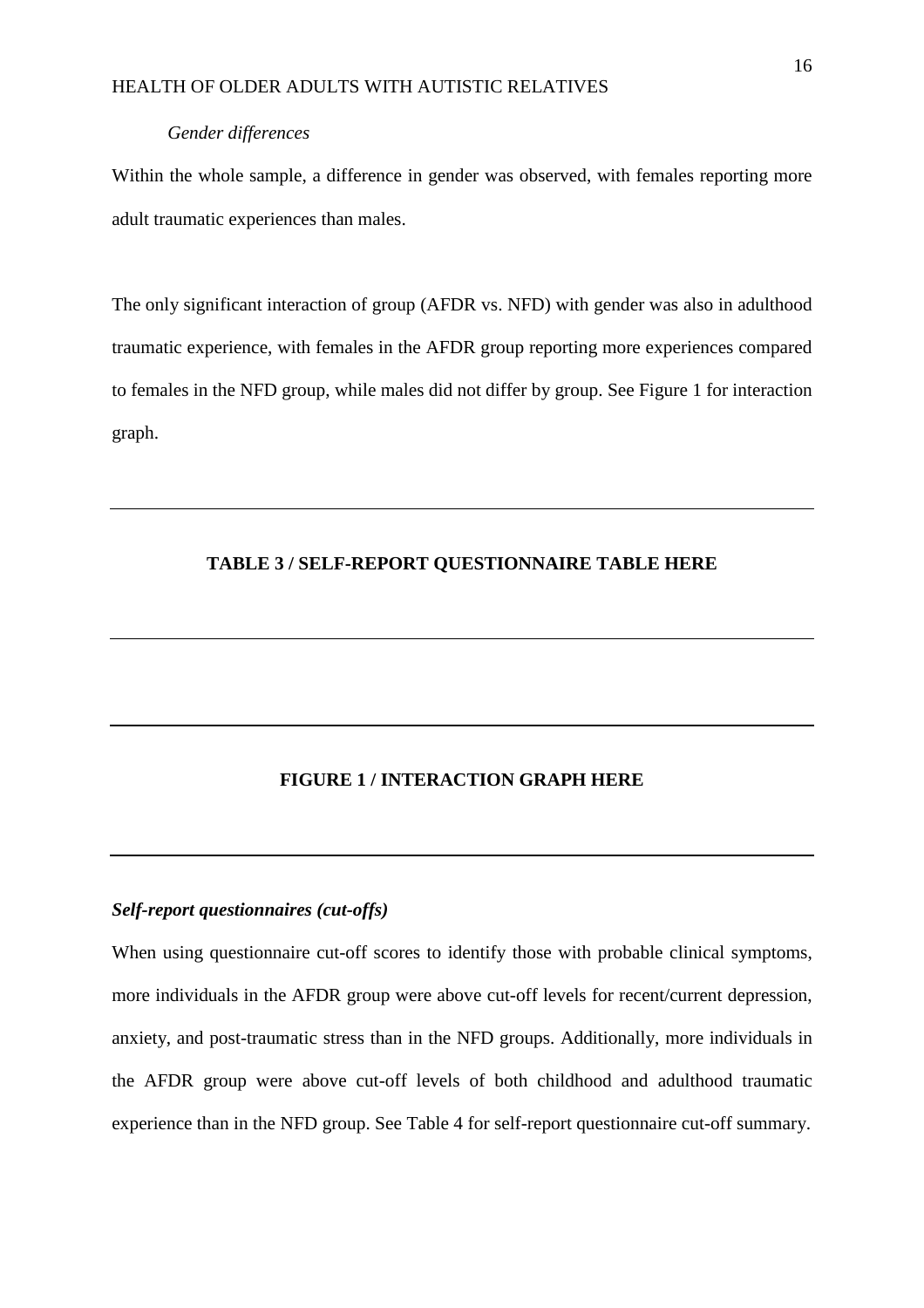#### *Gender differences*

Within the whole sample, some differences in gender are observed. More females than males reported above cut-off levels of childhood traumatic experience (1.8% vs. 0.7%) and adulthood traumatic experience (1.8% vs. 0.7%), χ2s=13.16-59.06, *p*s<.001.

No interactions of group (AFDR vs. NFD) with gender were observed in relation to any cutoff score.

## **TABLE 4 / QUESTIONNAIRE CUT-OFF TABLE HERE**

## *Self-reported physical diagnoses*

Few differences were observed between AFDR and NFD groups. The AFDR group reported significantly higher rates of hypothyroidism and hyperthyroidism. No further group differences were observed. See Table 5 for full details of physical diagnoses frequencies.

## *Co-occurring conditions*

No group differences were observed between AFDR and NFD in total number of co-occurring physical health condition diagnoses. See Table 5.

Age was found to be positively associated with the total number of co-occurring physical conditions in both the AFDR  $(r=.21, p<.001)$  and the NFD groups  $(r=.22, p<.001)$ .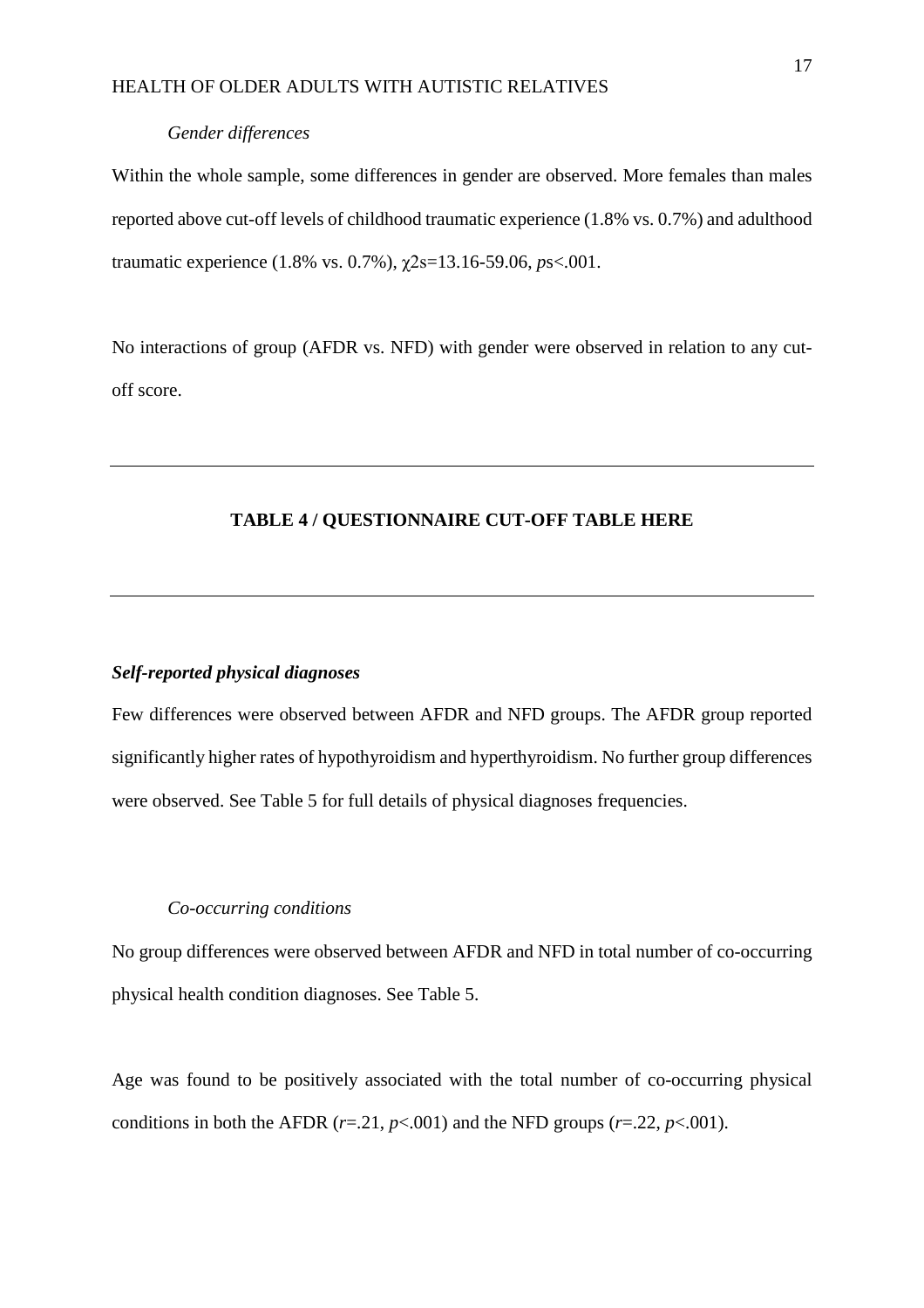#### *Gender differences in physical conditions*

Within the whole sample, some differences by gender were observed. More males than females reported diagnoses of cardiovascular conditions, such as high blood pressure (29.9.0% vs. 22.0%), heart disease (6.7% vs. 2.7%), diabetes (5.6% vs. 2.9%), and stroke (1.9% vs. 1.1%), χ2s=8.33-87.87, *p*s=<.001-.004. By contrast, more females than males reported diagnoses of arthritic conditions (4.5% vs. 2.0%), as well as endocrine conditions, such as hypothyroidism (1.9% vs. 0.4%) and hyperthyroidism (0.4% vs. 0.1%), χ2s=4.92-30.57, *p*s=<.001-.027.

Furthermore, males reported a higher total number of co-occurring physical conditions than females,  $\chi$ 2=58.01,  $p$ <.001. No interaction of group (AFDR vs. NFD) with gender was observed.

## **TABLE 5 / PHYSICAL HEALTH CONDITIONS TABLE HERE**

#### *Comparisons with GIIR group*

For psychiatric health - some significant group differences were observed between AFDR and GIIR groups in the frequencies of diagnoses. Those in the AFDR group reported more diagnoses of major depressive disorder and generalised anxiety disorder than the GIIR group. Furthermore, no differences in rates were observed between GIIR and NFD groups. For the total number of co-occurring psychiatric conditions, those in the GIIR group reported significantly more diagnoses than the NFD; however, the AFDR group reported significantly more diagnoses than both the NFD and the GIIR group. See Supplementary Table 2 for GIIR psychiatric diagnoses details.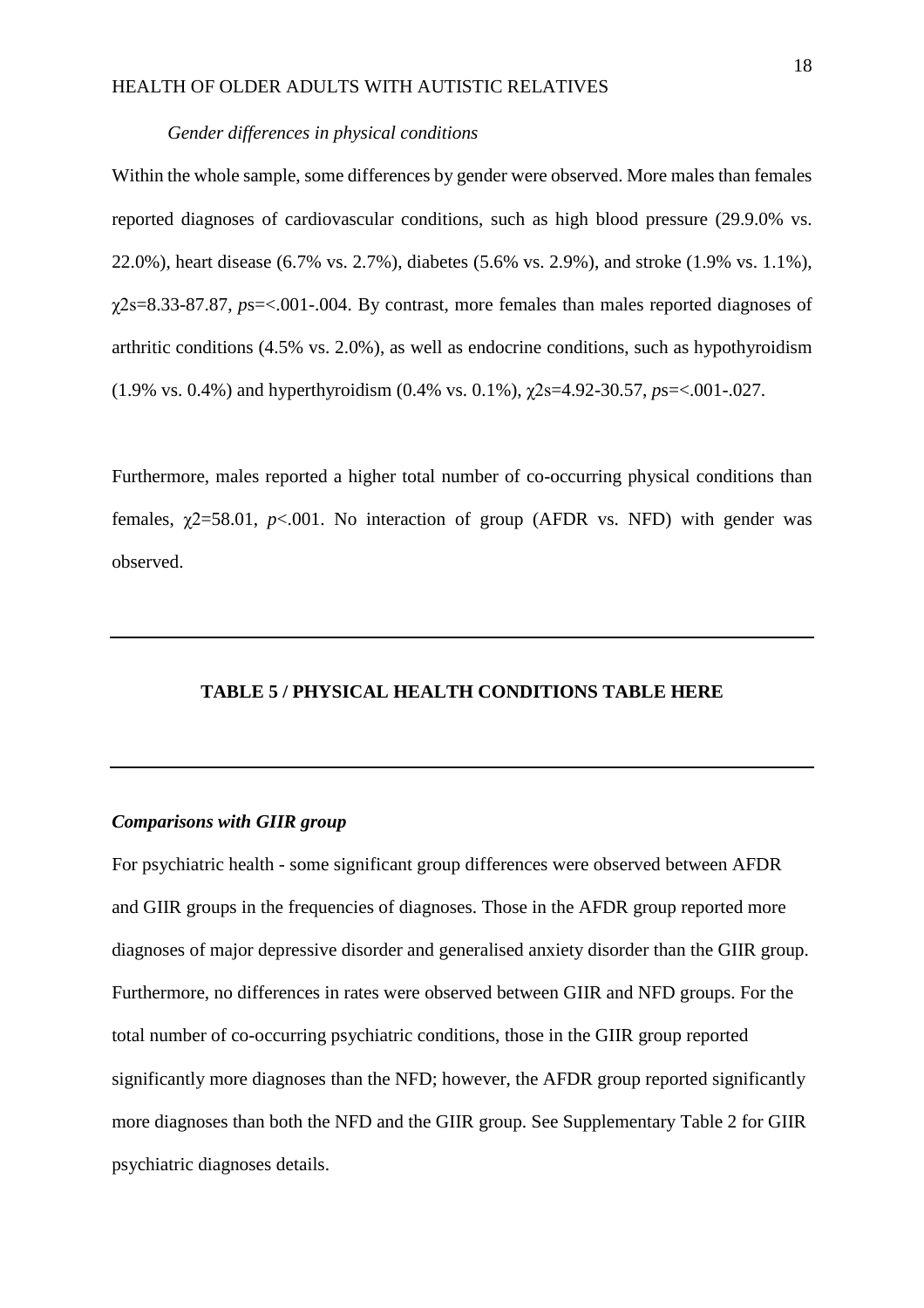For self-report symptoms – those in the GIIR group reported significantly higher current symptoms of depression and anxiety than the NFD group. Furthermore, the GIIR group also reported more experiences of childhood and adulthood trauma than the NFD group. However, the AFDR group reports more symptoms of depression, anxiety, and posttraumatic stress than the GIIR group, with no differences being observed in traumatic experience. See Supplementary Table 3 for GIIR self-report information.

For above cut-off symptoms – those in the GIIR group reported more above cut-off experiences of trauma than the NFD group; however, no differences are observed in above cut-off rates of depression and anxiety. Few differences were observed between GIIR and AFDR, with higher rates being reported in anxiety by the AFDR group. See Supplementary Table 4 for GIIR cut-off score information.

For physical health diagnoses – few differences were observed. Those in the NFD group reported more diagnoses of hypothyroidism than in the GIIR group. However, those in the GIIR group reported more diagnoses of hyperthyroidism. No differences were observed between GIIR and AFDR groups. For the total number of co-occurring physical conditions, no differences were observed between the GIIR, AFDR and NFD groups. See Supplementary Table 5 for GIIR physical health information.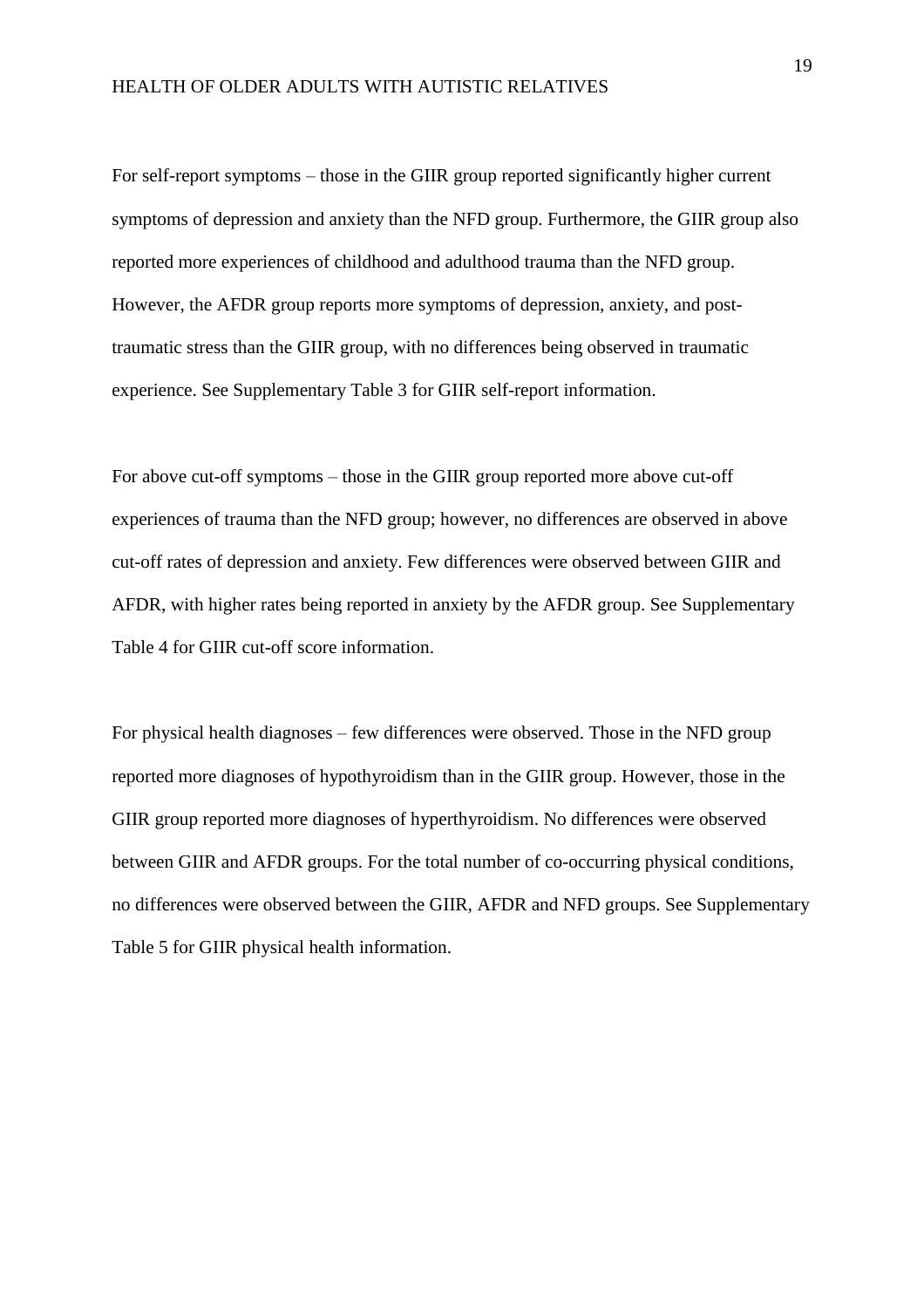#### **DISCUSSION**

For the first time, this study documents the health profile and psychiatric difficulties of a large sample (>700) of older adults with an autistic first-degree relative. As expected, based on the strong genetic contribution to autism, previous work on the broad autism phenotype, and the possible influence of caregiver stress, those with an autistic relative reported significantly more diagnoses of co-occurring psychiatric conditions when compared to the control group (with no close relatives with neurodevelopmental or psychiatric conditions). Additionally, those with an autistic relative reported elevated self-report symptoms of current depression, anxiety, posttraumatic stress, and experiences of trauma, compared to those without an autistic relative. However, this pattern of results did not extend to physical conditions; few differences were reported in individual physical health diagnoses, and no differences were observed in total cooccurring physical conditions. Furthermore, to examine whether these findings are specific to those with an autistic relative, or more broadly applicable to those with any family member who may require additional support, comparisons were made with those have a relative with intellectual impairment. Those with an autistic relative experienced elevated rates of depression and anxiety diagnoses and symptoms compared to the intellectually impaired relatives group, suggesting that while environmental factors do influence the rates of psychiatric conditions, the genetic predisposition for poor psychiatric health in autism may lead to higher rates of psychiatric difficulties over and above that of caregiving stress. Therefore, our results suggest that older adults with a genetic predisposition to autism (inferred from having an autistic firstdegree relative) may be more susceptible to poorer psychiatric (but not physical) health in later life.

Consistent with the previous literature exploring the mental health of children and younger adults with an autistic relative, a similar pattern of high rates of psychiatric diagnoses was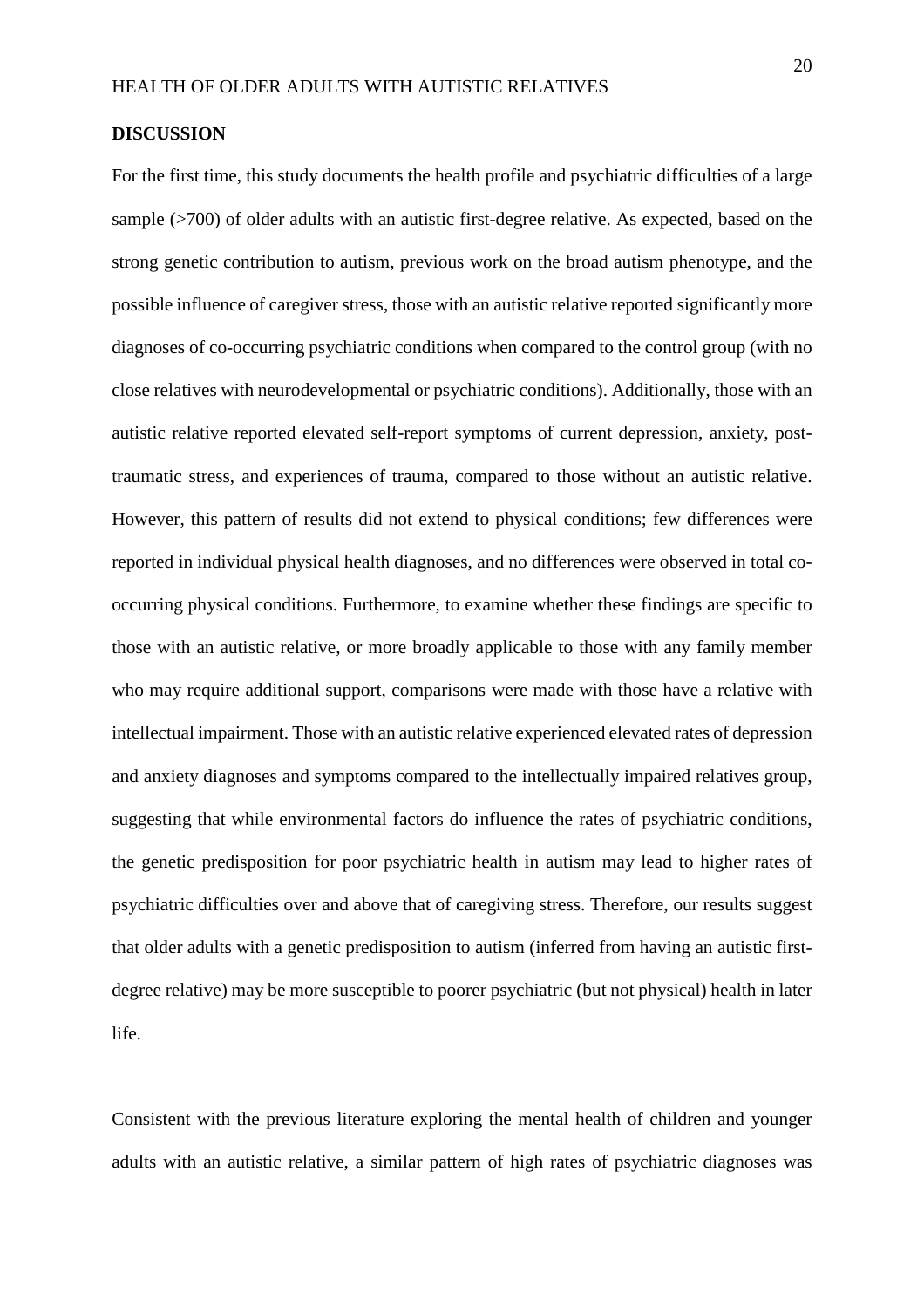observed in our older adult sample from the PROTECT cohort (Daniels et al., 2008; Jokiranta et al., 2013; Yirmiya & Shaked, 2005). Those with an autistic relative reported higher rates of almost all psychiatric diagnoses compared to the comparison sample. For common disorders like major depressive and generalised anxiety disorders, this elevated rate represented a near twofold risk increase, comparable with the rates previously described in population-based studies for both younger/midlife parents with an autistic child (Daniels et al., 2008; Jokiranta et al., 2013). This may be of importance as depression and anxiety have both been identified as risk factors for poorer physical health and for early mortality in older adults in the general population (Janszky, Ahnve, Lundberg, & Hemmingsson, 2010; Schulz et al., 2000). As such, older adults with an autistic relative may benefit from intervention to mitigate this vulnerability. Furthermore, elevated rates of rarer disorders like eating disorders were also observed for those with an autistic relative when compared to those without an autistic relative, representing over a twofold risk increase. To the authors' knowledge, no previous studies have explored the prevalence of eating disorders among individuals with an autistic relative, although there has been considerable interest in the overlap between autism and anorexia in those with elevated autistic traits (see Westwood *et al.*, 2016 for review/meta-analysis) and among autistic populations (see Westwood and Tchanturia, 2017 for review).

However, one condition that deviated from the rates described in the previous literature is schizophrenia. Elevated rates of schizophrenia have previously been observed in parents of autistic children (Daniels et al., 2008; Jokiranta et al., 2013); however, this was not observed in the current study. Schizophrenia has often been compared to autism, with both being described as spectrum conditions and having substantial genetic overlap; as such, autistic individuals have been documented to experience up to a twofold risk increase for also having schizophrenia compared to non-autistic individuals (Chisholm, Lin, Abu-Akel, & Wood, 2015). Among the general population, schizophrenia has a lifetime prevalence rate of 4%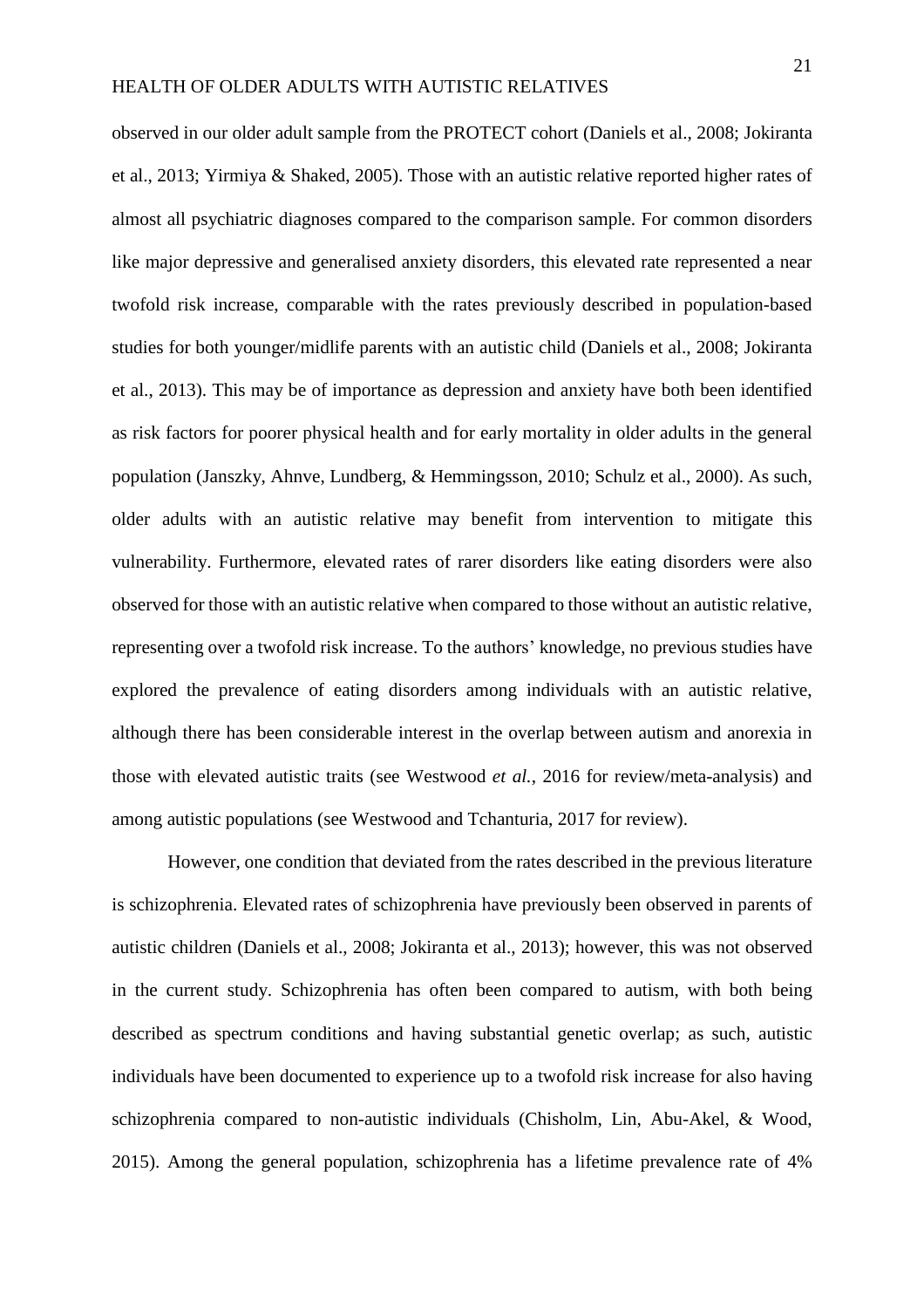(Saha, Chant, Welham, & McGrath, 2005); however, in the current study, very few individuals reported a diagnosis of schizophrenia (n=7, <.1%), with no group difference being observed in the prevalence rate. This could in part be due to the early mortality rates documented among those with schizophrenia (Laursen, Nordentoft, & Mortensen, 2013; Olfson, Gerhard, Huang, Crystal, & Stroup, 2015). Furthermore, previous research has also explored the generalisability of medical research suggesting that older adults who engage in voluntary studies are often healthier than the general population that they are taken to represent (Golomb et al., 2012), so those with severe and persistent conditions (such as schizophrenia) may not be as likely to participate in voluntary longitudinal studies such as PROTECT.

When considering the number of total co-occurring psychiatric conditions reported by our sample, 48% of those with an autistic relative reported one or more co-occurring psychiatric condition compared to 32% in our control sample. This was also found to be negatively associated with age, suggesting that the oldest among our current sample had received fewer psychiatric diagnoses than those just entering older age. The number of cooccurring psychiatric conditions or its association with age has not been examined in those with autistic relatives before. However, the findings from the current study show a similar pattern previously demonstrated in autistic adults, but to a lesser extent. Lever and Geurts (2016) noted that autistic individuals across adulthood demonstrated a higher total number of co-occurring conditions compared to a control group, with 79% of autistic adults reporting one or more co-occurring conditions compared to 49% in their control group. This finding was found to decrease with age, which is also consistent with the current study. As such, the findings from the current study suggest that not only are individuals with an autistic relative more susceptible to psychiatric conditions, they are also more likely to experience a higher number of comorbidities. While this susceptibility decreases with age, experiencing poor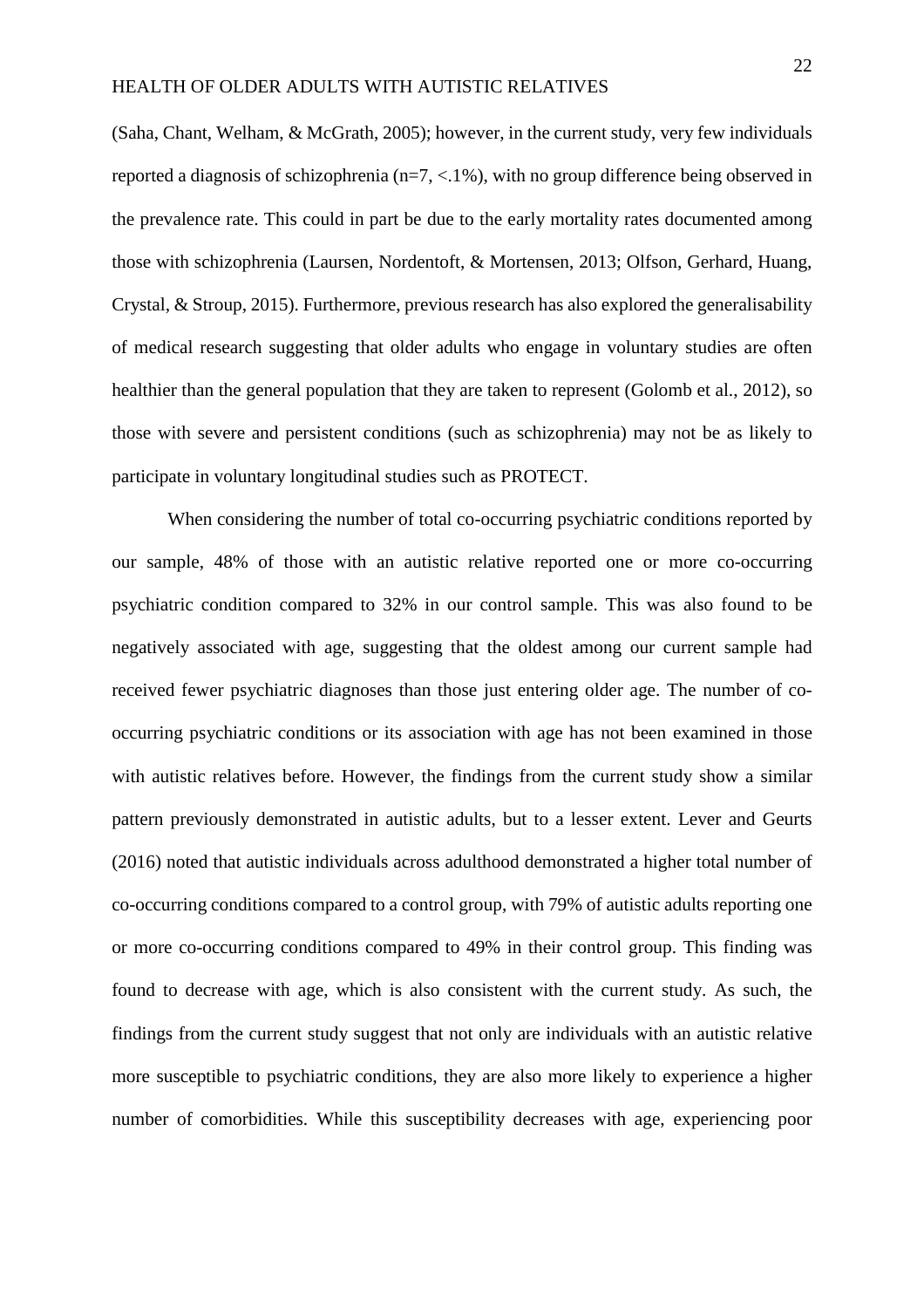mental health is a risk factor for poorer long-term outcomes, and needs to be addressed to mitigate future risks.

This increased risk of psychiatric ill-health was also evident in high levels of selfreported current psychiatric symptoms. Elevated scores of self-reported recent symptoms of depression, anxiety, and post-traumatic stress, and experiences of childhood and adult trauma were observed in those with an autistic family member when compared to the control group. Despite this, both groups demonstrated scores that were mostly in the 'mild' range of the scales for all questionnaire measures. However, when examining the frequency of those reporting above cut-off scores, significantly more individuals with an autistic relative demonstrated clinical levels of current depression and anxiety, symptomatic levels of post-traumatic stress, and severe childhood and adulthood abuse and neglect, when compared to those in the control group. To the authors' knowledge, no studies have documented self-report current psychiatric symptoms and experience of trauma among older individuals with an autistic relative. While overall prevalence of clinical levels of current depression and anxiety symptoms are lower than the lifetime diagnosis prevalence of major depressive and generalised anxiety disorders in the current study, those with an autistic relative were at a twofold to threefold risk for current depression and anxiety compared to those without an autistic relative. Furthermore, a similar pattern is also observed in rates of symptomatic current post-traumatic stress (threefold risk) and the experience of severe childhood and adulthood trauma (twofold risk) – with females being particularly susceptible to traumatic experience. Previous studies have explored the association between post-traumatic stress and autistic traits in child and adult populations, and suggest that an increased susceptibility to victimisation may lead to elevated rates of posttraumatic stress (Mehtar & Mukaddes, 2011; Roberts, Koenen, Lyall, Robinson, & Weisskopf, 2015; Rumball, 2018). This finding, along with the elevated rates of clinical levels of current depression, may be of importance as both post-traumatic stress and depression have been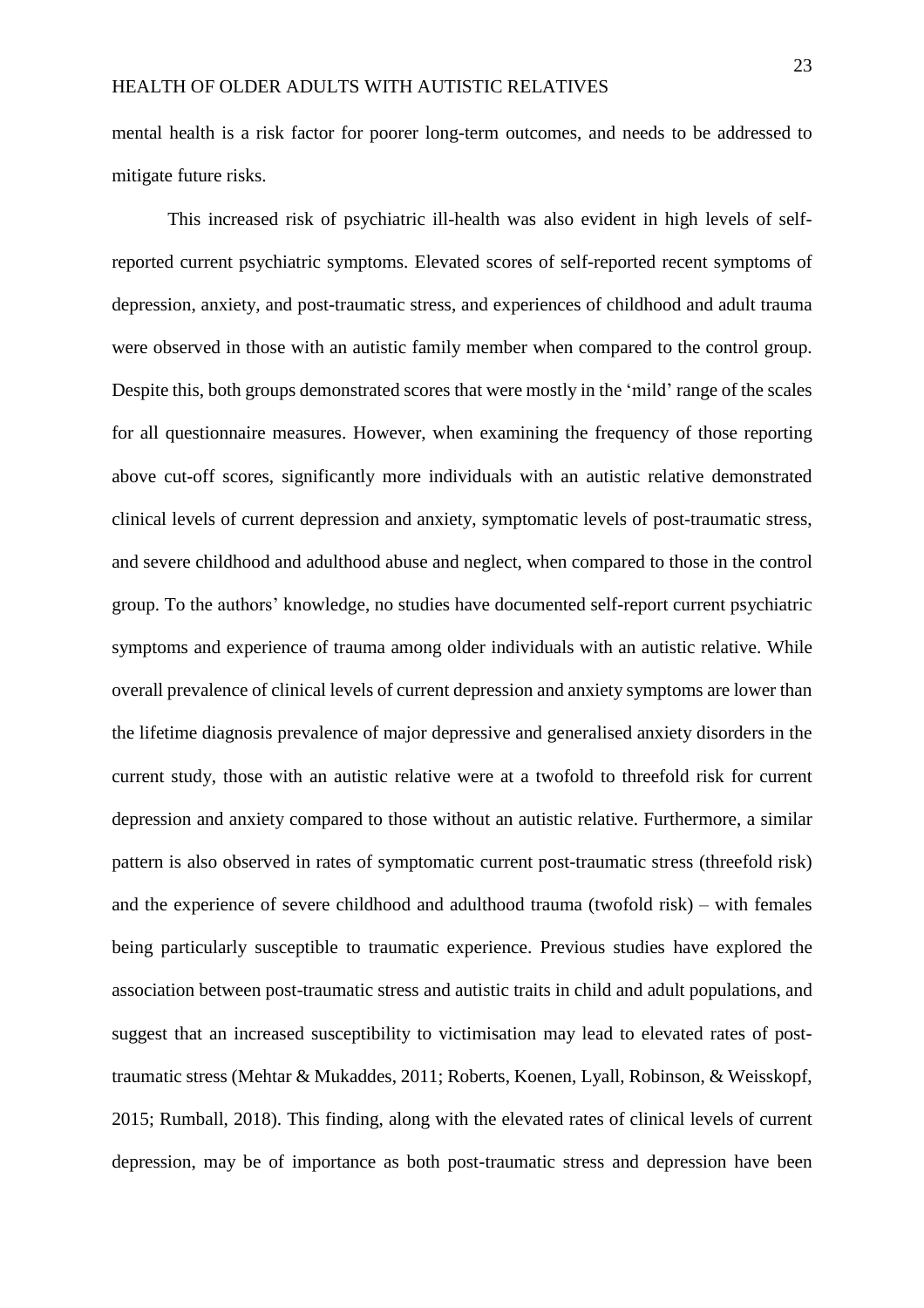described as mechanisms to suicidal thoughts, behaviours and attempts in autistic populations (Cassidy et al., 2014; Storch et al., 2013). Suicide has been identified in a large populationbased study as a leading cause of early mortality for autistic individuals (Hirvikoski et al., 2016). Elevated rates of suicidal behaviours have been documented in a large population-based study, with those with an autistic relative experiencing more suicidal thoughts, behaviours and attempts compared to those with no family history of autism (Hirvikoski et al., 2019). Therefore, the findings of the current study provide further support for the notion that those with an autistic relative – and those with the BAP – may be at elevated risk for psychiatric difficulties. Furthermore, this susceptibility to traumatic experience and post-traumatic stress may also increase the likelihood for suicidal thoughts and behaviours.

Interestingly, the same pattern of results was not observed for physical conditions. No group differences in diagnosis rates were observed across most physical conditions, including cardiovascular, metabolic, or neurological conditions. Furthermore, no differences were observed in total number of co-occurring physical conditions. The total number of co-occurring conditions was found to be positively associated with age, showing that the oldest among our current sample had received more physical diagnoses than those just entering older age. This pattern of physical health declining with age is convergent with both the autism and general population literatures (Bishop-Fitzpatrick & Kind, 2017; Bishop-Fitzpatrick & Rubenstein, 2019; Croen et al., 2015; Hand et al., 2019; Rydzewska et al., 2019). To the authors' knowledge, no other studies have collectively explored the prevalence rates of physical conditions among BAP of any age range. However, studies exploring the physical health of autistic adults using health records, document an elevated rate of most conditions when compared to control populations, including cardiovascular disease, metabolic disorders, endocrine and immune conditions, gastrointestinal disorders, sleep disorders, and neurological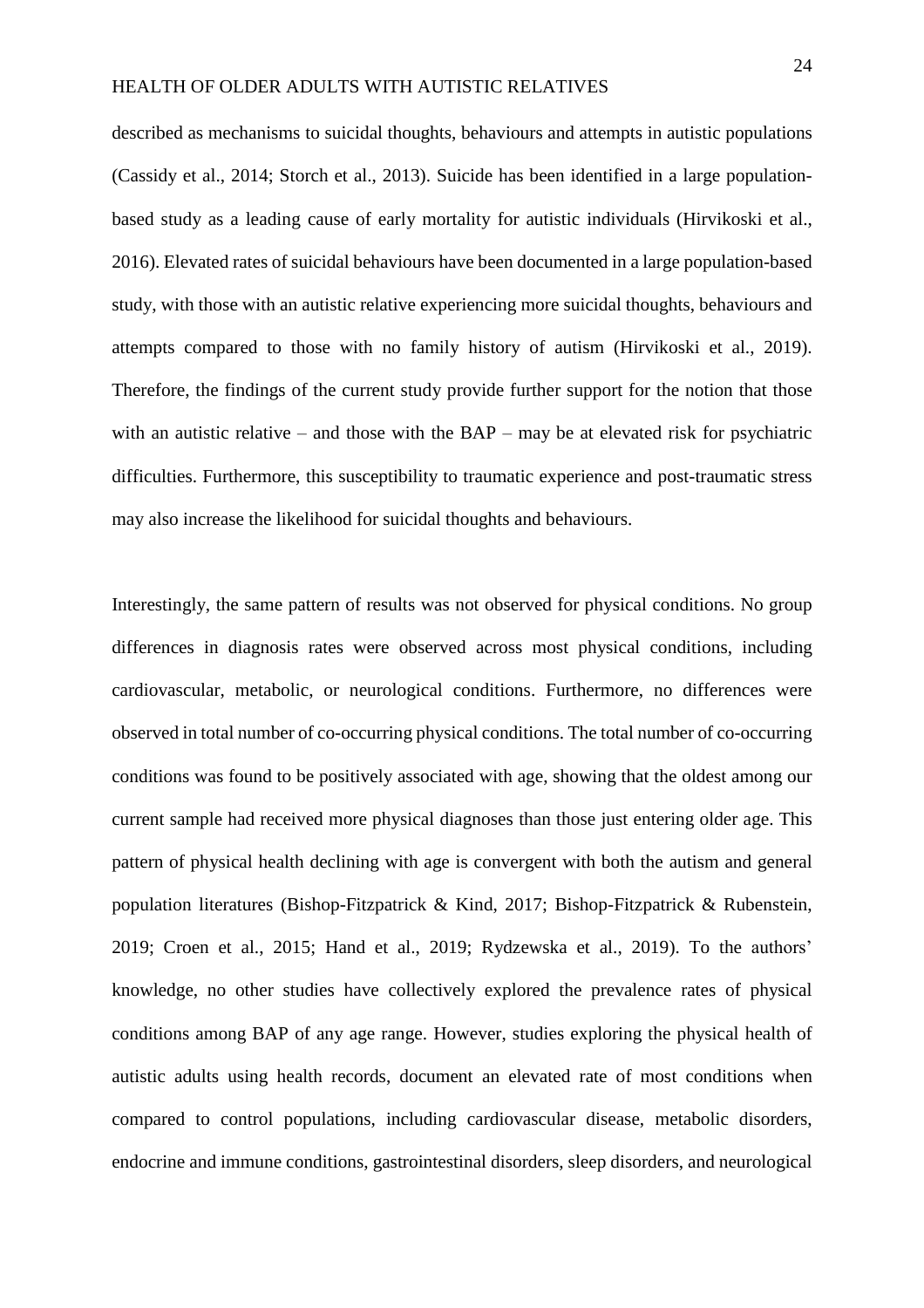conditions such as epilepsy and Parkinson's disease (Bishop-Fitzpatrick & Rubenstein, 2019; Cashin, Buckley, Trollor, & Lennox, 2018; Croen et al., 2015; Hand et al., 2019).

While our findings are not consistent with the autism literature, the current study does report elevated rates of endocrine conditions (i.e. hypo- and hyperthyroidism) in females with an autistic relative when compared to those with no family history of autism. Maternal thyroid conditions associated with autoimmune problems during pregnancy have been identified as a potential biomarker for autism (Brown et al., 2015; A. Meltzer & Van De Water, 2017). However, whether these thyroid conditions are associated with autoimmune problems is not known in the current study. Furthermore, elevated rates of hypothyroidism are common in older adults in the general population, with health record reports documenting a 5% prevalence rate at age 50 and older (Ingoe et al., 2017), while hyperthyroidism is less common with a prevalence rate of 1% (Vanderpump, 2011). Among autistic adults, thyroid disease and endocrine conditions more broadly were found to significantly elevated, with a prevalence rates of 7% compared to 3% in non-autistic controls (Croen et al., 2015), however, some samples document rates of thyroid disease up to 32% in autistic populations (Hand et al., 2019). The rates of endocrine (and most other conditions more broadly) observed in the current study are below that of the autistic and general population reports, which could suggest a selection effect for study participants to have overall good health. As previously discussed, older adults who engage in voluntary medical research studies often differ from the population they are taken to represent as they are often more healthy and able (Golomb et al., 2012). Thus, while the previous literature documents that autistic individuals may be at risk for poorer physical health across the lifespan, the findings from the current study suggest that this risk is not conferred to the physical health of older adults with an autistic relative – although these findings may not be wholly generalisable from the rates described in the current sample.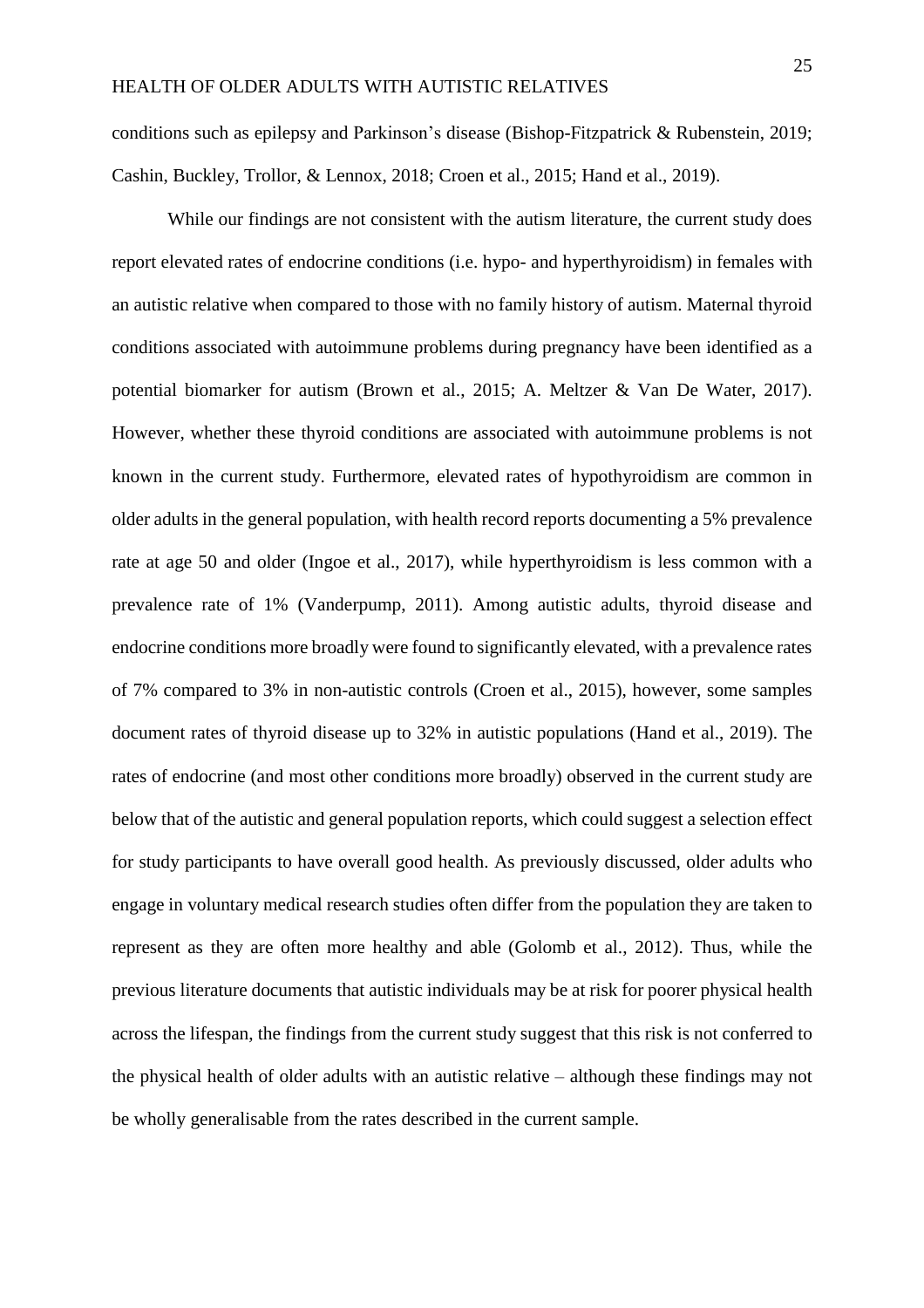The pattern of findings is open to a range of interpretations, but one construal may be that genetic predisposition for autism overlaps with genetic predisposition to a range of poor mental health outcomes (Caspi & Moffitt, 2018; Ronald, 2019). This genetic predisposition may be influenced by caregiving stress associated with supporting a family member with additional needs. Thus, relatives of autistic probands, like their autistic relatives, show high rates of psychiatric problems due to genetic factors being influenced by environmental stressors. By contrast, autistic probands but not their first-degree relatives (who share genetic predisposition to autism) show elevated rates of many physical conditions. This might indicate that some forms of physical ill health may emerge as a consequence of autism (Rubenstein  $\&$ Bishop-Fitzpatrick, 2019); that is, as a phenotypic downstream consequence of, e.g., social isolation, reduced help-seeking due to communication difficulties, or socio-economic disadvantage and stress from stigma, exclusion and marginalisation. This downstream effect may be particularly important for conditions influenced by lifestyle factors, such as cardiovascular disease or sleep-related problems, but may not be the case for neurological conditions observed in autistic populations, e.g. epilepsy and Parkinson's disease. However, as the findings of the current study may not be wholly generalisable, further research that can disentangle these genetic and environmental influences on health is required to understand factors contributing to the differences in health outcomes in autistic and broader autism populations, as well as those with autistic relatives.

It is important to consider limitations when contextualising the results of the current study. A strength of the PROTECT cohort is the use of an online platform for data collection allowing the recruitment of many participants from a wide geographical spread across the UK. However, this is also a limitation as there is no way of objectively verifying the subjective responses of the participants. As such, all health diagnoses are self-reported and not clinically verified.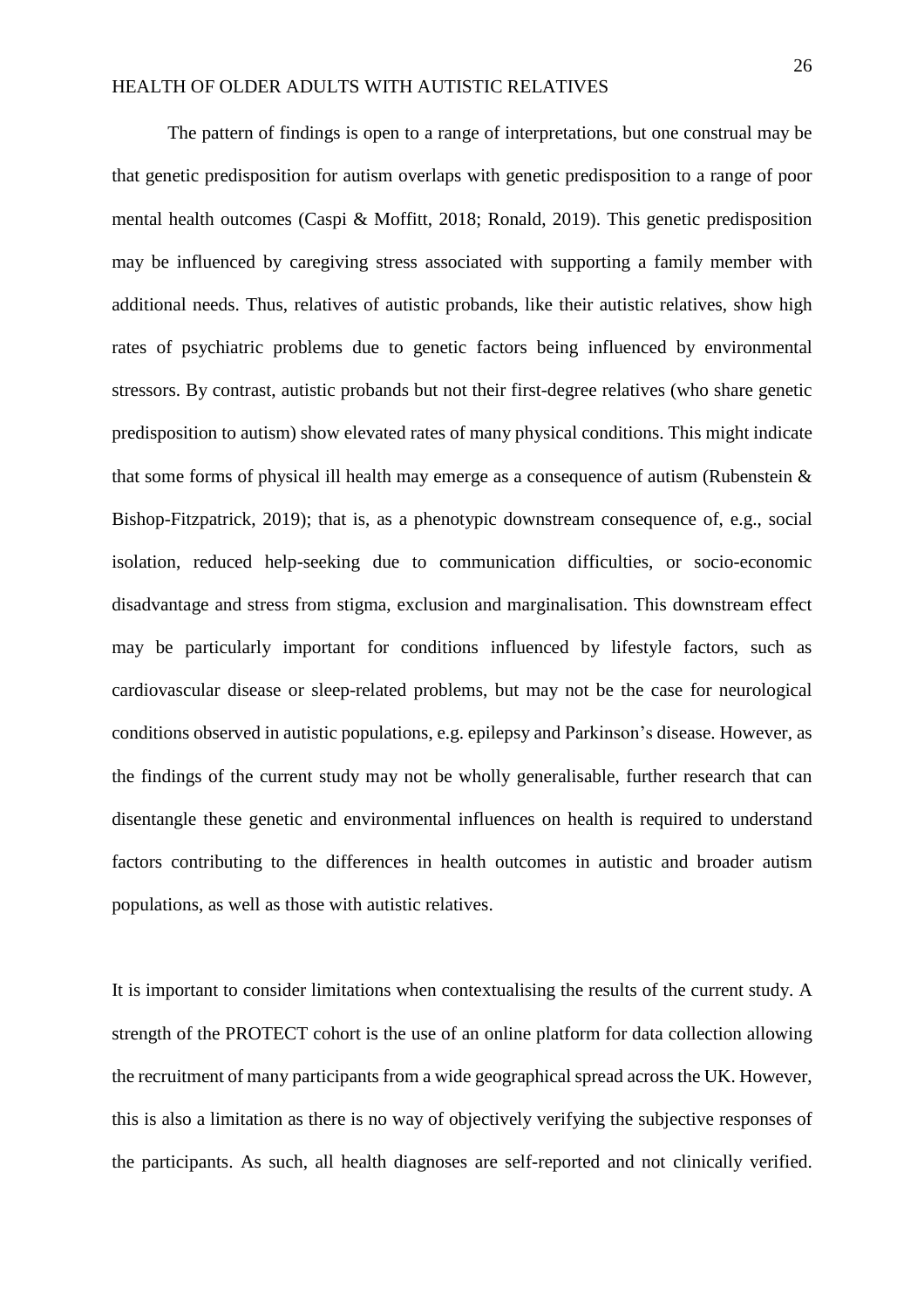Previous studies examining differences between self-reported health and clinician-reported health in the general population have found that self-reported health more accurately identifies chronic/serious conditions than less serious conditions (Doiron, Fiebig, Johar, & Suziedelyte, 2015). This may be due to more severe conditions being emphasized for importance when individuals are asked to list health difficulties. However, as the PROTECT data collection prompts participants to select from a list which conditions they have been diagnosed with rather than to describe their health orself-generate their medical history, this may improve the validity of the prevalence rates of less serious conditions. Furthermore, the questions related to family health history only specifies 'first-degree relative'. As such, there is not information about the type of relation this is (i.e. parent, sibling, or child) or the frequency or nature of contact with this individual. Another point to consider is that the PROTECT study is a voluntary research project conducted online, thus sampling biases may apply, e.g. older adults who are not comfortable using technology may be excluded. As previously mentioned, older adults who engage in medical research typically are physical well and mentally able, which may lead to poor generalisability of findings (Golomb et al., 2012), e.g. the prevalence rates of less common conditions in the PROTECT sample are below that of general population levels. Furthermore, rates of above-cut off symptoms were low in all three groups, which may further limit the generalisability of these findings. Moreover, the PROTECT sample in the current study are predominately female (82%) and well educated, with approximately 50% holding an undergraduate or postgraduate-level degree. And finally, the design of this study cannot infer causation; as such, it is not possible to tease apart whether mental health difficulties are due to genetic susceptibility, caregiving stress, or other influences. Whilst these factors may limit the overall generalisability of the findings, the results still provide important new information about the health profile in a large study population of older adults.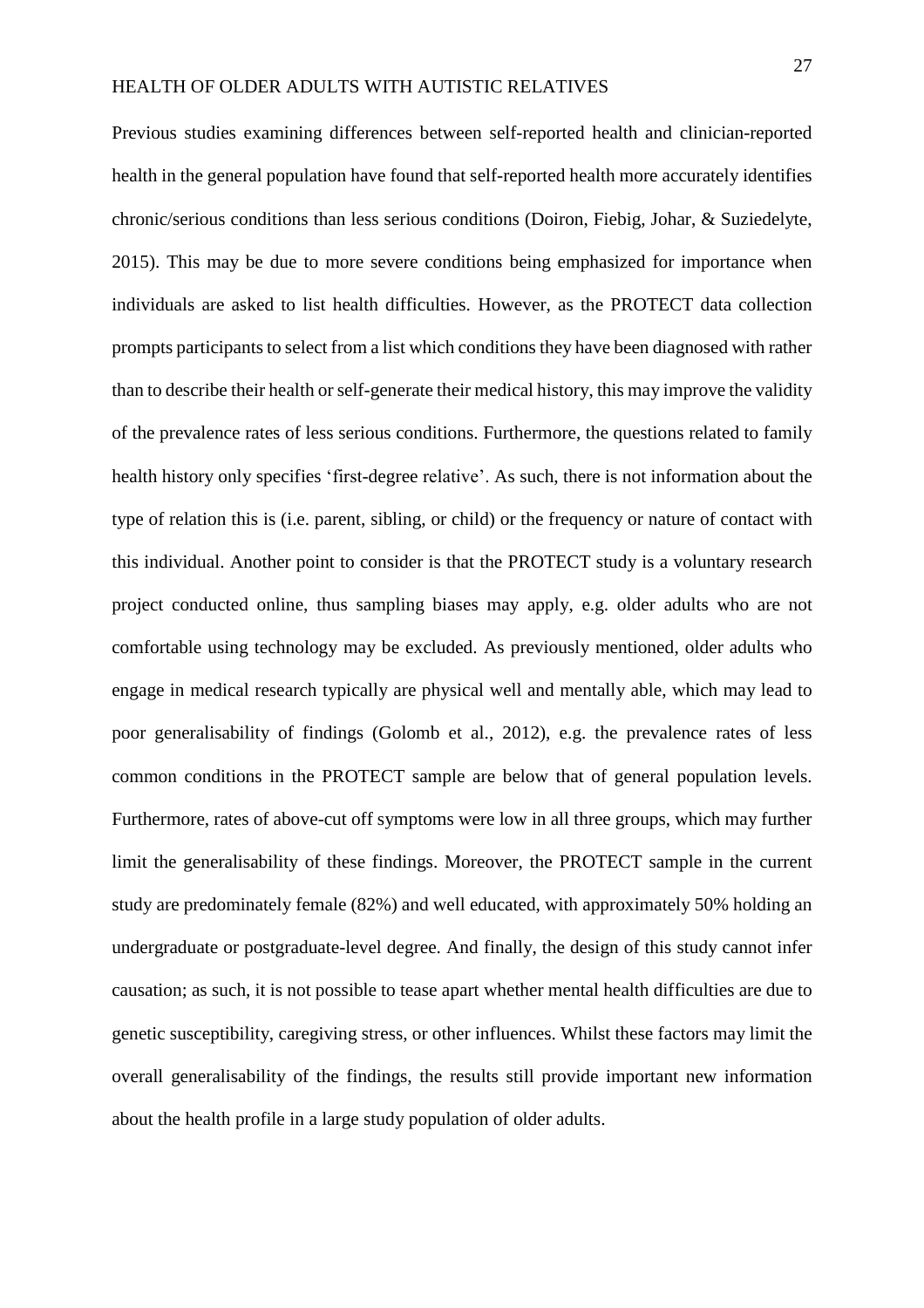In conclusion, our study exploring the health profile of older adults suggests that those with an autistic first-degree relative may be at greater risk for poorer psychiatric, but not physical, health than those who have no family history of autism or other disorders, as well as those who are also likely to experience caregiver stress. This risk to mental health also extends to current elevated rates of above cut-off psychiatric symptoms and traumatic experiences. The findings of the current study highlight the need for adequate mental health support for those with an autistic relative, and to autistic and broader autism/high autism trait populations to ensure that they receive appropriate support due to the increased risk of mental health problems and crises. Research incorporating polygenic scores could elucidate the possible genetic links between the autism spectrum and psychiatric risk, versus the proposed phenotypic link between autism but not familial risk - and poor physical health. Future studies should explore whether those on the autism spectrum experience barriers to accessing mental health care support and whether the findings of the current study extend to older adults who meet diagnostic criteria for autism.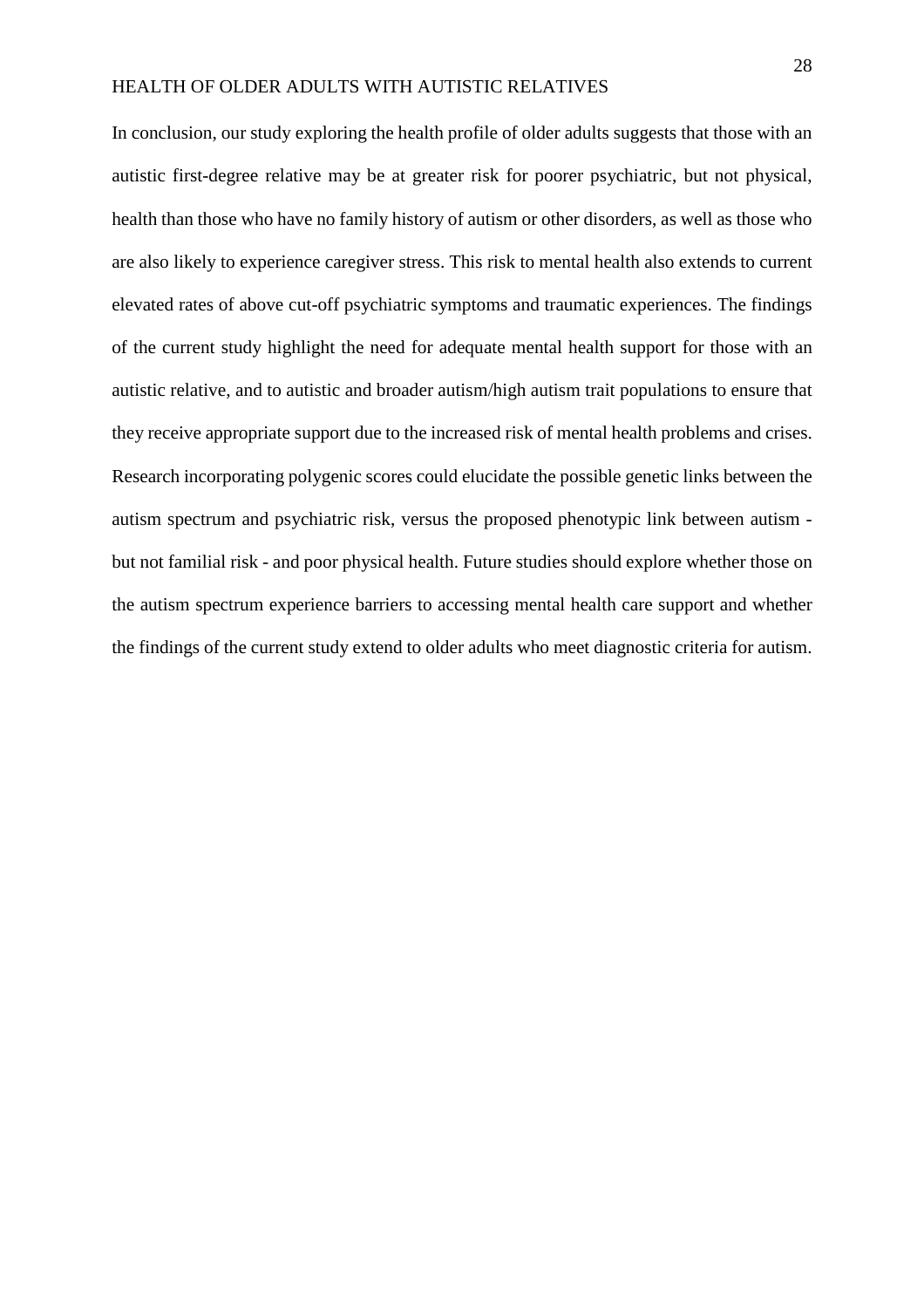#### **Reference List**

- Akobirshoev, I., Mitra, M., Dembo, R., & Lauer, E. (2019). In-hospital mortality among adults with autism spectrum disorder in the United States: A retrospective analysis of US hospital discharge data. *Autism*. https://doi.org/10.1177/1362361319855795
- American Psychiatric Association. (2013). *Diagnostic and Statistical Manual of Mental Disorders, 5th Edition*. American Psychiatric Publishing, Inc. https://doi.org/10.1176/appi.books.9780890425596.744053
- Benjamini, Y., & Hochberg, Y. (1995). Controlling the False Discovery Rate : A Practical and Powerful Approach to Multiple Testing. *Journal of the Royal Statistical Society*, *57*(1), 289–300.
- Bilder, D., Botts, E. L., Smith, K. R., Pimentel, R., Farley, M., Viskochil, J., … Coon, H. (2013). Excess mortality and causes of death in autism spectrum disorders: A follow up of the 1980s Utah/UCLA autism epidemiologic study. *Journal of Autism and Developmental Disorders*, *43*(5), 1196–1204. https://doi.org/10.1007/s10803-012-1664 z
- Bishop-Fitzpatrick, L., & Kind, A. J. H. (2017). A Scoping Review of Health Disparities in Autism Spectrum Disorder. *Journal of Autism and Developmental Disorders*, *47*(11), 3380–3391. https://doi.org/10.1007/s10803-017-3251-9

Bishop-Fitzpatrick, L., & Rubenstein, E. (2019). The physical and mental health of middle aged and older adults on the autism spectrum and the impact of intellectual disability. *Research in Autism Spectrum Disorders*, *63*, 34–41. https://doi.org/10.1016/j.rasd.2019.01.001

Bölte, S., Knecht, S., & Poustka, F. (2007). A case-control study of personality style and psychopathology in parents of subjects with autism. *Journal of Autism and*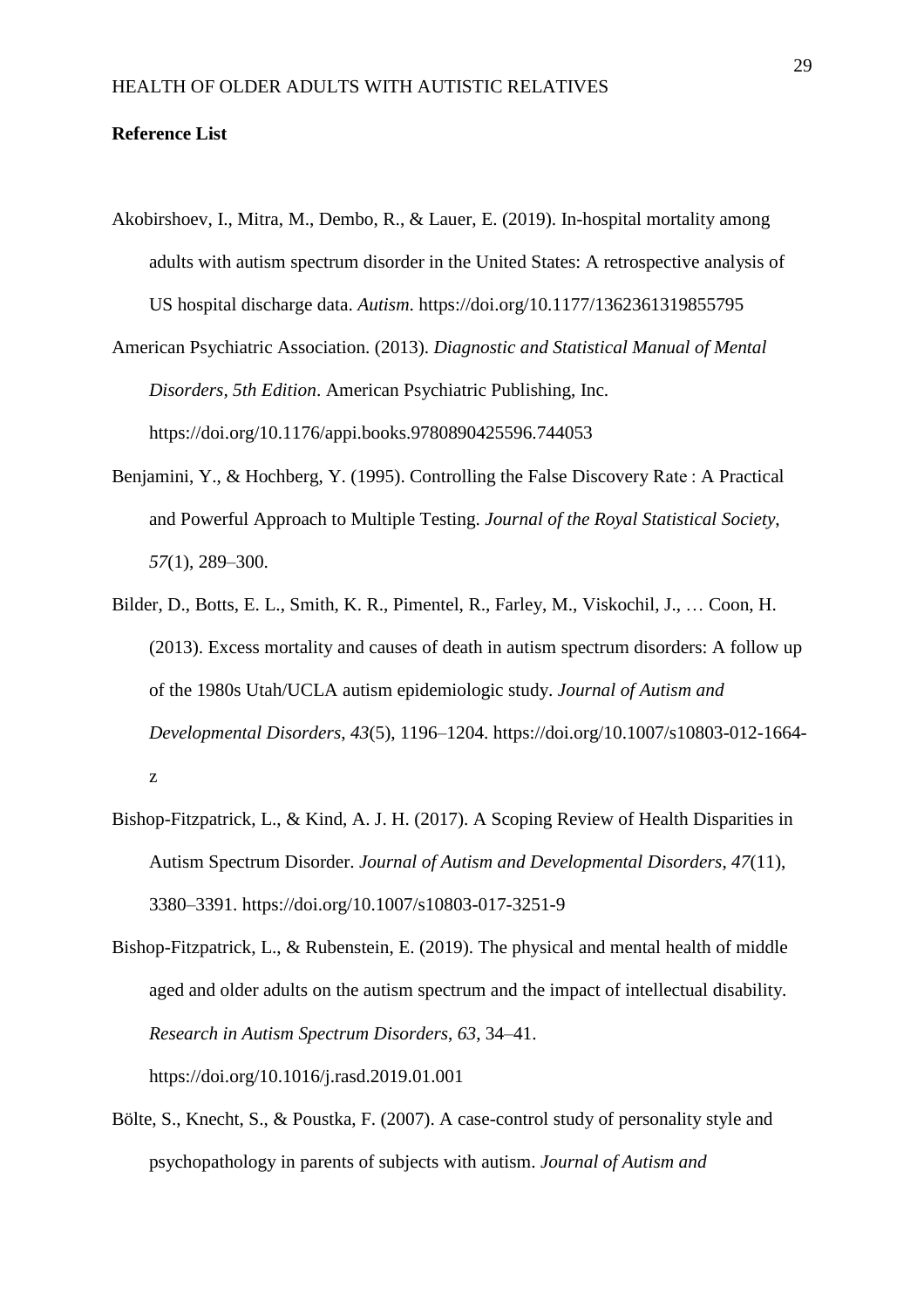*Developmental Disorders*, *37*(2), 243–250. https://doi.org/10.1007/s10803-006-0165-3

- Bolton, P., Macdonald, H., Pickles, A., Rios, P., Goode, S., Crowson, M., … Rutter, M. (1994). A Case-Control Family History Study of Autism. *Journal of Child Psychology and Psychiatry*, *35*(5), 877–900. https://doi.org/10.1111/j.1469-7610.1994.tb02300.x
- Brown, A. S., Surcel, H.-M., Hinkka-Yli-Salomäki, S., Cheslack-Postava, K., Bao, Y., & Sourander, A. (2015). Maternal thyroid autoantibody and elevated risk of autism in a national birth cohort. *Progress in Neuro-Psychopharmacology and Biological Psychiatry*, *57*(4), 86–92. https://doi.org/10.1016/j.pnpbp.2014.10.010
- Cashin, A., Buckley, T., Trollor, J. N., & Lennox, N. (2018). A scoping review of what is known of the physical health of adults with autism spectrum disorder. *Journal of Intellectual Disabilities*, *22*(1), 96–108. https://doi.org/10.1177/1744629516665242
- Caspi, A., & Moffitt, T. E. (2018). All for one and one for all: Mental disorders in one dimension. *American Journal of Psychiatry*, *175*(9), 831–844. https://doi.org/10.1176/appi.ajp.2018.17121383
- Cassidy, S., Bradley, P., Robinson, J., Allison, C., McHugh, M., & Baron-Cohen, S. (2014). Suicidal ideation and suicide plans or attempts in adults with asperger's syndrome attending a specialist diagnostic clinic: A clinical cohort study. *The Lancet Psychiatry*, *1*(2), 142–147. https://doi.org/10.1016/S2215-0366(14)70248-2
- Chisholm, K., Lin, A., Abu-Akel, A., & Wood, S. J. (2015). The association between autism and schizophrenia spectrum disorders: A review of eight alternate models of cooccurrence. *Neuroscience and Biobehavioral Reviews*, *55*, 173–183. https://doi.org/10.1016/j.neubiorev.2015.04.012
- Colvert, E., Tick, B., McEwen, F., Stewart, C., Curran, S., Woodhouse, E., … Bolton, P. (2015). Heritability of Autism Spectrum Disorder in a UK Population-Based Twin Sample. *JAMA Psychiatry*, *72*(5), 415–423.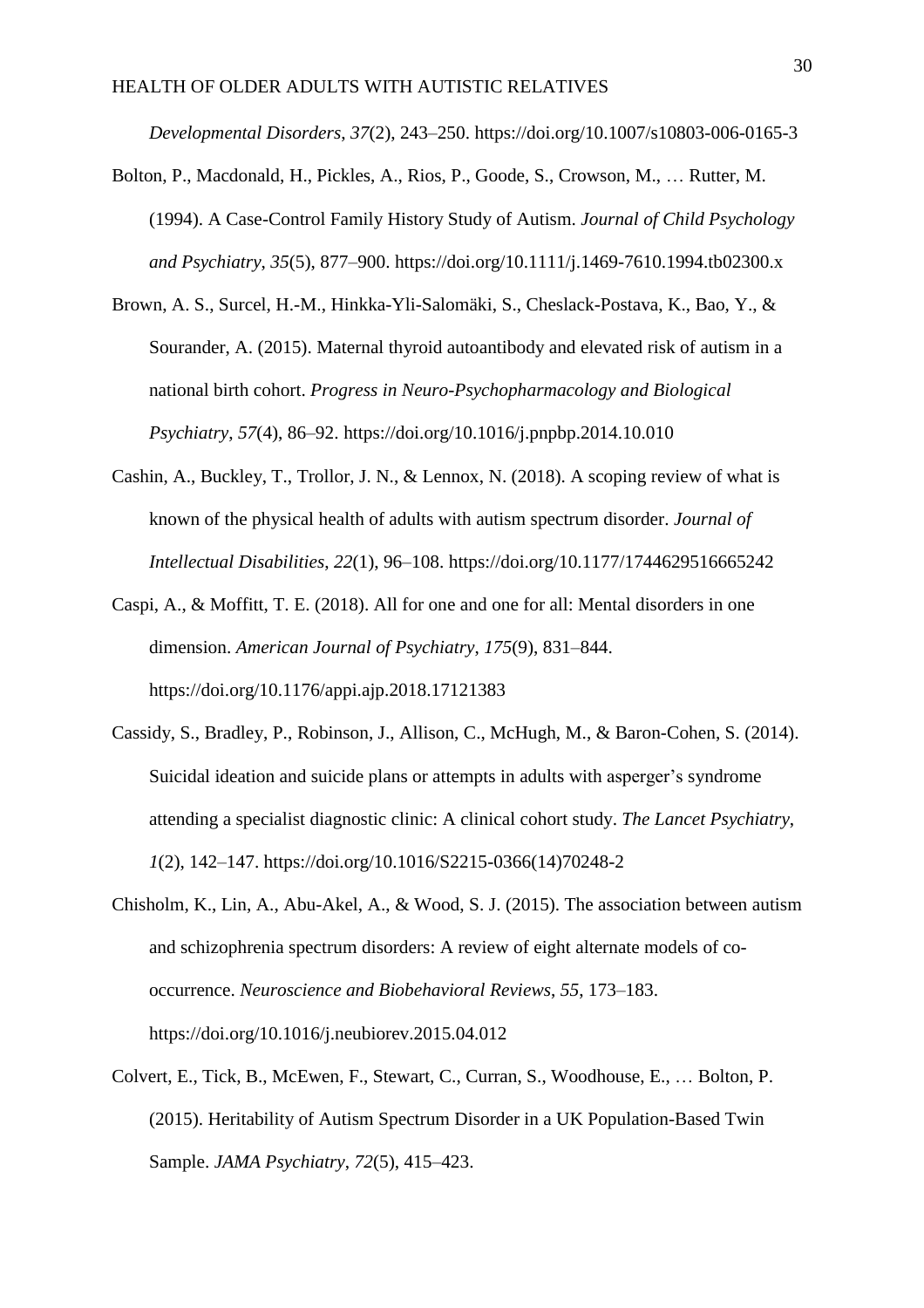https://doi.org/10.1001/jamapsychiatry.2014.3028

- Constantino, J. N., & Todd, R. D. (2003). Autistic Traits in the General Population. *Archives of General Psychiatry*, *60*(5), 524. https://doi.org/10.1001/archpsyc.60.5.524
- Croen, L. A., Zerbo, O., Qian, Y., Massolo, M. L., Rich, S., Sidney, S., & Kripke, C. (2015). The health status of adults on the autism spectrum. *Autism*, *19*(7), 814–823. https://doi.org/10.1177/1362361315577517
- Daniels, J. L., Forssen, U., Hultman, C. M., Cnattingius, S., Savitz, D. A., Feychting, M., & Sparen, P. (2008). Parental Psychiatric Disorders Associated With Autism Spectrum Disorders in the Offspring. *Pediatrics*, *121*(5), e1357–e1362. https://doi.org/10.1542/peds.2007-2296
- Davignon, M. N., Qian, Y., Massolo, M., & Croen, L. A. (2018). Psychiatric and medical conditions in transition-aged individuals with ASD. *Pediatrics*, *141*(April 2018), S335– S345. https://doi.org/10.1542/peds.2016-4300K
- Doiron, D., Fiebig, D. G., Johar, M., & Suziedelyte, A. (2015). Does self-assessed health measure health? *Applied Economics*, *47*(2), 180–194. https://doi.org/10.1080/00036846.2014.967382
- Fagerland, M. (2012). T-tests, non-parametric tests and large studies. *BMC Medical Research Methodology*, *12*(78). https://doi.org/10.1136/bmj.d5497
- Gillberg, C., Billstedt, E., Sundh, V., & Gillberg, I. C. (2010). Mortality in autism: A prospective longitudinal community-based study. *Journal of Autism and Developmental Disorders*, *40*(3), 352–357. https://doi.org/10.1007/s10803-009-0883-4
- Golomb, B. A., Chan, V. T., Evans, M. A., Koperski, S., White, H. L., & Criqui, M. H. (2012). The older the better: Are elderly study participants more non-representative? A cross-sectional analysis of clinical trial and observational study samples. *BMJ Open*, *2*(6), 1–6. https://doi.org/10.1136/bmjopen-2012-000833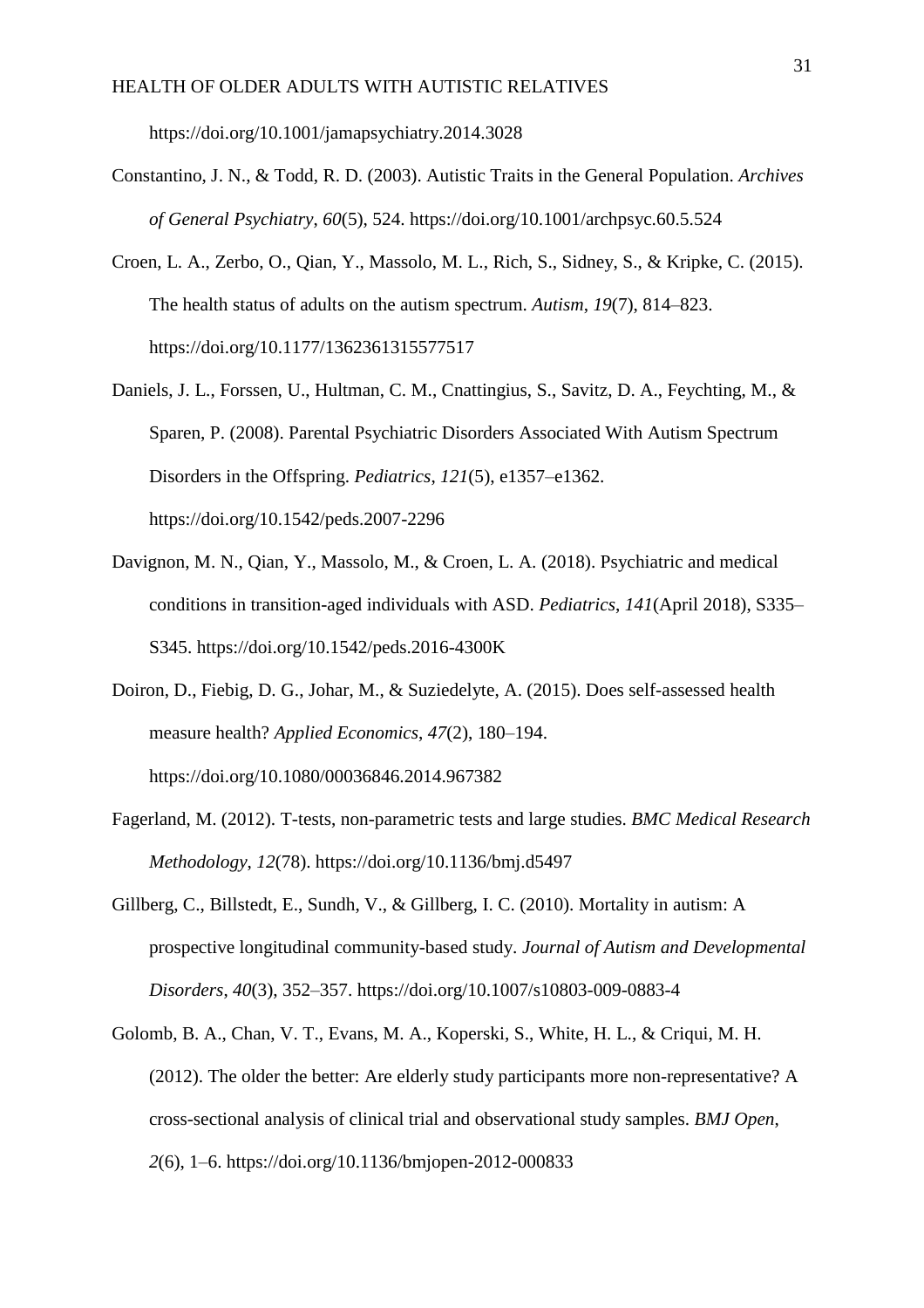- Grabe, H., Schulz, A., Schmidt, C., Appel, K., Driessen, M., Wingenfeld, K., … Freyberger, H. (2012). A Brief Instrument for the Assessment of Childhood Abuse and Neglect: the Childhood Trauma Screener (CTS). *Psychiatrische Praxis*, *39*(3), 109–115. https://doi.org/10.1055/s-0031-1298984
- Hand, B. N., Angell, A. M., Harris, L., & Carpenter, L. A. (2019). Prevalence of physical and mental health conditions in Medicare-enrolled, autistic older adults. *Autism*, 136236131989079. https://doi.org/10.1177/1362361319890793
- Happé, F., & Charlton, R. A. (2011). Aging in autism spectrum disorders: A mini-review. *Gerontology*, *58*(1), 70–78. https://doi.org/10.1159/000329720
- Happé, F., Ronald, A., & Plomin, R. (2006). Time to give up on a single explanation for autism. *Nature Neuroscience*, *9*(10), 1218–1220. https://doi.org/10.1038/nn1770
- Hastings, R. P., Kovshoff, H., Ward, N. J., Degli Espinosa, F., Brown, T., & Remington, B. (2005). Systems analysis of stress and positive perceptions in mothers and fathers of pre-school children with autism. *Journal of Autism and Developmental Disorders*, *35*(5), 635–644. https://doi.org/10.1007/s10803-005-0007-8
- Hirvikoski, T., Boman, M., Chen, Q., D'Onofrio, B. M., Mittendorfer-Rutz, E., Lichtenstein, P., … Larsson, H. (2019). Individual risk and familial liability for suicide attempt and suicide in autism: a population-based study. *Psychological Medicine*, 1–12. https://doi.org/10.1017/S0033291719001405
- Hirvikoski, Tatja, Mittendorfer-Rutz, E., Boman, M., Larsson, H., Lichtenstein, P., & Bölte, S. (2016). Premature mortality in autism spectrum disorder. *British Journal of Psychiatry*, *208*(3), 232–238. https://doi.org/10.1192/bjp.bp.114.160192
- Hodge, D., Hoffman, C. D., & Sweeney, D. P. (2011). Increased Psychopathology in Parents of Children with Autism: Genetic Liability or Burden of Caregiving? *Journal of Developmental and Physical Disabilities*, *23*(3), 227–239.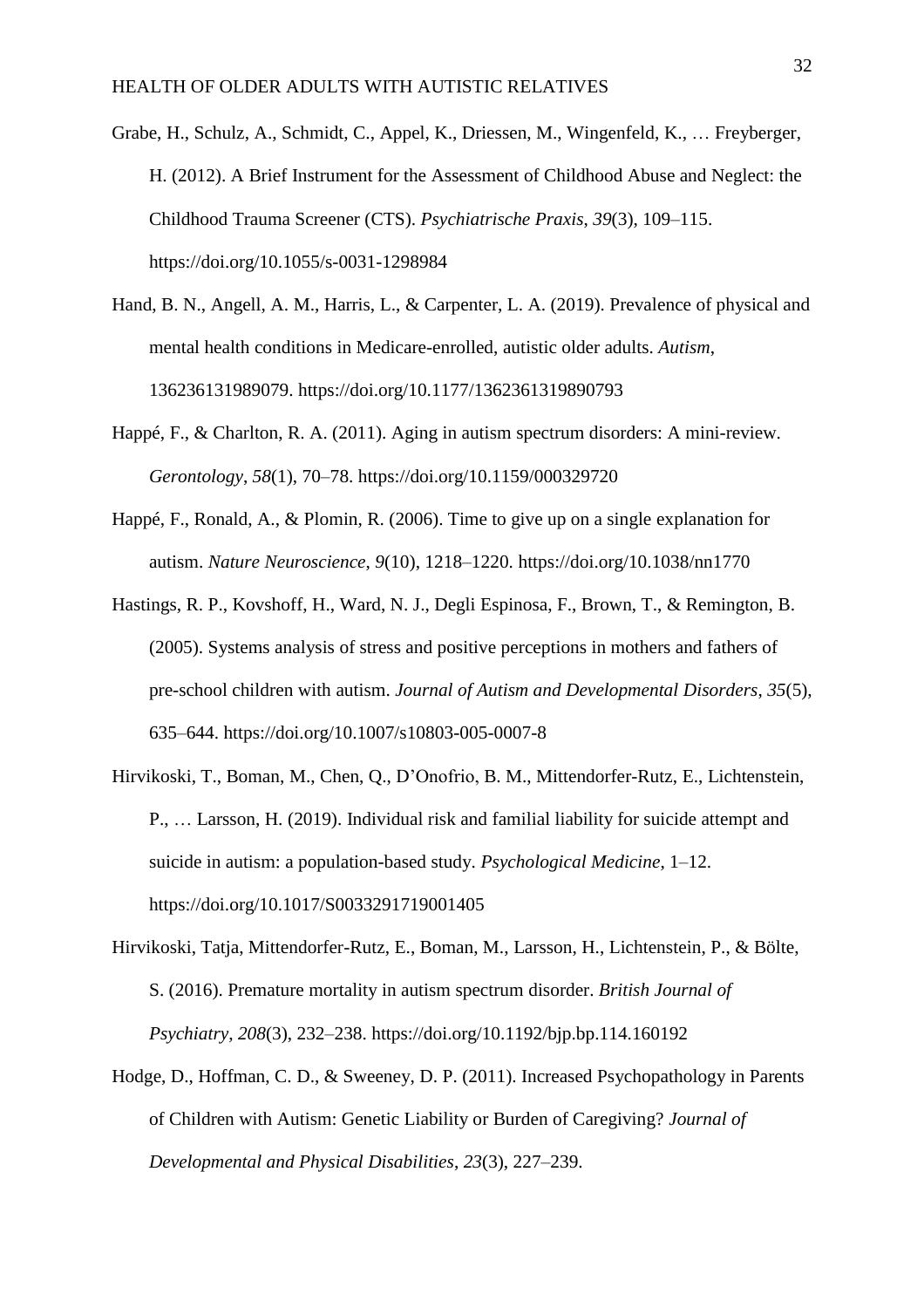https://doi.org/10.1007/s10882-010-9218-9

- Hoekstra, R. A., Happé, F., Baron-Cohen, S., & Ronald, A. (2009). Association between extreme autistic traits and intellectual disability: Insights from a general population twin study. *British Journal of Psychiatry*, *195*(6), 531–536. https://doi.org/10.1192/bjp.bp.108.060889
- Howlin, P., & Taylor, J. L. (2015). Addressing the need for high quality research on autism in adulthood. *Autism*, *19*(7), 771–773. https://doi.org/10.1177/1362361315595582
- Ingoe, L., Phipps, N., Armstrong, G., Rajagopal, A., Kamali, F., & Razvi, S. (2017). Prevalence of treated hypothyroidism in the community: Analysis from general practices in North-East England with implications for the United Kingdom. *Clinical Endocrinology*, *87*(6), 860–864. https://doi.org/10.1111/cen.13440
- Janszky, I., Ahnve, S., Lundberg, I., & Hemmingsson, T. (2010). Early-Onset Depression, Anxiety, and Risk of Subsequent Coronary Heart Disease. 37-Year Follow-Up of 49,321 Young Swedish Men. *Journal of the American College of Cardiology*, *56*(1), 31–37. https://doi.org/10.1016/j.jacc.2010.03.033
- Jokiranta, E., Brown, A. S., Heinimaa, M., Cheslack-Postava, K., Partanen, A., & Sourander, A. (2013). Parental psychiatric disorders and autism spectrum disorders. *Psychiatry Res.*, *207*(3), 203–211. https://doi.org/doi:10.1016/j.psychres.2013.01.005
- Jones, K. B., Cottle, K., Bakian, A., Farley, M., Bilder, D., Coon, H., & McMahon, W. M. (2016). A description of medical conditions in adults with autism spectrum disorder: A follow-up of the 1980s Utah/UCLA autism epidemiologic study. *Autism*, *20*(5), 551– 561. https://doi.org/10.1177/1362361315594798
- Khalifeh, H., Oram, S., Trevillion, K., Johnson, S., & Howard, L. M. (2015). Recent intimate partner violence among people with chronic mental illness: Findings from a national cross-sectional survey. *British Journal of Psychiatry*, *207*(3), 207–212.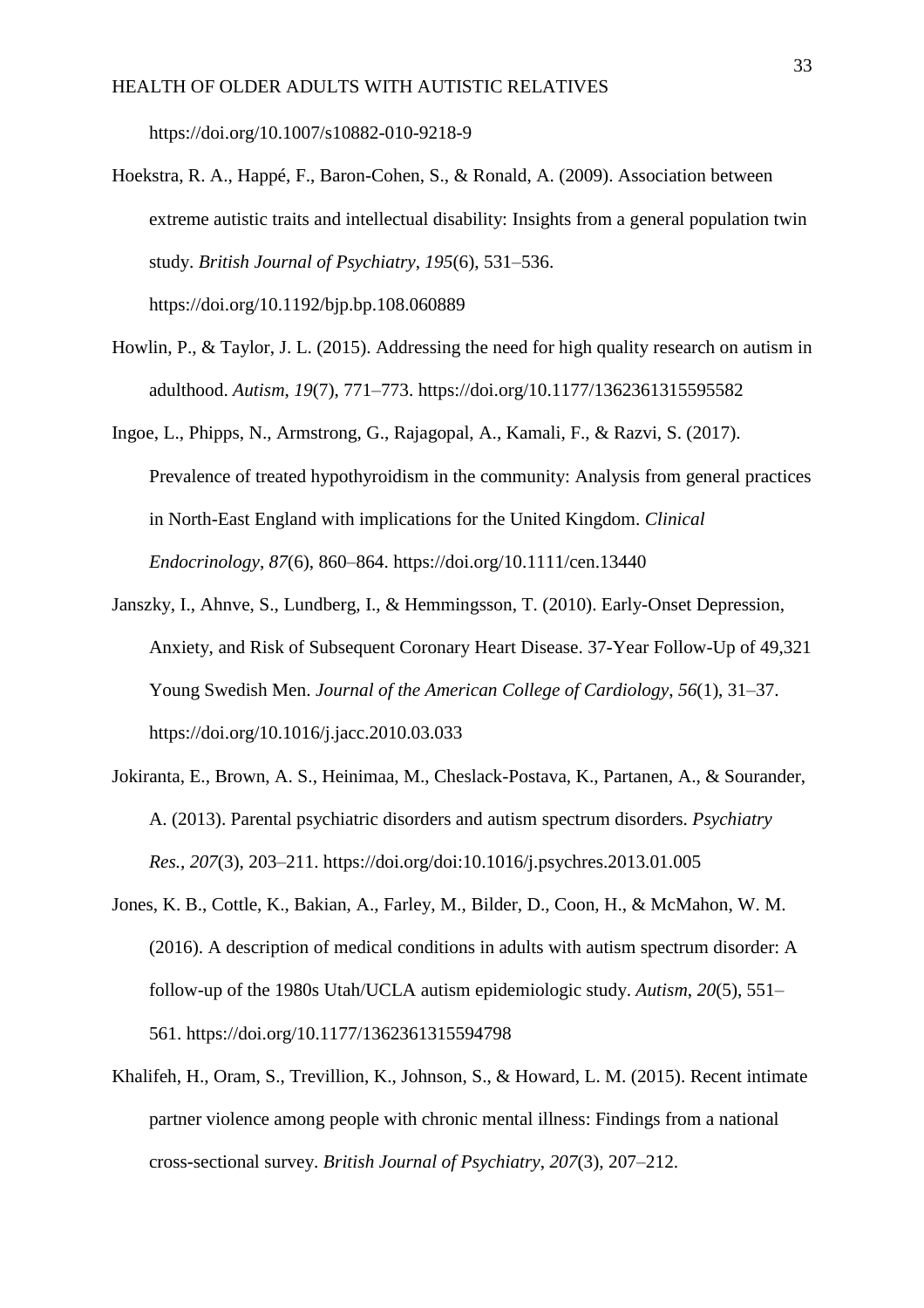https://doi.org/10.1192/bjp.bp.114.144899

- Kroenke, K., Spitzer, R. L., & Williams, J. B. W. (2003). The Patient Health Questionnaire-2. *Medical Care*, *41*(11), 1284–1292. https://doi.org/10.1097/01.MLR.0000093487.78664.3C
- Lai, M.-C., Lombardo, M. V, & Baron-Cohen, S. (2014). Autism. *The Lancet*, *383*(9920), 896–910. https://doi.org/10.1016/S0140-6736(13)61539-1
- Larsson, H. J., Thorsen, P., Olesen, A. V., Madsen, K. M., Agerbo, E., Eaton, W. W., … Mortensen, P. B. (2005). Risk Factors for Autism: Perinatal Factors, Parental Psychiatric History, and Socioeconomic Status. *American Journal of Epidemiology*, *161*(10), 916– 925. https://doi.org/10.1093/aje/kwi123
- Laursen, T. M., Nordentoft, M., & Mortensen, P. B. (2013). Excess Early Mortality in Schizophrenia. *Annual Review of Clinical Psychology*, *10*(1), 425–448. https://doi.org/10.1146/annurev-clinpsy-032813-153657
- Lever, A. G., & Geurts, H. M. (2016). Psychiatric Co-occurring Symptoms and Disorders in Young, Middle-Aged, and Older Adults with Autism Spectrum Disorder. *Journal of Autism and Developmental Disorders*, *46*(6), 1916–1930. https://doi.org/10.1007/s10803-016-2722-8
- Losh, M., & Piven, J. (2007). Social-cognition and the broad autism phenotype: Identifying genetically meaningful phenotypes. *Journal of Child Psychology and Psychiatry and Allied Disciplines*, *48*(1), 105–112. https://doi.org/10.1111/j.1469-7610.2006.01594.x
- Mehtar, M., & Mukaddes, N. M. (2011). Posttraumatic Stress Disorder in individuals with diagnosis of Autistic Spectrum Disorders. *Research in Autism Spectrum Disorders*, *5*(1), 539–546. https://doi.org/10.1016/j.rasd.2010.06.020
- Meltzer, A., & Van De Water, J. (2017). The Role of the Immune System in Autism Spectrum Disorder. *Neuropsychopharmacology*, *42*(1), 284–298.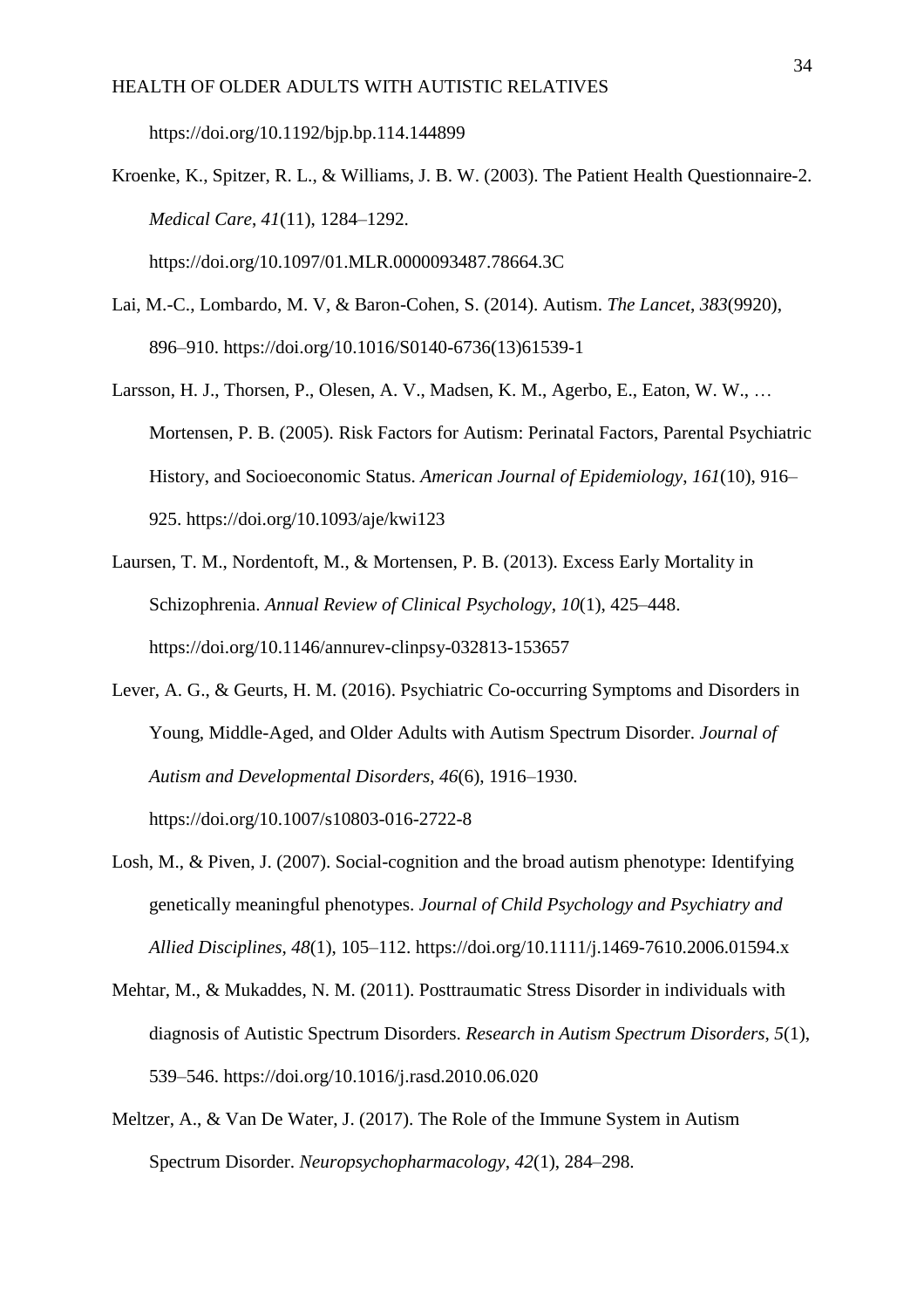https://doi.org/10.1038/npp.2016.158

- Meltzer, L. J. (2011). Factors associated with depressive symptoms in parents of children with autism spectrum disorders. *Research in Autism Spectrum Disorders*, *5*(1), 361–367. https://doi.org/10.1016/j.rasd.2010.05.001
- Miller, M., Iosif, A. M., Young, G. S., Bell, L. J., Schwichtenberg, A. J., Hutman, T., & Ozonoff, S. (2019). The dysregulation profile in preschoolers with and without a family history of autism spectrum disorder. *Journal of Child Psychology and Psychiatry and Allied Disciplines*, *60*(5), 516–523. https://doi.org/10.1111/jcpp.13003
- Moss, P., Eirinaki, V., Savage, S., & Howlin, P. (2018). Growing older with autism The experiences of adult siblings of individuals with autism. *Research in Autism Spectrum Disorders*, *63*(October 2018), 42–51. https://doi.org/10.1016/j.rasd.2018.10.005
- Mouridsen, S. E., Brønnum-Hansen, H., Rich, B., & Isager, T. (2008). Mortality and causes of death in autism spectrum disorders: An update. *Autism*, *12*(4), 403–414. https://doi.org/10.1177/1362361308091653
- Nylander, L., Holmqvist, M., Gustafson, L., & Gillberg, C. (2013). Attentiondeficit/hyperactivity disorder (ADHD) and autism spectrum disorder (ASD) in adult psychiatry. A 20-year register study. *Nordic Journal of Psychiatry*, *67*(5), 344–350. https://doi.org/10.3109/08039488.2012.748824
- Olfson, M., Gerhard, T., Huang, C., Crystal, S., & Stroup, T. S. (2015). Premature mortality among adults with schizophrenia in the United States. *JAMA Psychiatry*, *72*(12), 1172– 1181. https://doi.org/10.1001/jamapsychiatry.2015.1737
- Perkins, E. A., & Berkman, K. A. (2012). Into the unknown: Aging with autism spectrum disorders. *American Journal on Intellectual and Developmental Disabilities*, *117*(6), 478–496. https://doi.org/10.1352/1944-7558-117.6.478

Roberts, A. L., Koenen, K. C., Lyall, K., Robinson, E. B., & Weisskopf, M. G. (2015).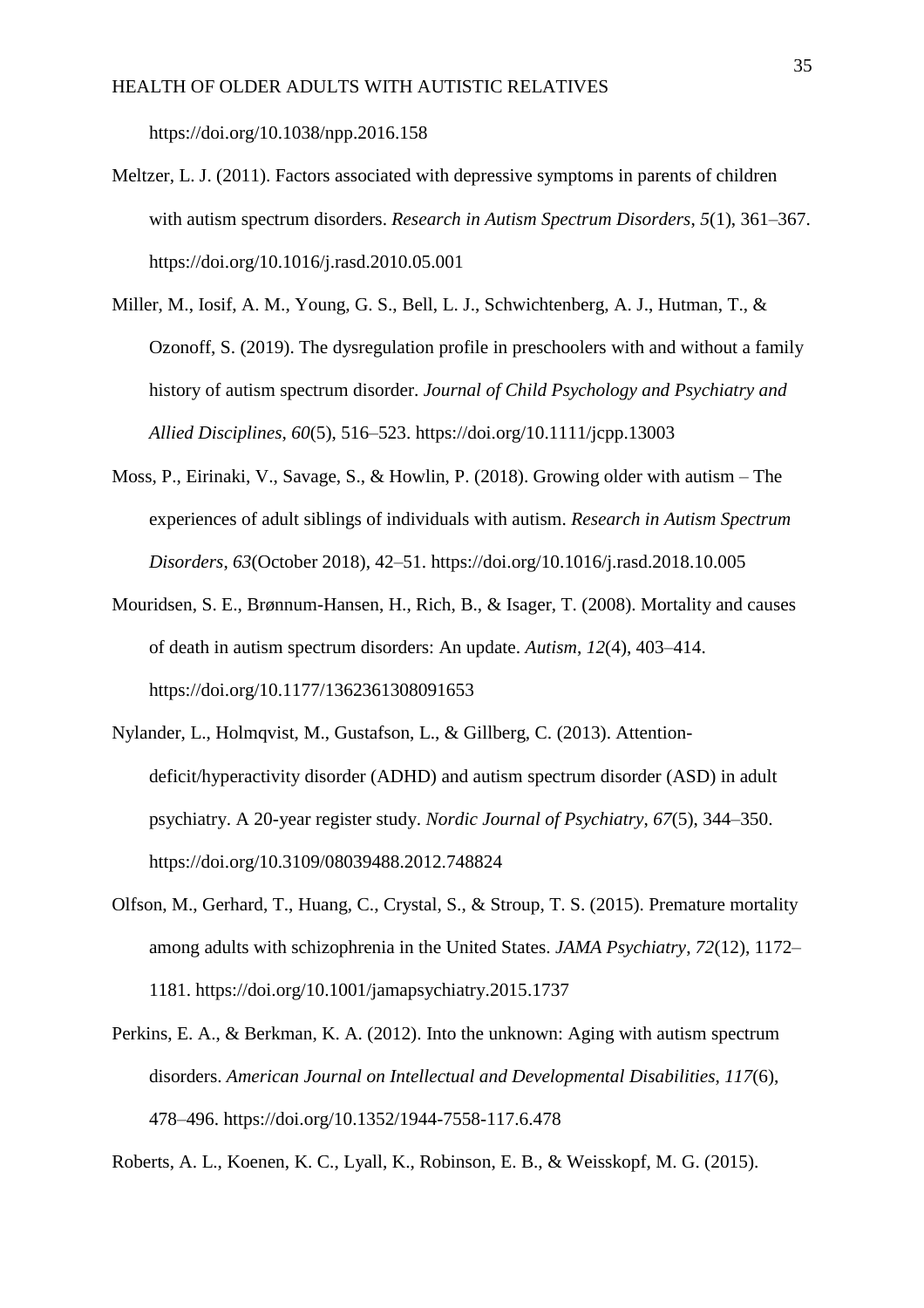Association of autistic traits in adulthood with childhood abuse, interpersonal victimization, and posttraumatic stress. *Child Abuse and Neglect*, *45*, 135–142. https://doi.org/10.1016/j.chiabu.2015.04.010

- Robinson, E., Koenen, K. C., Mccormick, M. C., Munir, K., Hallett, V., Happé, F., & Ronald, A. (2011). Evidence that autistic traits show the same etiology in the general population and at the quantitative extremes (5%, 2.5% and 1%). *Archives of General Psychiatry*, *68*(11), 1113–1121. https://doi.org/doi:10.1001/archgenpsychiatry.2011.119
- Ronald, A. (2019). Editorial: The psychopathology p factor: will it revolutionise the science and practice of child and adolescent psychiatry? *Journal of Child Psychology and Psychiatry and Allied Disciplines*, *60*(5), 497–499. https://doi.org/10.1111/jcpp.13063
- Ronald, A., Simonoff, E., Kuntsi, J., Asherson, P., & Plomin, R. (2008). Evidence for overlapping genetic influences on autistic and ADHD behaviours in a community twin sample. *Journal of Child Psychology and Psychiatry and Allied Disciplines*, *49*(5), 535– 542. https://doi.org/10.1111/j.1469-7610.2007.01857.x
- Rubenstein, E., & Bishop-Fitzpatrick, L. (2019). A matter of time: The necessity of temporal language in research on health conditions that present with autism spectrum disorder. *Autism Research*, *12*(1), 20–25. https://doi.org/10.1002/aur.2010
- Rumball, F. (2018). *A Systematic Review of the Assessment and Treatment of Posttraumatic Stress Disorder in Individuals with Autism Spectrum Disorders*. *Review Journal of Autism and Developmental Disorders*. https://doi.org/10.1007/s40489-018-0133-9
- Rydzewska, E., Hughes-mccormack, L. A., Gillberg, C., Henderson, A., Macintyre, C., Rintoul, J., & Cooper, S. (2019). General health of adults with autism spectrum disorders – A whole country population cross-sectional study. *Research in Autism Spectrum Disorders*, *60*(January), 59–66. https://doi.org/10.1016/j.rasd.2019.01.004

Saha, S., Chant, D., Welham, J., & McGrath, J. (2005). A systematic review of the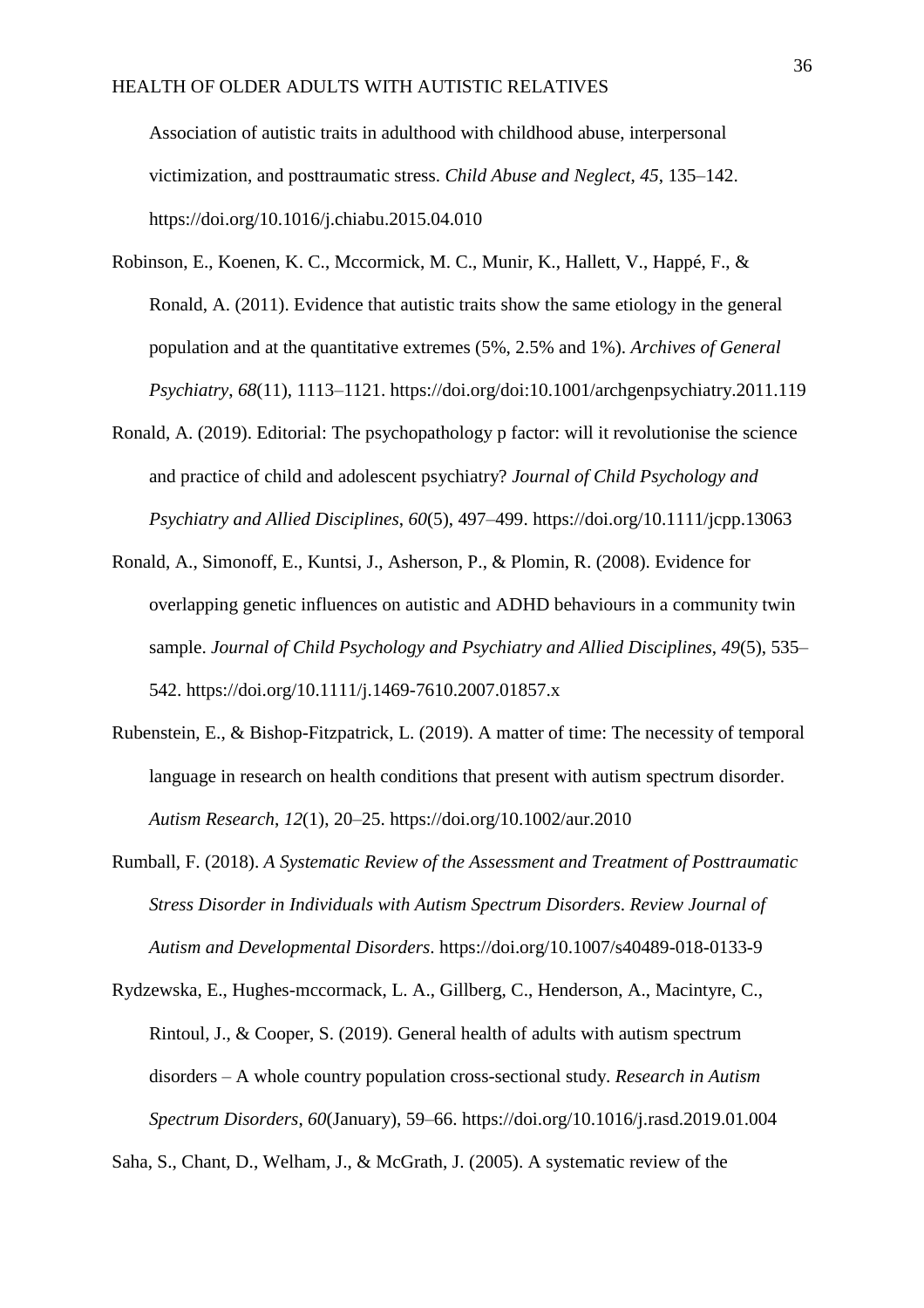prevalence of schizophrenia. *PLoS Medicine*, *2*(5), e141. https://doi.org/10.1371/journal.pmed.0020141

- Sandin, S., Lichtenstein, P., Kuja-Halkola, R., Hultman, C., Larsson, H., & Reichenberg, A. (2017). The Heritability of Autism Spectrum Disorder. *Jama*, *318*(12), 1182–1184. https://doi.org/10.1001/jama.2017.12141
- Sandin, S., Lichtenstein, P., Kuja-Halkola, R., Larsson, H., Hultman, C. M., & Reichenberg, A. (2014). The familial risk of autism. *Journal of the American Medical Association*, *311*(17), 1770–1777. https://doi.org/10.1001/jama.2014.4144
- Schulz, R., Beach, S. R., Ives, D. G., Martire, L. M., Ariyo, A. A., & Kop, W. J. (2000). Association Between Depression and Mortality in Older Adults. *Archives of Internal Medicine*, *160*(12), 1761. https://doi.org/10.1001/archinte.160.12.1761
- Spitzer, R. L., Kroenke, K., Williams, J. W., & Löwe, B. (2006). A brief measure for assessing generalized anxiety disorder: The GAD-7. *Archives of Internal Medicine*, *166*(10), 1092–1097. https://doi.org/10.1001/archinte.166.10.1092
- Starkstein, S., Gellar, S., Parlier, M., Payne, L., & Piven, J. (2015). High rates of parkinsonism in adults with autism. *Journal of Neurodevelopmental Disorders*, *7*(1), 1– 11. https://doi.org/10.1186/s11689-015-9125-6
- Storch, E. A., Sulkowski, M. L., Nadeau, J., Lewin, A. B., Arnold, E. B., Mutch, P. J., … Murphy, T. K. (2013). The phenomenology and clinical correlates of suicidal thoughts and behaviors in youth with autism spectrum disorders. *Journal of Autism and Developmental Disorders*, *43*(10), 2450–2459. https://doi.org/10.1007/s10803-013- 1795-x
- Tehee, E., Honan, R., & Hevey, D. (2009). Factors contributing to stress in parents of individuals with autistic spectrum disorders. *Journal of Applied Research in Intellectual Disabilities*, *22*(1), 34–42. https://doi.org/10.1111/j.1468-3148.2008.00437.x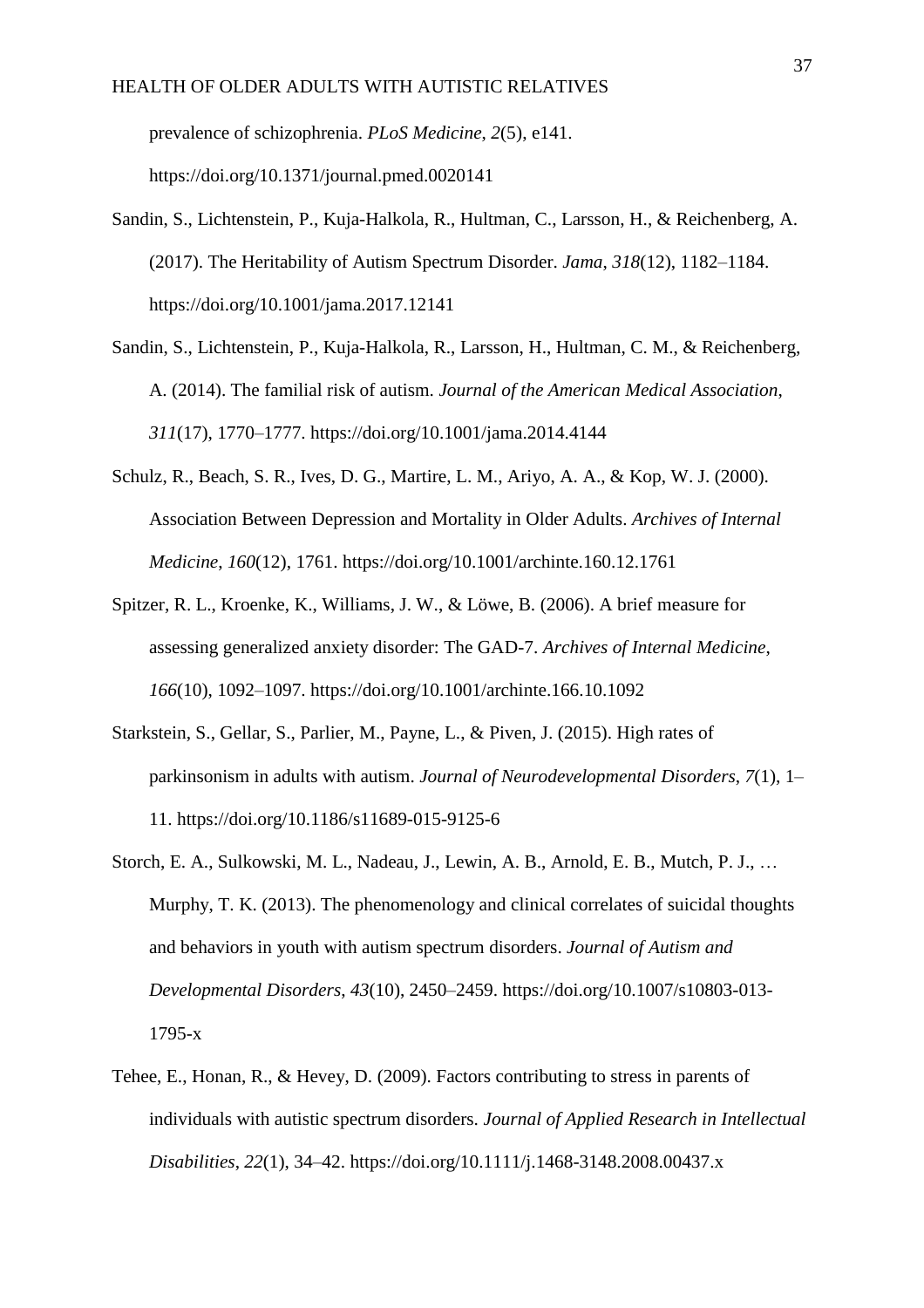- Vanderpump, M. P. J. (2011). The epidemiology of thyroid disease. *British Medical Bulletin*, *99*(1), 39–51. https://doi.org/10.1093/bmb/ldr030
- Westwood, H., Eisler, I., Mandy, W., Leppanen, J., Treasure, J., & Tchanturia, K. (2016). Using the Autism-Spectrum Quotient to Measure Autistic Traits in Anorexia Nervosa: A Systematic Review and Meta-Analysis. *Journal of Autism and Developmental Disorders*, *46*(3), 964–977. https://doi.org/10.1007/s10803-015-2641-0
- Westwood, H., & Tchanturia, K. (2017). Autism Spectrum Disorder in Anorexia Nervosa: An Updated Literature Review. *Current Psychiatry Reports*, *19*(7). https://doi.org/10.1007/s11920-017-0791-9
- Wilkins, K. C., Lang, A. J., & Norman, S. B. (2011). Synthesis of the psychometric properties of the PTSD checklist (PCL) military, civilian, and specific versions. *Depression and Anxiety*, *28*(7), 596–606. https://doi.org/10.1002/da.20837
- Yirmiya, N., & Shaked, M. (2005). Psychiatric disorders in parents of children with autism: A meta-analysis. *Journal of Child Psychology and Psychiatry*, *46*(1), 69–83. https://doi.org/10.1111/j.1469-7610.2004.00334.x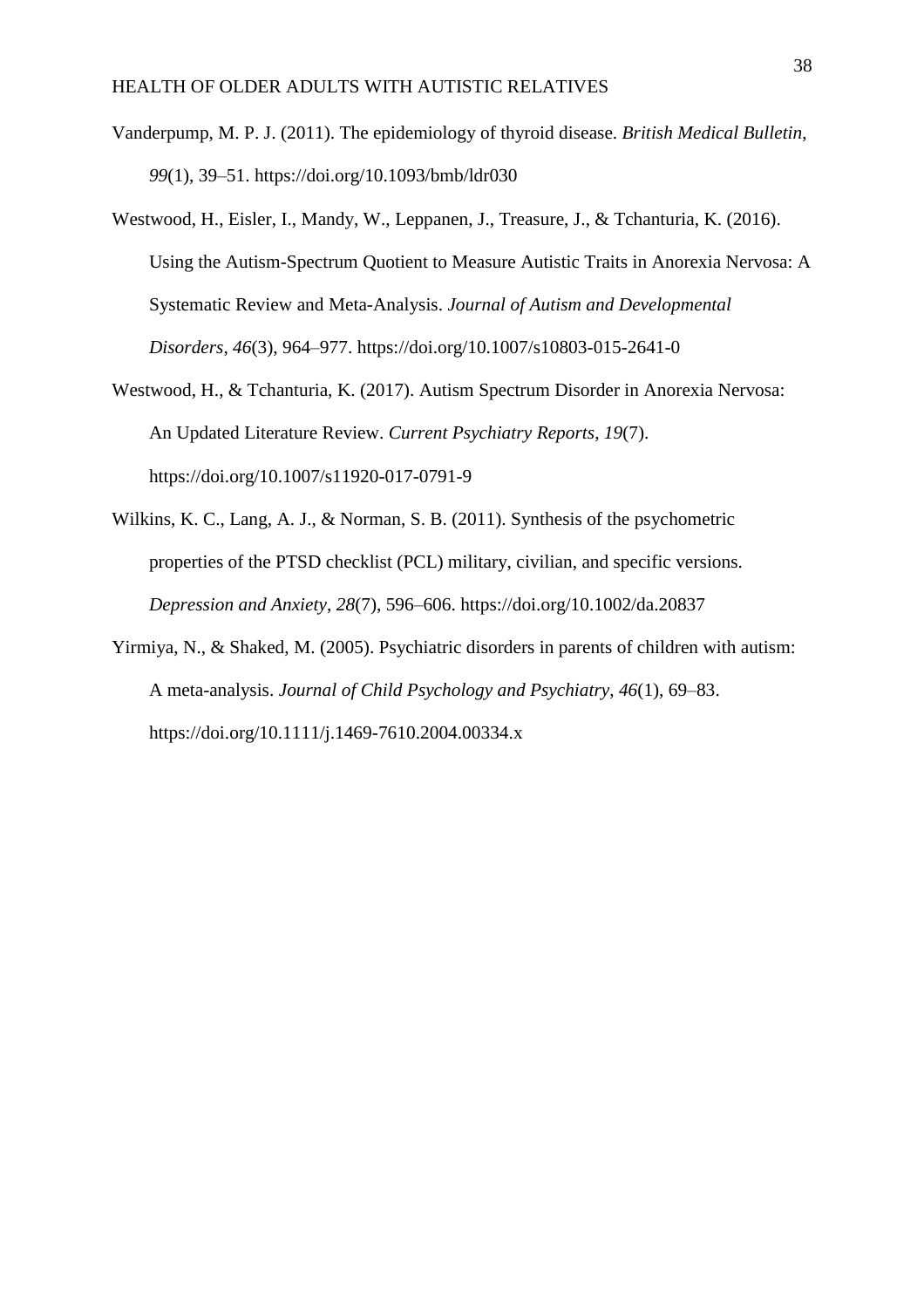|                  | cable 1. Demographic enaracteristics of the 1H DR and 1H D groups. |                              | <b>No Family</b> |       | <b>Autistic First-</b> |                                    |                    | Gender             |  |
|------------------|--------------------------------------------------------------------|------------------------------|------------------|-------|------------------------|------------------------------------|--------------------|--------------------|--|
|                  |                                                                    |                              | <b>Diagnoses</b> |       | <b>Degree Relative</b> | <b>Group difference</b>            | <b>Effect Size</b> | <b>Differences</b> |  |
|                  |                                                                    |                              | $(n = 11,666)$   |       | $(n = 739)$            |                                    |                    |                    |  |
| Age              | M(SD)                                                              | 63.58                        | (6.85)           | 63.19 | (7.65)                 | $F(1,12402) = 2.29$ ,              | .06                | Yes                |  |
|                  | 95% CI                                                             | $63.46 - 63.79$<br>$50 - 90$ |                  |       | $62.64 - 63.73$        | $p = .130$                         | $[-.01-.13]$       | (Interaction)      |  |
|                  | Range                                                              |                              |                  |       | $50 - 90$              |                                    |                    |                    |  |
| Gender           | male: female                                                       |                              | 2097:9585        |       | 130:623                | $\chi$ 2 = .26,                    | .01                |                    |  |
|                  | $\%$                                                               |                              | 18.0% : 82.0%    |       | 17.3%: 82.7%           | $p = .611$                         | $[-.03 - .04]$     |                    |  |
| <b>Marital</b>   | <b>Married</b>                                                     | 7676                         | $(65.9\%)$       | 477   | $(63.3\%)$             |                                    |                    |                    |  |
| status           | Widowed                                                            | 785                          | $(6.7\%)$        | 46    | $(6.1\%)$              |                                    |                    |                    |  |
|                  | Separated                                                          | 179                          | $(1.5\%)$        | 23    | $(3.1\%)$              |                                    |                    |                    |  |
|                  | Divorced                                                           | 1325                         | $(11.4\%)$       | 111   | (14.7%)                | $\chi$ 2 = 24.90,                  | .09                | Yes                |  |
|                  | Civil Partnership                                                  | 70                           | $(0.6\%)$        | 3     | $(0.4\%)$              | $p < .001***$                      | $[.05-.12]$        |                    |  |
|                  | Co-habiting                                                        | 795                          | $(6.8\%)$        | 61    | $(8.1\%)$              |                                    |                    |                    |  |
|                  | Single                                                             | 823                          | $(7.1\%)$        | 32    | $(4.2\%)$              |                                    |                    |                    |  |
| <b>Education</b> | School to 16                                                       | 1905                         | $(16.3\%)$       | 113   | $(15.0\%)$             |                                    |                    |                    |  |
|                  |                                                                    |                              |                  |       |                        |                                    |                    |                    |  |
| history          | School to 18                                                       | 3792                         | (32.5%)          | 236   | (31.3%)                | $\chi$ 2 = 5.71,                   | .04                | Yes                |  |
|                  | Undergraduate                                                      | 3751                         | $(32.2\%)$       | 234   | $(31.1\%)$             | $p=.127$                           | $[.01-.07]$        |                    |  |
|                  | Postgraduate                                                       | 2205                         | $(18.9\%)$       | 170   | (22.6%)                |                                    |                    |                    |  |
| <b>Current</b>   | Employed                                                           | 5705                         | $(49.0\%)$       | 400   | 53.1%                  |                                    |                    |                    |  |
| employment       | Retired                                                            | 5606                         | $(48.1\%)$       | 314   | 41.7%                  | $\chi$ 2 = 20.18,<br>$p < .001***$ | .08<br>$[.04-.11]$ | Yes                |  |
| status           | Unemployed                                                         | 342                          | $(2.9\%)$        | 39    | 5.2%                   |                                    |                    |                    |  |

*Table 1. Demographic characteristics of the AFDR and NFD groups.*

Note: Gender differences, Age - males are older in the NFD group than in AFDR group; Martial Status - more females who are divorced or widowed, and more males who are married; Education History - more males with postgraduate degrees, more females with undergraduate degrees; Current employment status - more females currently employed and unemployed, more males retired. \* p < .05, \*\* p < .01, \*\*\* p < .001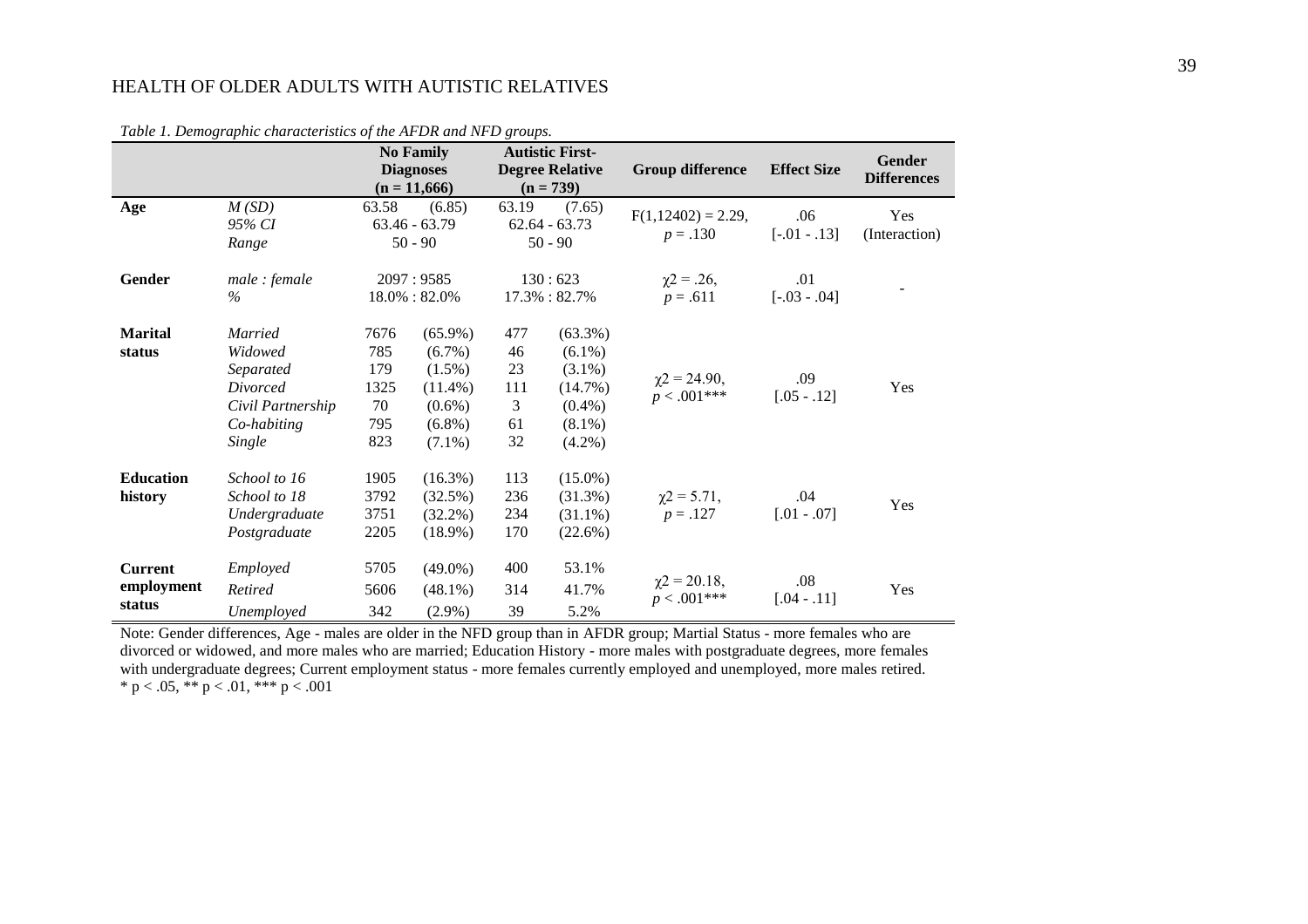|                           |                              |      | <b>No Family</b><br><b>Diagnoses</b><br>$(n = 11,666)$ |                  | <b>Autistic First-</b><br><b>Degree Relative</b><br>$(n = 739)$ | Group<br><b>Difference</b>            | <b>Effect Size</b>    | <b>Odds Ratio</b>        |
|---------------------------|------------------------------|------|--------------------------------------------------------|------------------|-----------------------------------------------------------------|---------------------------------------|-----------------------|--------------------------|
| Psychiatric<br>conditions | Major depressive disorder    | 2850 | $(24.4\%)$                                             | 290              | (38.5%)                                                         | $\chi$ 2 = 74.68,<br>$p < .001***$    | .38<br>$[.29-.46]$    | 1.87<br>$[1.60 - 2.19]$  |
|                           | Generalised anxiety disorder | 1551 | $(13.3\%)$                                             | 158              | $(21.0\%)$                                                      | $\chi$ 2 = 35.434,<br>$p < .001***$   | .31<br>$[.21-.41]$    | 1.68<br>$[1.40 - 2.03]$  |
|                           | Social Anxiety               | 122  | $(1.0\%)$                                              | 19               | (2.5%)                                                          | $\chi$ 2 = 13.80,<br>$p < .001***$    | .50<br>$[.23-.77]$    | 2.06<br>$[1.19 - 3.55]$  |
|                           | Mania                        | 40   | $(0.3\%)$                                              | 9                | $(1.2\%)$                                                       | $\chi$ 2 = 13.11,<br>$p < .001***$    | .70<br>$[.30 - 1.15]$ | 3.44<br>$[1.59 - 7.41]$  |
|                           | Agoraphobia                  | 34   | $(0.3\%)$                                              | 13               | $(1.7\%)$                                                       | $\chi$ 2 = 38.71,<br>$p < .001***$    | .99<br>$[.64 - 1.35]$ | 5.14<br>$[2.51 - 10.54]$ |
|                           | Panic Attacks                | 535  | $(4.6\%)$                                              | 61               | $(8.1\%)$                                                       | $\chi$ 2 = 19.22,<br>$p < .001***$    | .34<br>$[.19 - .49]$  | 1.78<br>$[1.34 - 2.36]$  |
|                           | OCD                          | 45   | $(0.4\%)$                                              | 13               | $(1.7\%)$                                                       | $\gamma$ 2 = 27.41,<br>$p < .001***$  | .84<br>$[.50 - 1.19]$ | 3.80<br>$[1.90 - 7.59]$  |
|                           | Anorexia nervosa             | 91   | $(0.8\%)$                                              | 12               | $(1.6\%)$                                                       | $\chi$ 2 = 5.72,<br>$p = .017*$       | .41<br>$[.07 - .74]$  | 1.60<br>$[.80 - 3.19]$   |
|                           | Bulimia nervosa              | 53   | $(0.5\%)$                                              | 11               | $(1.5\%)$                                                       | $\chi$ 2 = 14.01,<br>$p < .001***$    | .66<br>$[.29 - 1.02]$ | 2.81<br>$[1.37 - 5.73]$  |
|                           | <b>Binge eating</b>          | 48   | $(0.4\%)$                                              | 13               | $(1.7\%)$                                                       | $\chi$ 2 = 25.01,<br>$p < .001***$    | .81<br>$[.46 - 1.15]$ | 3.90<br>$[2.01 - 7.57]$  |
|                           | Schizophrenia                | 6    | $(0.1\%)$                                              | $\boldsymbol{0}$ | $(0\%)$                                                         | $\chi$ 2 = .83,<br>$p = .361$         |                       |                          |
|                           | Other psychotic illness      | 27   | $(0.2\%)$                                              | 6                | $(0.8\%)$                                                       | $\chi$ 2 = 8.55,<br>$p=.003**$        | .69<br>$[.21 - 1.18]$ | 3.17<br>$[1.21 - 8.31]$  |
|                           | Personality disorder         | 22   | $(0.2\%)$                                              | $\tau$           | $(0.9\%)$                                                       | $\gamma$ 2 = 16.07,<br>$p < .001$ *** | .89<br>$[.42 - 1.36]$ | 3.52<br>$[1.18 - 10.43]$ |
| Number of                 | No diagnoses                 | 7778 | $(66.7\%)$                                             | 383              | $(51.8\%)$                                                      |                                       |                       |                          |
| psychiatric               | 1                            | 2787 | $(23.9\%)$                                             | 231              | $(31.3\%)$                                                      | $\chi$ 2 = 96.14,                     | .36                   |                          |
| condition<br>diagnoses    | $\overline{c}$               | 807  | $(6.9\%)$                                              | 74               | $(10.0\%)$                                                      | $p < .001$ ***                        | $[.28-.43]$           |                          |
|                           | 3 or more                    | 294  | $(2.5\%)$                                              | 51               | $(6.9\%)$                                                       |                                       |                       |                          |

*Table 2. Prevalence of self-reported diagnoses of psychiatric conditions of the AFDR and NFD groups*

Note: \*  $p < .05$ , \*\*  $p < .01$ , \*\*\*  $p < .001$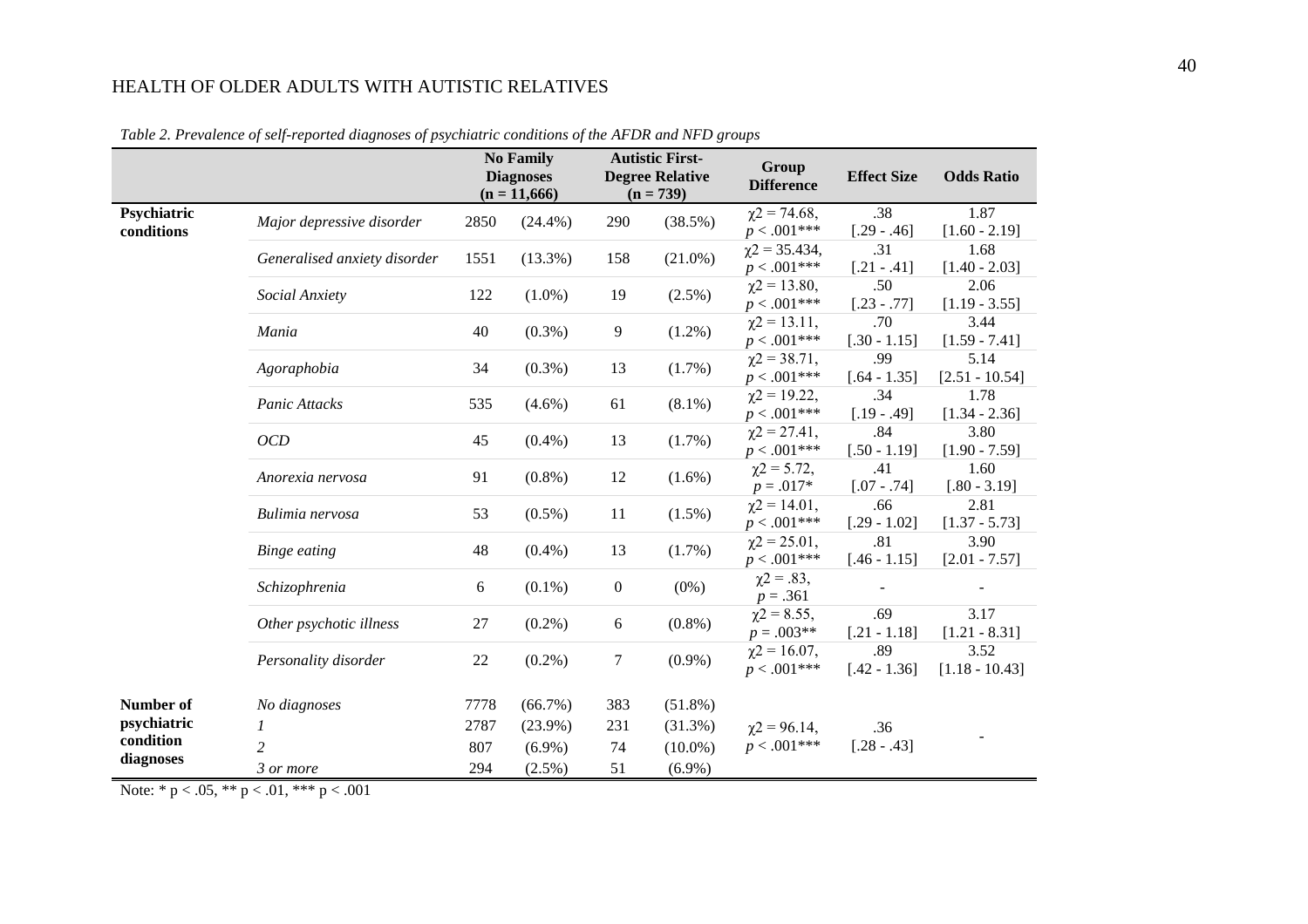|                                                       |                              | <b>No Family</b><br><b>Autistic First-</b><br><b>Diagnoses</b><br><b>Degree Relative</b><br>$(n = 11,666)$<br>$(n = 739)$ |                         | Group<br><b>Difference</b>              | <b>Effect</b><br><b>Size</b> | Gender<br><b>Differences</b>             |                      |                               |
|-------------------------------------------------------|------------------------------|---------------------------------------------------------------------------------------------------------------------------|-------------------------|-----------------------------------------|------------------------------|------------------------------------------|----------------------|-------------------------------|
| <b>Depression</b><br>$(max score = 27)$               | <i>Mean</i> $(SD)$<br>95% CI | (3.08)<br>2.52<br>3.68<br>(4.16)<br>$3.37 - 3.97$<br>$2.46 - 2.57$                                                        |                         | $F(1,12399) = 92.89$ ,<br>$p < .001***$ | .36<br>$[.29-.44]$           |                                          |                      |                               |
| <b>Anxiety</b><br>$(max score = 21)$                  | Mean(SD)<br>95% CI           | 1.44                                                                                                                      | (2.54)<br>$1.39 - 1.48$ | 2.39                                    | (3.48)<br>$2.14 - 2.64$      | $F(1,12395) = 93.76$ ,<br>$p < .001***$  | .37<br>$[.29-.44]$   |                               |
| Post-traumatic<br><b>Stress</b><br>$(max score = 20)$ | Mean(SD)<br>95% CI           | 1.26                                                                                                                      | (2.23)<br>$1.21 - 1.30$ | 2.29                                    | (3.23)<br>$2.06 - 2.52$      | $F(1,12403) = 140.08$ ,<br>$p < .001***$ | .44<br>$[.37 - .52]$ |                               |
| <b>Childhood Trauma</b><br>$(max score = 20)$         | Mean(SD)<br>95% CI           | 1.85                                                                                                                      | (2.46)<br>$1.80 - 1.89$ | 2.64                                    | (2.98)<br>$2.42 - 2.86$      | $F(1,12403) = 70.09$ ,<br>$p < .001***$  | .32<br>$[.24-.39]$   |                               |
| <b>Adult Trauma</b><br>$(max score = 20)$             | Mean(SD)<br>95% CI           | 4.41                                                                                                                      | (2.00)<br>$4.38 - 4.45$ | 4.98                                    | (2.39)<br>$4.81 - 5.15$      | $F(1,12403) = 44.87$ ,<br>$p < .001***$  | .25<br>$[.18 - .33]$ | $F \uparrow$<br>(interaction) |

*Table 3. Self-report questionnaire means, standard deviations and confidence intervals of the AFDR and NFD groups*

Note: Depression measured using PHQ-9; Anxiety measured using GAD-7; Post-traumatic Stress measured using PCL-5; Childhood Trauma measured using CTS-5; Adulthood Trauma measured using the ATS-5. \* p < .05, \*\* p < .01, \*\*\* p < .001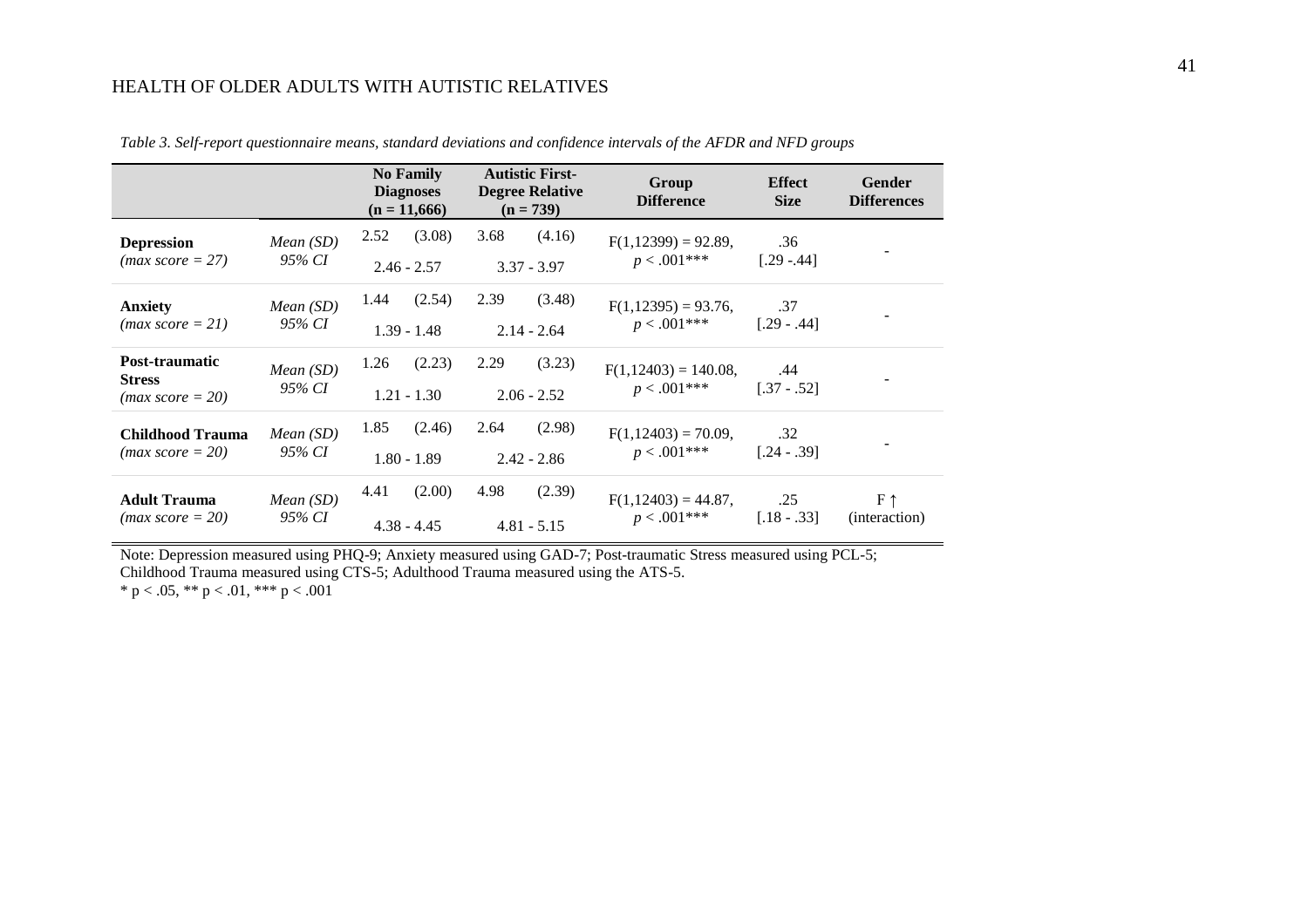|                                                                 |                  |     | <b>No Family</b><br><b>Diagnoses</b><br>$(n = 11,666)$ |    | <b>Autistic First-</b><br><b>Degree Relative</b><br>$(n = 739)$ | Group<br><b>Difference</b>                                     | <b>Effect</b><br><b>Size</b> | Odds<br>Ratio                 | <b>Gender</b><br><b>Differences</b> |
|-----------------------------------------------------------------|------------------|-----|--------------------------------------------------------|----|-----------------------------------------------------------------|----------------------------------------------------------------|------------------------------|-------------------------------|-------------------------------------|
| <b>Depression</b><br>(cut off $\approx$ 10)                     | Frequency<br>(%) | 461 | $(4.0\%)$                                              | 63 | $(8.5\%)$                                                       | $\chi$ 2 = 35.89,<br>$p < .001***$                             | .45<br>$[.30-.60]$           | 2.26<br>$[1.72 -$<br>2.98]    |                                     |
| <b>Anxiety</b><br>(cut off $\approx$ 10)                        | Frequency<br>(%) | 201 | $(1.7\%)$                                              | 41 | $(5.5\%)$                                                       | $\chi^2 = 53.09,$<br>$p < .001***$                             | .66<br>$[.47-.85]$           | 3.35<br>$[2.37 -$<br>4.72]    |                                     |
| Post-traumatic<br><b>Stress</b><br>(cut off $\Rightarrow$ 10)   | Frequency<br>(%) | 183 | $(1.5\%)$                                              | 34 | $(4.6\%)$                                                       | $\chi$ 2 = 39.72,<br>$p < .001***$                             | .56<br>$[.39 - .72]$         | 3.13<br>$[2.15 -$<br>4.55]    |                                     |
| <b>Childhood</b><br><b>Trauma</b><br>(cut off $\Rightarrow$ 10) | Frequency<br>(%) | 173 | $(1.5\%)$                                              | 25 | $(3.4\%)$                                                       | $\chi^2 = 15.97,$<br>$p < .001***$                             | .46<br>$[.23-.70]$           | 2.32<br>$[1.52 -$<br>$3.56$ ] | $F \uparrow$                        |
| <b>Adult Trauma</b><br>(cut off $\Rightarrow$ 10)               | Frequency<br>(%) | 318 | $(2.7\%)$                                              | 39 | $(5.3\%)$                                                       | $\chi$ <sup>2</sup> = 16.18,<br>$\sum_{n=0}^{\infty} 0.01$ *** | .37<br>$[.19 - .56]$         | 1.98<br>$[1.41 -$<br>2.79]    | $F \uparrow$                        |

*Table 4. Self-report questionnaire cut-off scores of the AFDR and NFD groups*

Note: Depression measured using PHQ-9; Anxiety measured using GAD-7; Post-traumatic Stress measured using PCL-5; Childhood Trauma measured using CTS-5; Adulthood Trauma measured using the ATS-5.

 $*$  p < .05,  $**$  p < .01,  $***$  p < .001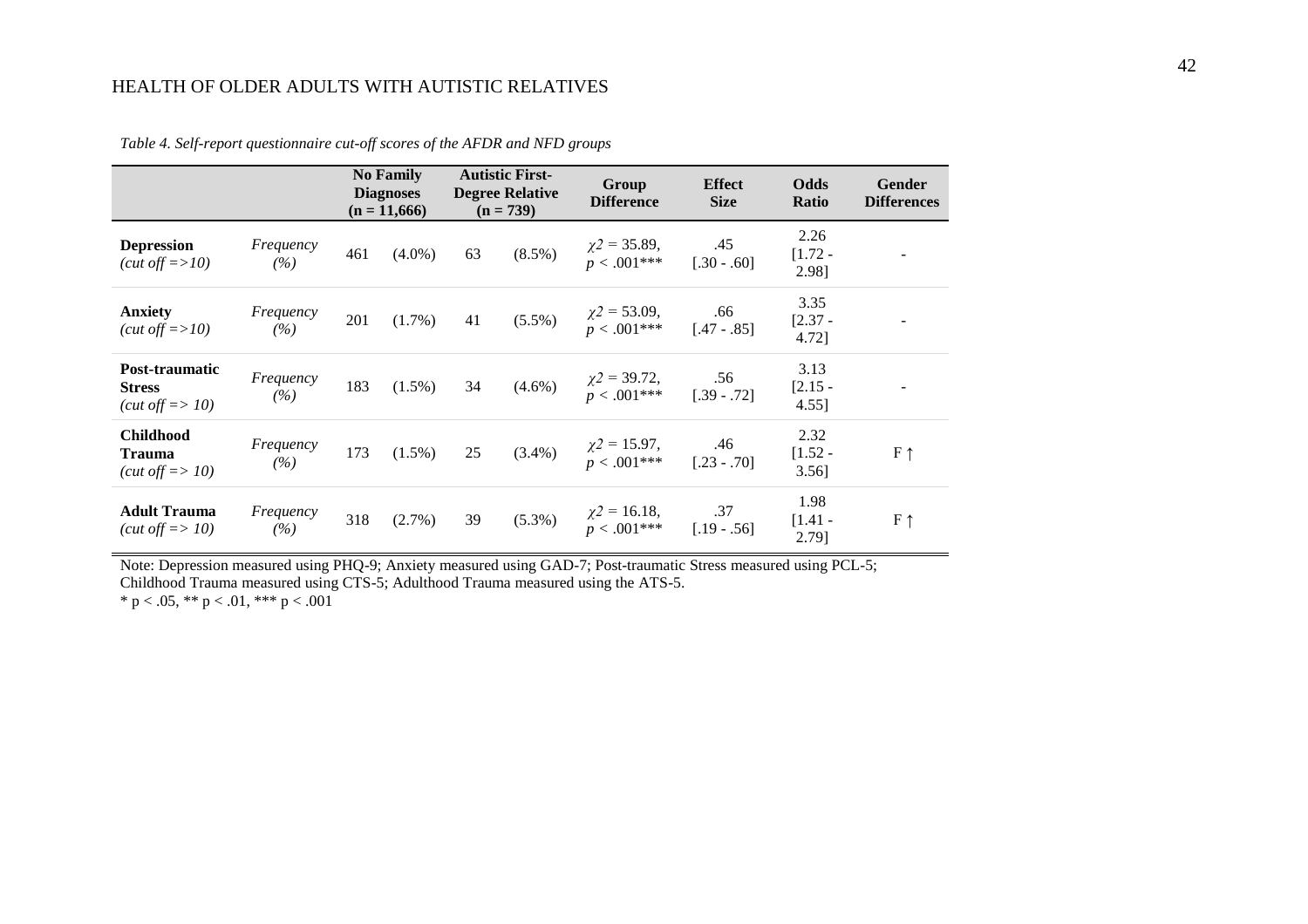|                               |                            |      | <b>No Family</b><br><b>Diagnoses</b><br>$(n = 11,666)$ |              | <b>Autistic First-</b><br><b>Degree Relative</b><br>$(n = 739)$ | Group<br><b>Difference</b>        | <b>Effect Size</b>      | <b>Odds</b><br><b>Ratio</b> |
|-------------------------------|----------------------------|------|--------------------------------------------------------|--------------|-----------------------------------------------------------------|-----------------------------------|-------------------------|-----------------------------|
| <b>Physical</b><br>conditions | <b>High Blood Pressure</b> | 2713 | $(23.4\%)$                                             | 175          | $(23.5\%)$                                                      | $\chi$ 2 = .001,<br>$p = .967$    | .01<br>$[-.08-.10]$     | 1.06<br>$[.84 - 1.20]$      |
|                               | <b>High Cholesterol</b>    | 477  | $(4.1\%)$                                              | 32           | (4.3%)                                                          | $\chi$ 2 = .06,<br>$p = .814$     | .03<br>$[-.17-.23]$     | 1.07<br>$[.74 - 1.54]$      |
|                               | <b>Stroke</b>              | 145  | $(1.3\%)$                                              | 13           | (1.7%)                                                          | $\chi$ 2 = .39,<br>$p = .246$     | .19<br>$[-.12-.51]$     | 1.43<br>$[.81 - 2.53]$      |
|                               | <b>Heart Disease</b>       | 387  | $(3.3\%)$                                              | 34           | $(4.6\%)$                                                       | $\chi$ 2 = 3.17,<br>$p = .075$    | .19<br>$[-.01-.38]$     | 1.36<br>$[.95 - 1.97]$      |
|                               | <b>Diabetes</b>            | 389  | $(3.4\%)$                                              | 25           | $(3.4\%)$                                                       | $\gamma 2 = .000$ ,<br>$p = .997$ | 0.01<br>$[-.21-.23]$    | 1.02<br>$[.68 - 1.54]$      |
|                               | Mild Cognitive Impairment  | 24   | $(0.2\%)$                                              | 3            | $(0.4\%)$                                                       | $\chi$ 2 = 1.22,<br>$p = .269$    | .38<br>$[-.28 - 1.03]$  | 1.98<br>$[.59 - 6.59]$      |
|                               | <b>Parkinson's Disease</b> | 30   | $(0.3\%)$                                              | $\mathbf{1}$ | $(0.1\%)$                                                       | $\chi$ 2 = .44,<br>$p = .510$     | $-.35$<br>$[-1.45-.74]$ | .53<br>$[.07 - 3.87]$       |
|                               | Hypothyroidism             | 181  | $(1.6\%)$                                              | 19           | $(2.5\%)$                                                       | $\chi$ 2 = 4.28,<br>$p = .039*$   | .28<br>$[.02 - .54]$    | 1.67<br>$[1.04 - 2.71]$     |
|                               | Hyperthyroidism            | 36   | $(0.3\%)$                                              | 6            | $(0.8\%)$                                                       | $\chi$ 2 = 5.04,<br>$p = .025*$   | .53<br>$[.05 - 1.01]$   | 2.65<br>$[1.11 - 6.31]$     |
|                               | Arthritic conditions       | 464  | $(4.0\%)$                                              | 40           | $(5.4\%)$                                                       | $\chi$ 2 = 3.32,<br>$p = .069$    | .18<br>$[.00 - .36]$    | 1.27<br>$[.91 - 1.80]$      |
| Number of                     | No diagnoses               | 7871 | $(68.0\%)$                                             | 478          | $(65.3\%)$                                                      |                                   |                         |                             |
| physical<br>condition         | $\mathcal{I}$              | 2834 | $(24.5\%)$                                             | 187          | $(25.5\%)$                                                      | $\gamma$ 2 = 3.27,                | .07                     |                             |
| diagnoses                     | $\overline{c}$             | 691  | $(6.0\%)$                                              | 53           | $(7.2\%)$                                                       | $p = .352$                        | $[-.01-.01]$            |                             |
|                               | 3 or more                  | 187  | $(1.6\%)$                                              | 14           | $(1.9\%)$                                                       |                                   |                         |                             |

*Table 5. Prevalence of self-reported diagnoses of physical health conditions of the AFDR and NFD groups*

Note:  $* p < .05, ** p < .01, ** p < .001$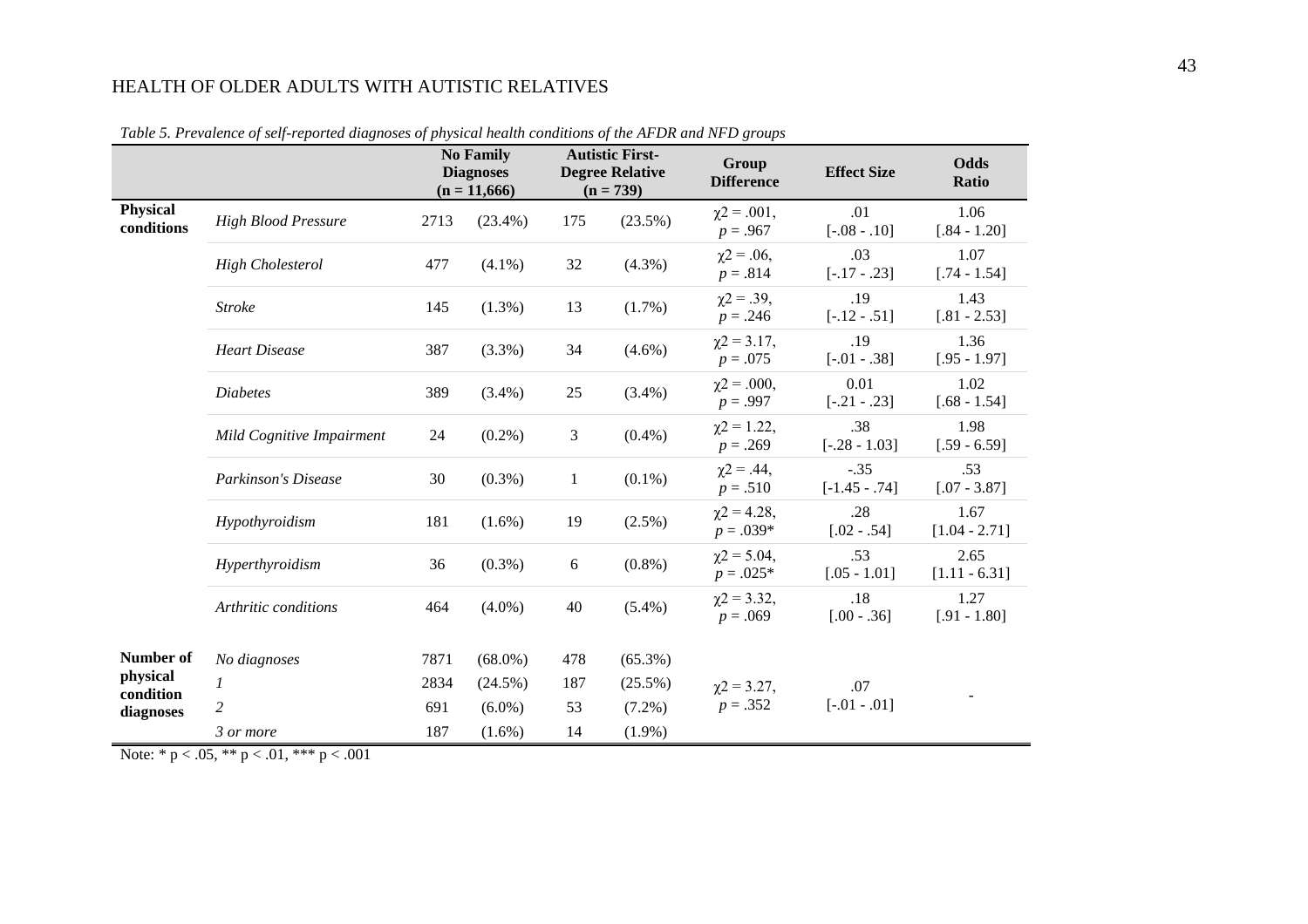

*Figure 1: Interaction of group (AFDR vs. NFD) and gender on Adulthood Traumatic Experience.*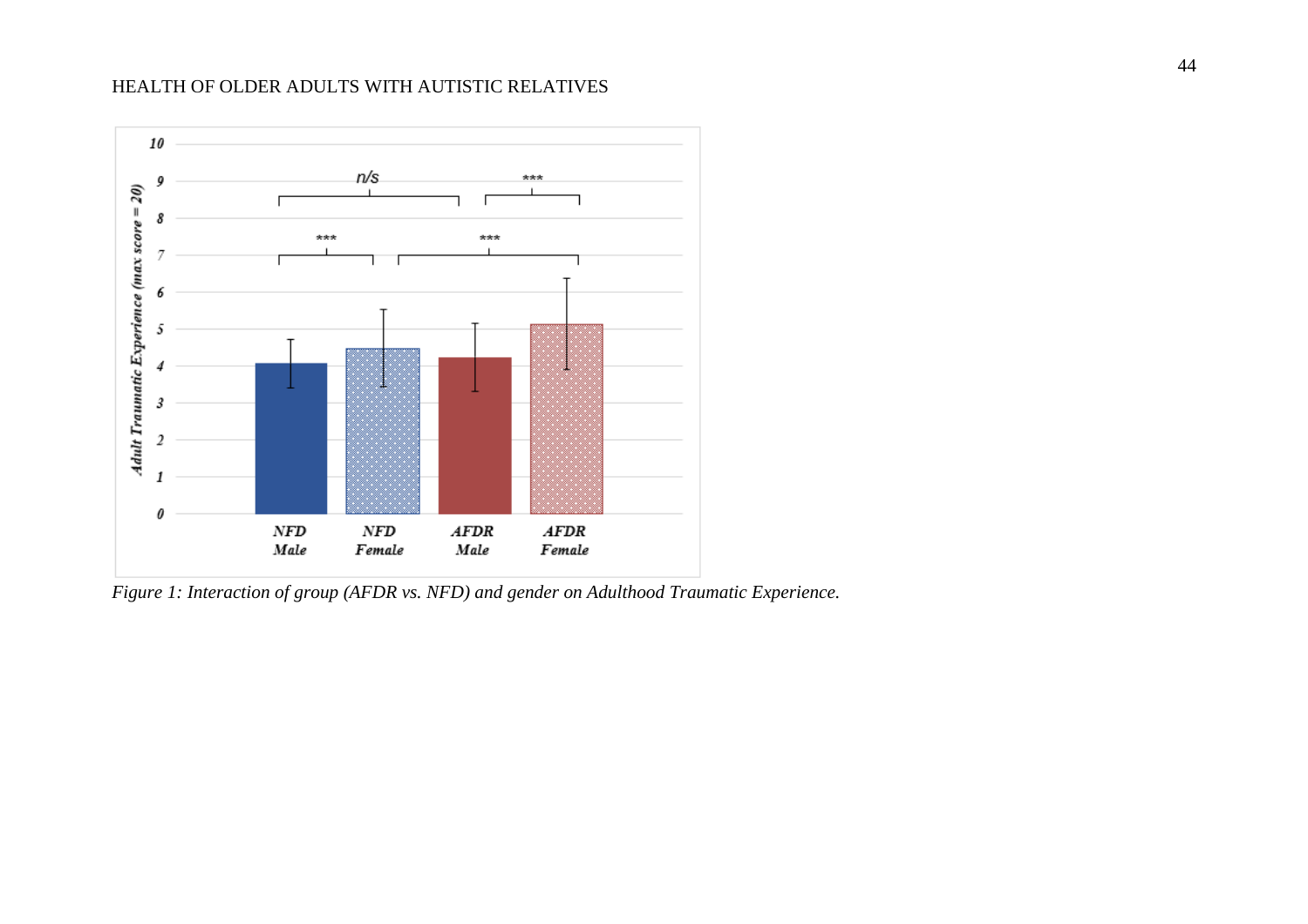|        |              |                              |                            |                            |                      |                     | <b>Group Difference I (Effect Size)</b> |                            |
|--------|--------------|------------------------------|----------------------------|----------------------------|----------------------|---------------------|-----------------------------------------|----------------------------|
|        |              | <b>NFD</b><br>$(n = 11,666)$ | <b>GIIR</b><br>$(n = 219)$ | <b>AFDR</b><br>$(n = 739)$ | All<br><b>Groups</b> | <b>GIIR vs. NFD</b> | <b>AFDR vs. NFD</b>                     | <b>GIIR vs. AFDR</b>       |
| Age    | M(SD)        | (6.85)<br>63.58              | (7.32)<br>64.23            | 63.19<br>(7.65)            |                      |                     |                                         |                            |
|        | 95% CI       | $63.46 - 63.79$              | $63.25 - 65.20$            | $62.64 - 63.73$            | .05                  | ۰                   |                                         |                            |
|        | Range        | $50 - 90$                    | $50 - 90$                  | $50 - 90$                  |                      |                     |                                         |                            |
|        |              |                              |                            |                            |                      |                     |                                         |                            |
| Gender | male: female | 2097:9585                    | 57:162                     | 130:623                    | $.06**$              | $.06**$             | .03                                     | $.20**$                    |
|        | $\%$         | $18.0\% : 82.0\%$            | 26.3%: 73.7%               | 17.3%: 82.7%               |                      | GIIR $M\uparrow$    |                                         | <b>GIIR M</b> <sup>1</sup> |

*Supplementary Table 1. Demographic characteristics of NFD, GIIR, and AFDR groups.*

Note: NFD: No Family Diagnoses; GIIR: General Intellectual Impairment Relative; AFDR: Autistic First-Degree Relative.  $\dagger$  Group difference presented as effect size and significance level. Analyses used: Age = ANOVA, Gender =  $\chi$ 2. Age is matched between all groups. Gender is matched between NFD and AFDR groups, but not GIIR.  $* p < .05, ** p < .01, *** p < .001$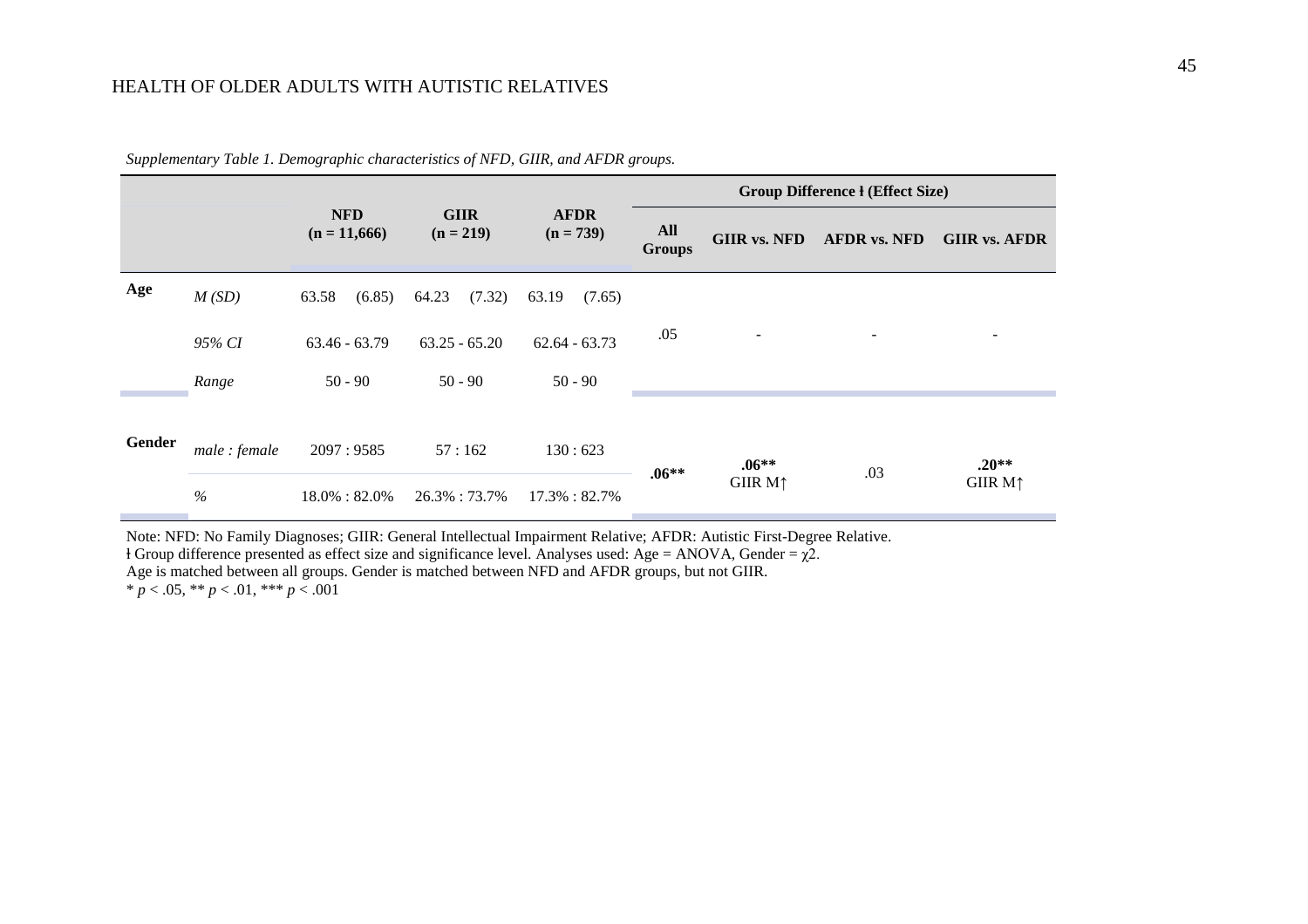|                          |                              |      | <b>NFD</b>                    | <b>GIIR</b>      |                          | <b>AFDR</b>  |                      |                     |                     | <b>Group Difference I (Effect Size)</b> |                           |
|--------------------------|------------------------------|------|-------------------------------|------------------|--------------------------|--------------|----------------------|---------------------|---------------------|-----------------------------------------|---------------------------|
|                          |                              |      | $(n = 11,666)$<br>$(n = 219)$ |                  |                          | $(n = 739)$  | All<br><b>Groups</b> | <b>GIIR vs. NFD</b> | <b>AFDR vs. NFD</b> | <b>GIIR vs. AFDR</b>                    |                           |
| Psychiatric<br>health    | Major depressive disorder    | 2850 | (24.4%)                       | 52               | $(24.0\%)$               | 290          | (38.5%)              | .14***              | .02                 | $.38***$<br>AFDR>NFD                    | $.41***$<br>AFDR > G I IR |
| conditions               | Generalised anxiety disorder | 1551 | $(13.3\%)$                    | 25               | $(11.5\%)$               | 158          | $(21.0\%)$           | $.10***$            | .10                 | $.31***$<br>AFDR>NFD                    | $.40***$<br>AFDR>GIIR     |
|                          | Social Anxiety               | 122  | $(1.0\%)$                     | $\overline{2}$   | $(0.9\%)$                | 19           | $(2.5\%)$            | $.05*$              | $.07$               | $.50***$<br>AFDR>NFD                    | .58                       |
|                          | Mania                        | 40   | $(0.3\%)$                     | 1                | $(0.5\%)$                | 9            | $(1.2\%)$            | $.06**$             | .15                 | $.70***$<br>AFDR>NFD                    | .54                       |
|                          | Agoraphobia                  | 34   | $(0.3\%)$                     | $\boldsymbol{0}$ | $\overline{\phantom{a}}$ | 13           | (1.7%)               | $.09***$            | $\mathbf{r}$        | .99***<br>AFDR>NFD                      | $\blacksquare$            |
|                          | Panic Attacks                | 535  | $(4.6\%)$                     | 14               | $(6.5\%)$                | 61           | $(8.1\%)$            | $.07***$            | .19                 | $.34***$<br>AFDR>NFD                    | .15                       |
|                          | OCD                          | 45   | $(0.4\%)$                     | $\overline{2}$   | $(0.9\%)$                | 13           | $(1.7\%)$            | $.07***$            | .47                 | $.84***$<br>AFDR>NFD                    | .37                       |
|                          | Anorexia nervosa             | 91   | $(0.8\%)$                     | $\boldsymbol{0}$ | $\overline{\phantom{a}}$ | 12           | $(1.6\%)$            | .03                 |                     | $.41*$<br>AFDR>NFD                      |                           |
|                          | Bulimia nervosa              | 53   | $(0.5\%)$                     | $\boldsymbol{0}$ | ÷,                       | $11\,$       | (1.5%)               | $.06**$             |                     | $.66***$<br>AFDR>NFD                    | $\overline{\phantom{a}}$  |
|                          | <b>Binge eating</b>          | 48   | $(0.4\%)$                     | $\mathbf{1}$     | $(0.5\%)$                | 13           | $(1.7\%)$            | $.08***$            | .05                 | $.81***$<br>AFDR > NFD                  | .75                       |
|                          | Schizophrenia                | 6    | $(0.1\%)$                     | $\boldsymbol{0}$ | ÷,                       | $\mathbf{0}$ | $(0\%)$              | .01                 | $\mathbf{r}$        | ÷                                       | $\sim$                    |
|                          | Other psychotic illness      | 27   | $(0.2\%)$                     | $\mathbf{1}$     | $(0.5\%)$                | 6            | $(0.8\%)$            | $.04*$              | .37                 | $.69**$<br>AFDR > NFD                   | .32                       |
|                          | Personality disorder         | 22   | $(0.2\%)$                     | $\boldsymbol{0}$ | ÷,                       | $\tau$       | $(0.9\%)$            | $.05*$              |                     | .89***<br>AFDR>NFD                      |                           |
| Number of                | No diagnoses                 | 7778 | $(66.7\%)$                    | 136              | (62.7%)                  | 383          | $(51.8\%)$           |                     |                     |                                         |                           |
| psychiatric<br>condition | $\mathcal{I}$                | 2787 | $(23.9\%)$                    | 50               | $(23.0\%)$               | 231          | (31.3%)              | $.18***$            | $.12*$              | $.36***$                                | $.20***$                  |
| diagnoses                | $\overline{c}$               | 807  | $(6.9\%)$                     | 26               | $(12.0\%)$               | 74           | $(10.0\%)$           |                     | $GIIR$ >NFD         | AFDR>NFD                                | AFDR > G I IR             |
|                          | 3 or more                    | 294  | $(2.5\%)$                     | 5                | $(2.3\%)$                | 51           | $(6.9\%)$            |                     |                     |                                         |                           |

Supplementary Table 2. Prevalence of self-reported diagnoses of psychiatric health conditions of NFD, GIIR, and AFDR groups.

Note: NFD: No Family Diagnoses; GIIR: General Intellectual Impairment Relative; AFDR: Autistic First-Degree Relative. I Group difference presented as effect size and significance level. Analyses used:  $\chi$ 2.\*  $p < .05$ , \*\*  $p < .01$ , \*\*\*  $p < .001$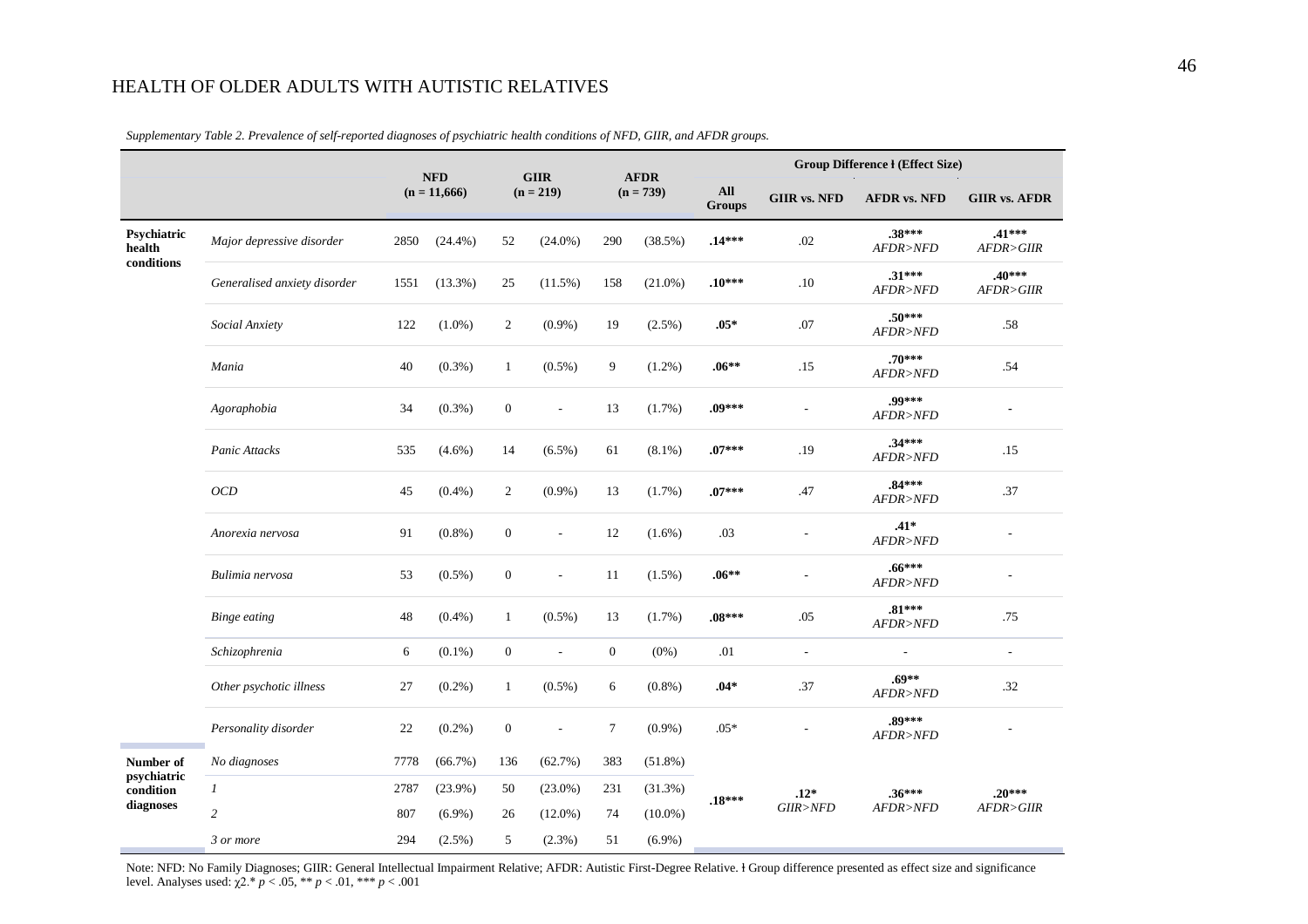|                              |             |                              |                            |                            |                      |                     | <b>Group Difference I (Effect Size)</b> |                      |  |
|------------------------------|-------------|------------------------------|----------------------------|----------------------------|----------------------|---------------------|-----------------------------------------|----------------------|--|
|                              |             | <b>NFD</b><br>$(n = 11,666)$ | <b>GIIR</b><br>$(n = 219)$ | <b>AFDR</b><br>$(n = 739)$ | All<br><b>Groups</b> | <b>GIIR vs. NFD</b> | <b>AFDR vs. NFD</b>                     | <b>GIIR vs. AFDR</b> |  |
| <b>Depression</b>            | Mean(SD)    | (3.08)<br>2.52               | 2.97<br>(3.39)             | 3.68<br>(4.16)             |                      | $.14*$              | $.36***$                                | $.53*$               |  |
| $(max score = 27)$           | 95% CI      | $2.46 - 2.57$                | $2.51 - 3.42$              | $3.37 - 3.97$              | $.28***$             | GIIR > NFD          | AFDR>NFD                                | AFDR > G I IR        |  |
| <b>Anxiety</b>               | Mean(SD)    | (2.54)<br>1.44               | (2.53)<br>1.81             | $2.39$ $(3.48)$            |                      | $.14*$              | $.37***$                                | $.18*$               |  |
| $(max score = 21)$           | 95% CI      | $1.39 - 1.48$                | $1.46 - 2.14$              | $2.14 - 2.64$              | $.36***$             | GIIR>NFD            | AFDR>NFD                                | AFDR > G I IR        |  |
| <b>Post-traumatic Stress</b> | Mean(SD)    | (2.23)<br>1.26               | (2.59)<br>1.53             | $2.29$ $(3.23)$            | $.44***$             | 0.12                | $.45***$                                | $.53***$             |  |
| $(max score = 20)$           | 95% CI      | $1.21 - 1.30$                | $1.18 - 1.87$              | $2.06 - 2.52$              |                      |                     | AFDR > NFD                              | AFDR > G I IR        |  |
| <b>Childhood Trauma</b>      | Mean $(SD)$ | 1.82<br>(2.44)               | 2.77<br>2.36               | $2.61$ $(2.97)$            | $.31***$             | $.22***$            | $.32***$                                | .08                  |  |
| $(max score = 20)$           | 95% CI      | $1.77 - 1.86$                | $1.98 - 2.74$              | $2.42 - 2.86$              |                      | GIIR>NFD            | AFDR>NFD                                |                      |  |
| <b>Adult Trauma</b>          | Mean(SD)    | (2.26)<br>2.31               | 2.69<br>(3.27)             | 4.98 (2.39)                | $.19***$             | $.14**$             | $.25***$                                |                      |  |
| $(max score = 20)$           | 95% CI      | $2.25 - 2.35$                | $2.24 - 3.14$              | $4.81 - 5.15$              |                      | GIIR>NFD            | AFDR>NFD                                | .03                  |  |

**Contract Contract** 

Supplementary Table 3. Self-report questionnaire means, standard deviations and confidence intervals of NFD, GIIR, and AFDR groups.

Note: NFD: No Family Diagnoses; GIIR: General Intellectual Impairment Relative; AFDR: Autistic First-Degree Relative.

ⱡ Group difference presented as effect size and significance level. Analyses used: ANOVA.

\* *p* < .05, \*\* *p* < .01, \*\*\* *p* < .001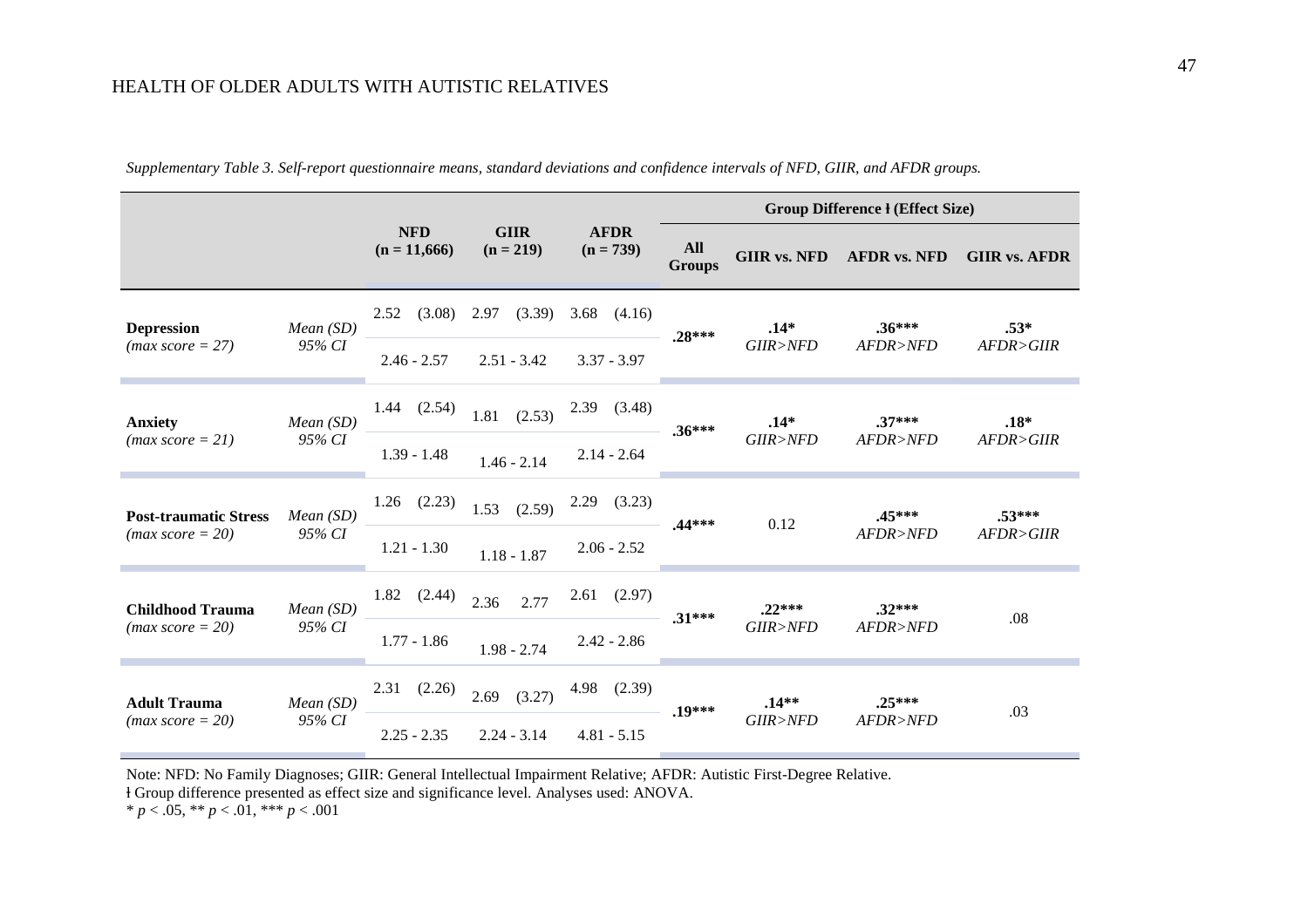|                                                                    |                   | <b>NFD</b>     |           |             | <b>GIIR</b> | <b>AFDR</b> |           |                             | <b>Group Difference I (Effect Size)</b> |                      |                         |  |  |
|--------------------------------------------------------------------|-------------------|----------------|-----------|-------------|-------------|-------------|-----------|-----------------------------|-----------------------------------------|----------------------|-------------------------|--|--|
|                                                                    |                   | $(n = 11,666)$ |           | $(n = 219)$ |             | $(n = 739)$ |           | <b>All</b><br><b>Groups</b> | <b>GIIR vs. NFD</b>                     | <b>AFDR vs. NFD</b>  | <b>GIIR vs. AFDR</b>    |  |  |
| <b>Depression</b><br>$(cut \text{ off} \equiv >10)$                | Frequency $(\% )$ | 461            | $(4.0\%)$ | 13          | $(6.0\%)$   | 63          | $(8.5\%)$ | $.11***$                    | .23                                     | $.45***$<br>AFDR>NFD | .21                     |  |  |
| <b>Anxiety</b><br>$(cut \text{ off} = >10)$                        | Frequency $(\%)$  | 201            | $(1.7\%)$ | 5           | $(2.3\%)$   | 41          | $(5.5\%)$ | .13                         | .15                                     | $.66***$<br>AFDR>NFD | $.50*$<br>AFDR > G I IR |  |  |
| <b>Post-traumatic Stress</b><br>$(cut \text{ off} \Rightarrow 10)$ | Frequency $(\% )$ | 183            | $(1.5\%)$ | 5           | $(2.5\%)$   | 34          | $(4.6\%)$ | $.11***$                    | .20                                     | $.56***$<br>AFDR>NFD | .39                     |  |  |
| <b>Childhood Trauma</b><br>( <i>cut off</i> $\Rightarrow$ 10)      | Frequency $(\% )$ | 173            | $(1.5\%)$ | 7           | $(3.3\%)$   | 25          | $(3.4\%)$ | $.07***$                    | $.42*$<br>GIIR>NFD                      | $.46***$<br>AFDR>NFD | .03                     |  |  |
| <b>Adult Trauma</b><br>( <i>cut off</i> $\Rightarrow$ 10)          | Frequency $(\% )$ | 318            | $(2.7\%)$ | 11          | $(5.3\%)$   | 39          | $(5.3\%)$ | $.07***$                    | $.33***$<br>GIIR>NFD                    | $.37***$<br>AFDR>NFD | .03                     |  |  |

*Supplementary Table 4. Self-report questionnaire cut-off scores of NFD, GIIR, and AFDR groups.*

Note: NFD: No Family Diagnoses; GIIR: General Intellectual Impairment Relative; AFDR: Autistic First-Degree Relative.

ⱡ Group difference presented as effect size and significance level. Analyses used: χ2.

\* *p* < .05, \*\* *p* < .01, \*\*\* *p* < .001